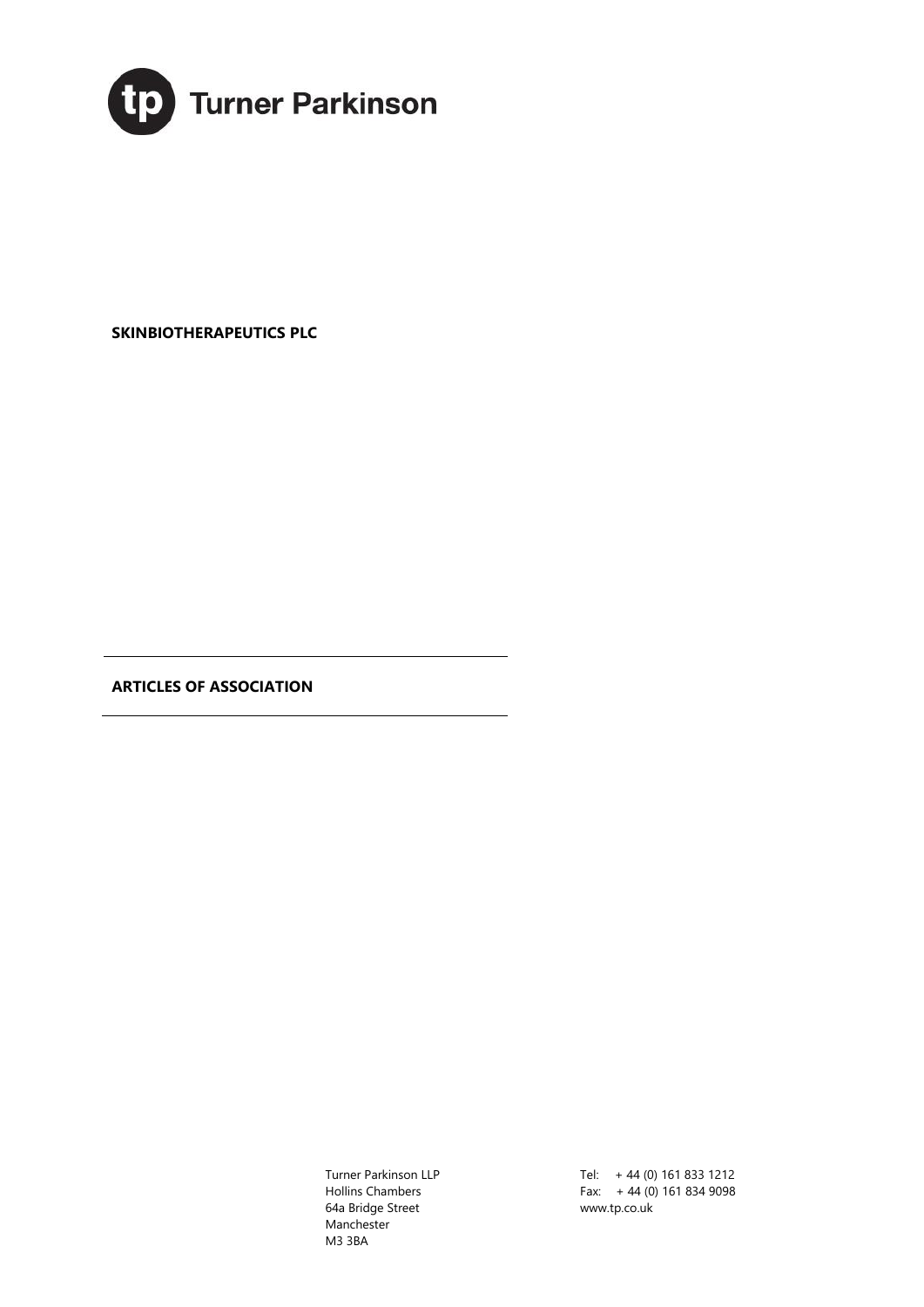### **THE COMPANIES ACT 2006**

# **PUBLIC COMPANY LIMITED BY SHARES**

**ARTICLES OF ASSOCIATION**

**OF**

# **SKINBIOTHERAPEUTICS PLC**

# **1. Exclusion of model articles (and any other prescribed regulations)**

No regulations or articles set out in any statute, or in any statutory instrument or other subordinate legislation made under any statute, concerning companies (including the regulations in the Companies (Model Articles) Regulations 2008 (SI 2008/3229)) shall apply as the articles of the Company. The following shall be the articles of association of the Company.

### **2. Interpretation**

# 2.1 In these Articles, unless the context otherwise requires:

| Act:                   | Companies Act 2006.                                                                                                                                                                                 |
|------------------------|-----------------------------------------------------------------------------------------------------------------------------------------------------------------------------------------------------|
| address:               | includes any number or address used for the purposes of<br>sending or receiving documents or information by<br>electronic means.                                                                    |
| <b>AIM</b>             | means the AIM market of the London Stock Exchange                                                                                                                                                   |
| <b>Articles:</b>       | these articles of association as altered from time to time<br>and "Article" shall be construed accordingly.                                                                                         |
| <b>Board:</b>          | the board of Directors from time to time for the time<br>being of the Company or the Directors present or deemed<br>to be present at a duly convened quorate meeting of the<br>Directors.           |
| certificated shares:   | a share which is not an uncertificated share and references<br>in these Articles to a share being held in certificated form<br>shall be construed accordingly.                                      |
| class meeting:         | shall have the meaning given to it in article 9.1                                                                                                                                                   |
|                        |                                                                                                                                                                                                     |
| clear days:            | in relation to a period of notice means that period<br>excluding the day when the notice is served or deemed to<br>be served and the day for which it is given or on which it<br>is to take effect. |
| <b>Companies Acts:</b> | the Act, the Companies Act 1985 and, where the context<br>requires, every other statute from time to time in force<br>concerning companies and affecting the Company.                               |
| <b>Company:</b>        | SKINBIOTHERAPEUTICS PLC                                                                                                                                                                             |
| <b>Director:</b>       | a director from time to time of the Company.                                                                                                                                                        |
| <b>FSMA:</b>           | Financial Services and Markets Act 2000.                                                                                                                                                            |
| electronic form:       | has the meaning given to it in section 1168 of the Act.                                                                                                                                             |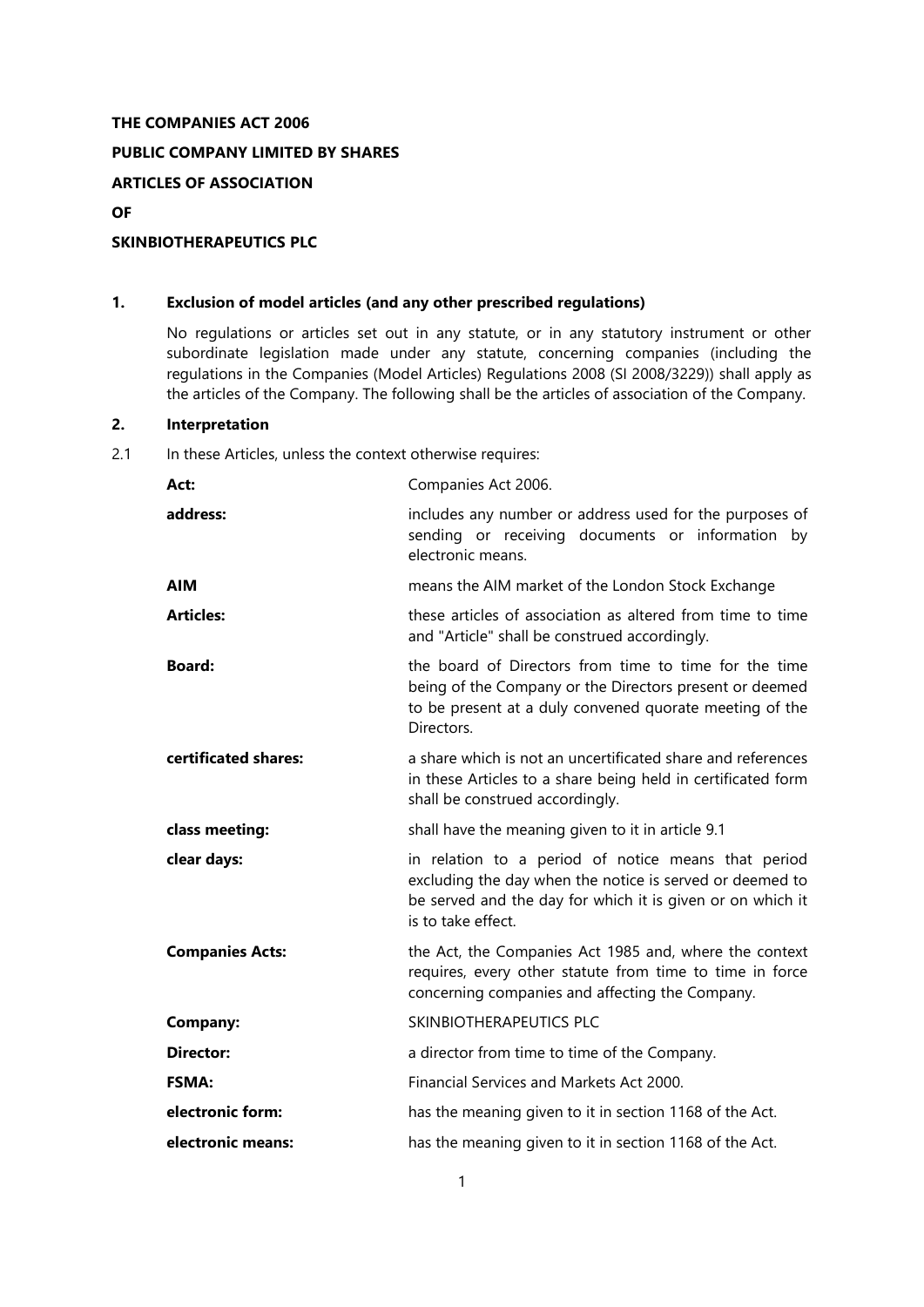| member:                          | a member of the Company, or where the context requires,<br>a member of the Board or of any committee of the Board.                                                                                                                                                                      |
|----------------------------------|-----------------------------------------------------------------------------------------------------------------------------------------------------------------------------------------------------------------------------------------------------------------------------------------|
| Office:                          | the registered office from time to time of the Company.                                                                                                                                                                                                                                 |
| <b>Official List</b>             | the list of securities that have been admitted to listing<br>which is maintained by the UKLA in accordance with<br>section 74(1) of FSMA.                                                                                                                                               |
| <b>Operator:</b>                 | Euroclear UK and Ireland Limited or such other person as<br>may from time to time be approved by HM Treasury as<br>Operator under the uncertificated securities rules.                                                                                                                  |
| paid up:                         | paid up or credited as paid up.                                                                                                                                                                                                                                                         |
| participating class:             | a class of shares title to which is permitted by the<br>Operator to be transferred by means of a relevant system.                                                                                                                                                                       |
| <b>Register:</b>                 | the register of members of the Company to be<br>maintained under the Act or as the case may be any<br>overseas branch register maintained under Article 101.                                                                                                                            |
| relevant system:                 | a computer-based system which allows units of securities<br>without written instruments to be transferred and<br>endorsed pursuant to the uncertificated securities rules.                                                                                                              |
| <b>Share Warrant:</b>            | a warrant to bearer issued by the Company in respect of<br>its shares.                                                                                                                                                                                                                  |
| Secretary:                       | a company secretary from time to time of the Company.                                                                                                                                                                                                                                   |
| uncertificated securities rules: | provision of the Companies Acts and the<br>any<br>Uncertificated Securities Regulations 2001 relating to the<br>holding, evidencing of title to, or transfer of uncertificated<br>shares and any legislation, rules or other arrangements<br>made under or by virtue of such provision. |
| uncertificated share:            | a share of a class which is at the relevant time a<br>participating class, title to which is recorded on the<br>Register as being held in uncertificated form and<br>references in these Articles to a share being held in<br>uncertificated form shall be construed accordingly.       |

- 2.2 Headings are used for convenience only and shall not affect the construction or interpretation of these Articles.
- 2.3 A **person** includes a corporate and an unincorporated body (whether or not having separate legal personality).
- 2.4 Words in the singular shall include the plural and vice versa.
- 2.5 A reference to one gender shall include a reference to the other gender.
- 2.6 A reference to a statute or statutory provision is a reference to it as it is in force from time to time, taking account of any amendment, extension, or re-enactment and includes any subordinate legislation from time to time in force made under it.
- 2.7 Any words or expressions defined in the Companies Acts in force when these Articles or any part of these Articles are adopted shall (if not inconsistent with the subject or context in which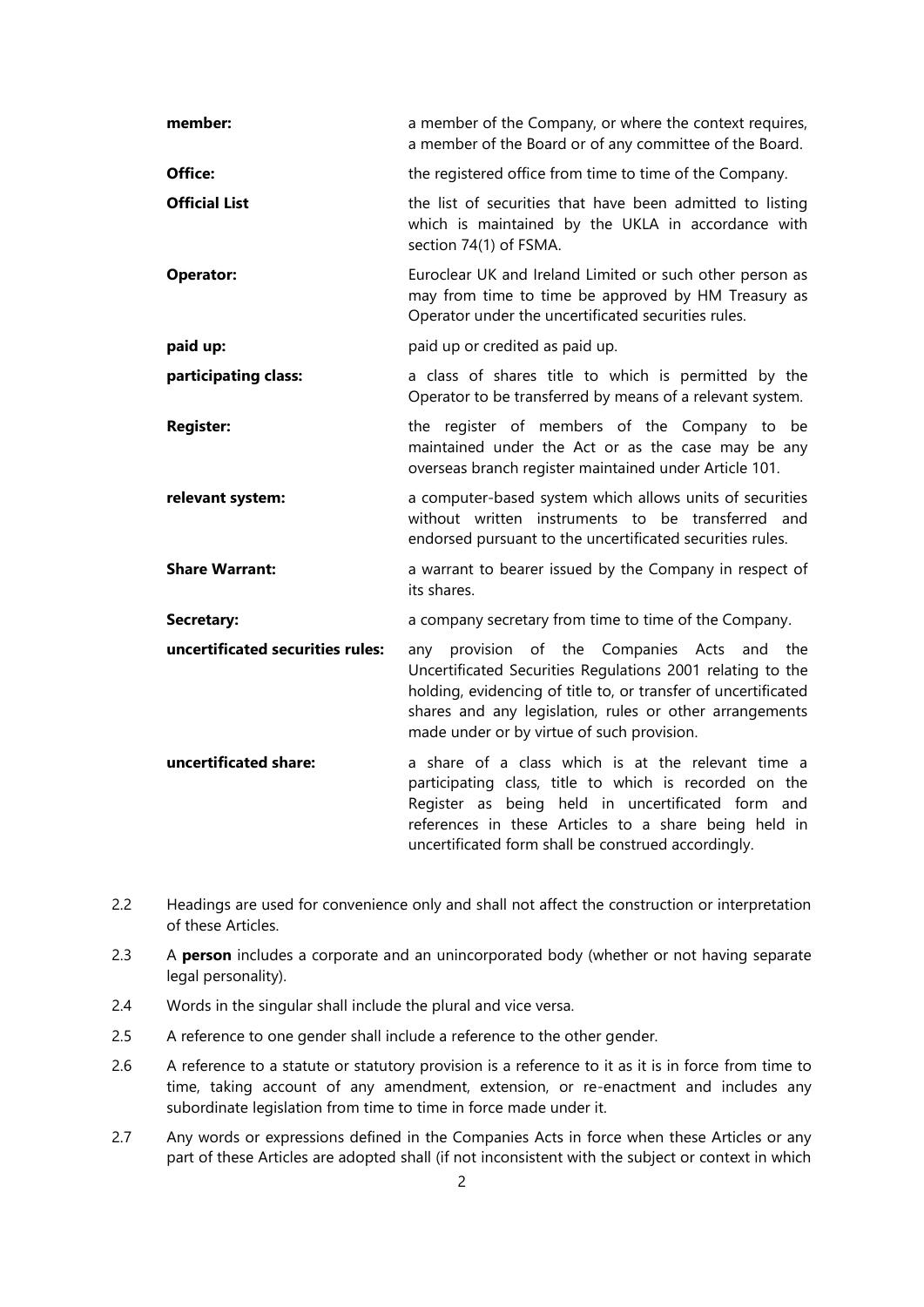they appear) have the same meanings in these Articles or that part, save that the word "company" shall include any body corporate.

- 2.8 A reference to a document **being signed** or to **signature** includes references to its being executed under hand or under seal or by any other method and, in the case of a communication in electronic form, such references are to its being authenticated as specified by the Companies Acts.
- 2.9 A reference to **writing** or **written** includes references to any method of representing or reproducing words in a legible and non-transitory form whether sent or supplied in electronic form or otherwise.
- 2.10 A reference to documents or information **being sent or supplied by or to** a company (including the Company) shall be construed in accordance with section 1148(3) of the Act.
- 2.11 A reference to a **meeting** shall not be taken as requiring more than one person to be present if any quorum requirement can be satisfied by one person.

# **3. Limited liability**

The liability of the members of the Company is limited to the amount, if any, unpaid on the shares in the Company held by them.

## **4. Change of name**

The Company may change its name by resolution of the Board.

#### **5. Power to attach rights to shares**

Subject to the Companies Acts and to any rights attached to existing shares, any share may be issued with or have attached to it such rights and restrictions as the Company may by ordinary resolution determine, or if no ordinary resolution has been passed or so far as the resolution does not make specific provision, as the Board may determine.

### **6. Allotment of shares and pre-emption**

Subject to the Companies Acts, these Articles and to any relevant authority of the Company in general meeting required by the Act, the Board may offer, allot (with or without conferring rights of renunciation), grant options over or otherwise deal with or dispose of shares or grant rights to subscribe for or convert any security into shares to such persons, at such times and upon such terms as the Board may decide. No share may be issued at a discount to its nominal value.

# **7. Redeemable shares**

Subject to the Companies Acts and to any rights attaching to existing shares, any share may be issued which can be redeemed or is liable to be redeemed at the option of the Company or the holder. The Board may determine the terms, conditions and manner of redemption of any redeemable shares which are issued. Such terms and conditions shall apply to the relevant shares as if the same were set out in these Articles.

#### **8. Pari passu issues**

If new shares are created or issued which rank equally with any other existing shares, the rights of the existing shares will not be regarded as changed or abrogated unless the terms of the existing shares expressly say otherwise.

#### **9. Variation of rights**

<span id="page-3-0"></span>9.1 Subject to the Companies Acts, the rights attached to any class of shares can be varied or abrogated either with the consent in writing of the holders of not less than three-quarters in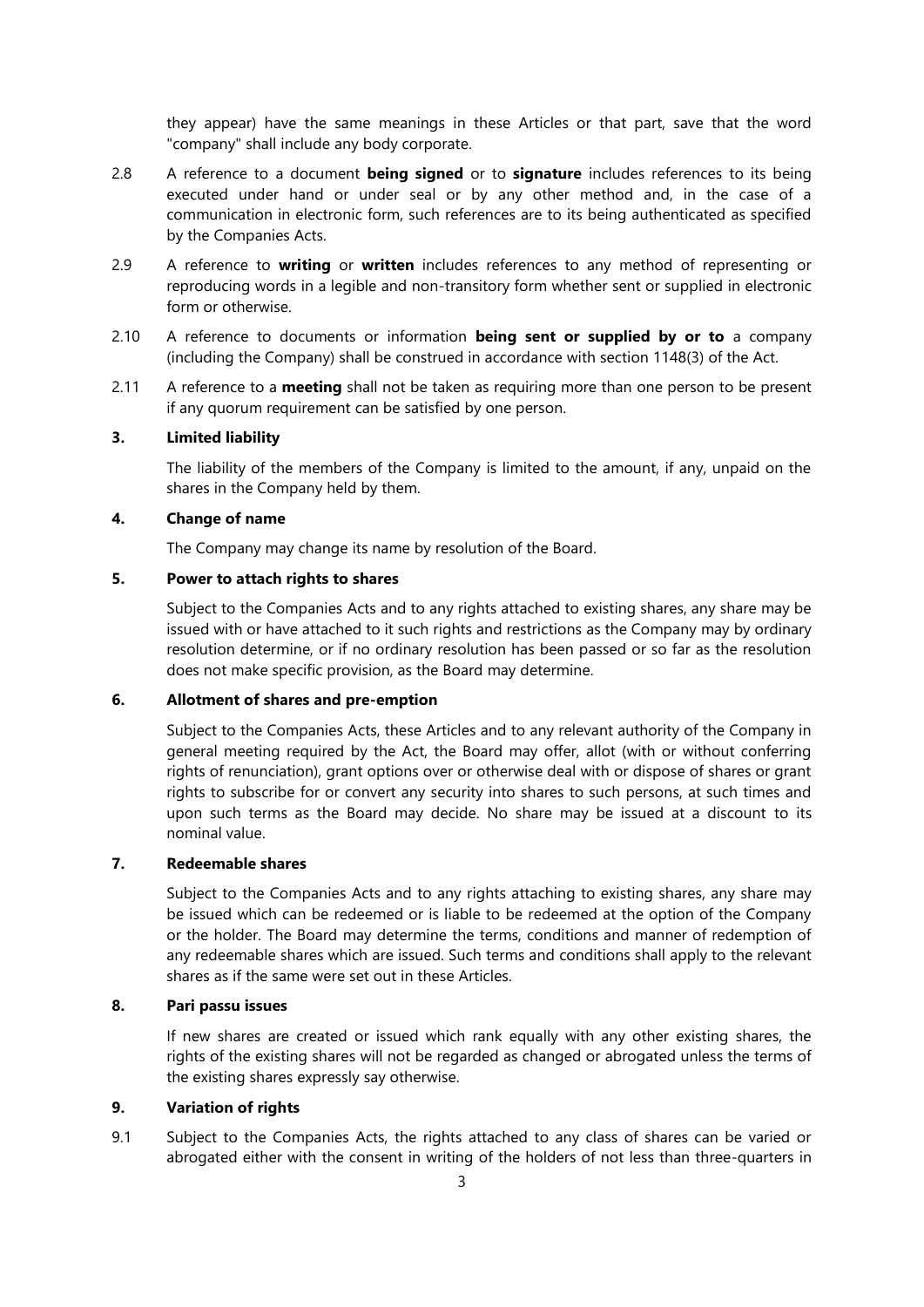nominal value of the issued share of that class (excluding any shares of that class held as treasury shares) or with the authority of a special resolution passed at a separate meeting of the holders of the relevant class of shares known as a **class meeting**.

- 9.2 The provisions of this Article will apply to any variation or abrogation of rights of shares forming part of a class. Each part of the class which is being treated differently is treated as a separate class in applying this Article.
- 9.3 All the provisions in these Articles as to general meetings shall apply, with any necessary modifications, to every class meeting except that:
	- 9.3.1 the quorum at every such meeting shall not be less than two persons holding or representing by proxy at least one-third of the nominal amount paid up on the issued shared of the class ) (excluding any shares of that class held as treasury shares); and
	- 9.3.2 if at any adjourned meeting of such holders such quorum as set out above is not present, at least one person holding shares of the class who is present in person or by proxy shall be a quorum.
- 9.4 The Board may convene a class meeting whenever it thinks fit and whether or not the business to be transacted involves a variation or abrogation of class rights.

#### **10. Payment of commission**

The Company may in connection with the issue of any shares or the sale for cash of any treasury shares exercise all powers of paying commission and brokerage conferred or permitted by the Companies Acts. Any such commission or brokerage may be satisfied by the payment of cash or by the allotment of fully or partly paid shares or other securities or the grant of an option to call for an allotment of shares or any combination of such methods.

# **11. Trusts not recognised**

Except as otherwise expressly provided by these Articles, required by law or as ordered by a court of competent jurisdiction, the Company shall not recognise any person as holding any share on any trust, and the Company shall not be bound by or required in any way to recognise (even when having notice of it) any equitable, contingent, future, partial or other claim to or interest in any share other than an absolute right of the holder of the whole of the share.

#### **12. Uncertificated shares**

- 12.1 Under and subject to the uncertificated securities rules, the Board may permit title to shares of any class to be evidenced otherwise than by certificate and title to shares of such a class to be transferred by means of a relevant system and may make arrangements for a class of shares (if all shares of that class are in all respects identical) to become a participating class. Title to shares of a particular class may only be evidenced otherwise than by a certificate where that class of shares is at the relevant time a participating class. The Board may also, subject to compliance with the uncertificated securities rules, determine at any time that title to any class of shares may from a date specified by the Board no longer be evidenced otherwise than by a certificate or that title to such a class shall cease to be transferred by means of any particular relevant system.
- 12.2 In relation to a class of shares which is a participating class and for so long as it remains a participating class, no provision of these Articles shall apply or have effect to the extent that it is inconsistent in any respect with:
	- 12.2.1 the holding of shares of that class in uncertificated form;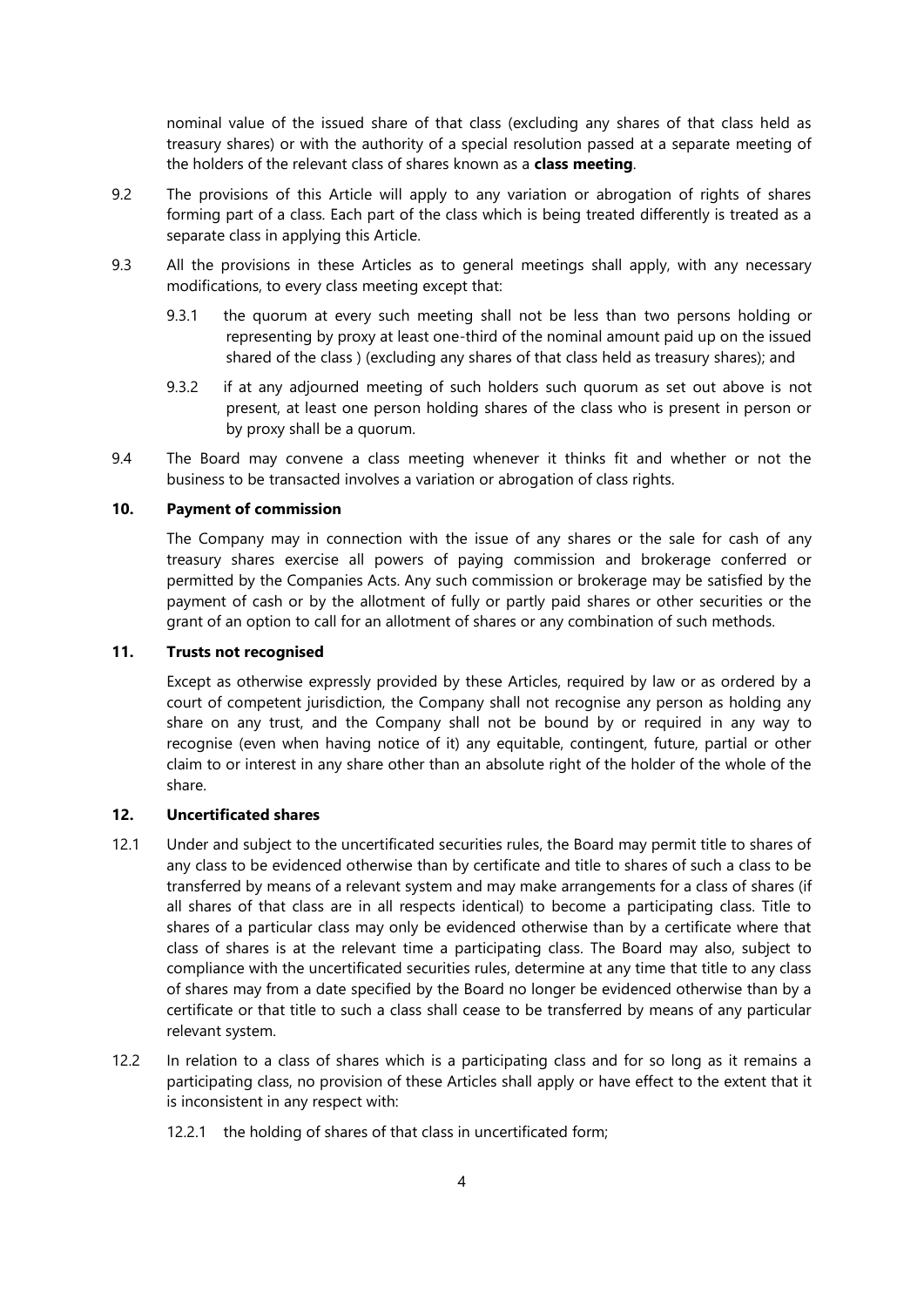- 12.2.2 the transfer of title to shares of that class by means of a relevant system; or
- 12.2.3 any provision of the uncertificated securities rules;

and, without prejudice to the generality of this Article, no provision of these Articles shall apply or have effect to the extent that it is in any respect inconsistent with the maintenance, keeping or entering up by the Operator, so long as that is permitted or required by the uncertificated securities rules, of an Operator register of securities in respect of that class of shares in uncertificated form.

- 12.3 Shares of a class which is at the relevant time a participating class may be changed from uncertificated to certificated form, and from certificated to uncertificated form, in accordance with and subject as provided in the uncertificated securities rules.
- 12.4 If, under these Articles or the Companies Acts, the Company is entitled to sell, transfer or otherwise dispose of, forfeit, re-allot, accept the surrender of or otherwise enforce a lien over an uncertificated share, then, subject to these Articles and the Companies Acts, such entitlement shall include the right of the Board to:
	- 12.4.1 require the holder of the uncertificated share by notice in writing to change that share from uncertificated to certificated form within such period as may be specified in the notice and keep it as a certificated share for as long as the Board requires;
	- 12.4.2 appoint any person to take such other steps, by instruction given by means of a relevant system or otherwise, in the name of the holder of such share as may be required to effect the transfer of such share and such steps shall be as effective as if they had been taken by the registered holder of that share; and
	- 12.4.3 take such other action which the Board considers appropriate to achieve the sale, transfer, disposal, forfeiture, re-allotment or surrender of that share or otherwise to enforce a lien in respect of that share.
- 12.5 Unless the Board determines otherwise, shares which a member holds in uncertificated form shall be treated as separate holdings from any shares which that member holds in certificated form but a class of shares shall not be treated as two classes simply because some shares of that class are held in certificated form and others in uncertificated form.
- 12.6 Unless the Board determines otherwise or the uncertificated securities rules require otherwise, any shares issued or created out of or in respect of any uncertificated shares shall be uncertificated shares and any shares issued or created out of or in respect of any certificated shares shall be certificated shares.
- 12.7 The Company shall be entitled to assume that the entries on any record of securities maintained by it in accordance with the uncertificated securities rules and regularly reconciled with the relevant Operator register of securities are a complete and accurate reproduction of the particulars entered in the Operator register of securities and shall accordingly not be liable in respect of any act or thing done or omitted to be done by or on behalf of the Company in reliance on such assumption. Any provision of these Articles which requires or envisages that action will be taken in reliance on information contained in the Register shall be construed to permit that action to be taken in reliance on information contained in any relevant record of securities (as so maintained and reconciled).

#### **13. Share certificates**

13.1 Every person (except a person to whom the Company is not by law required to issue a certificate) whose name is entered in the Register as a holder of any certificated shares shall be entitled, without charge, to receive within the time limits prescribed by the Companies Acts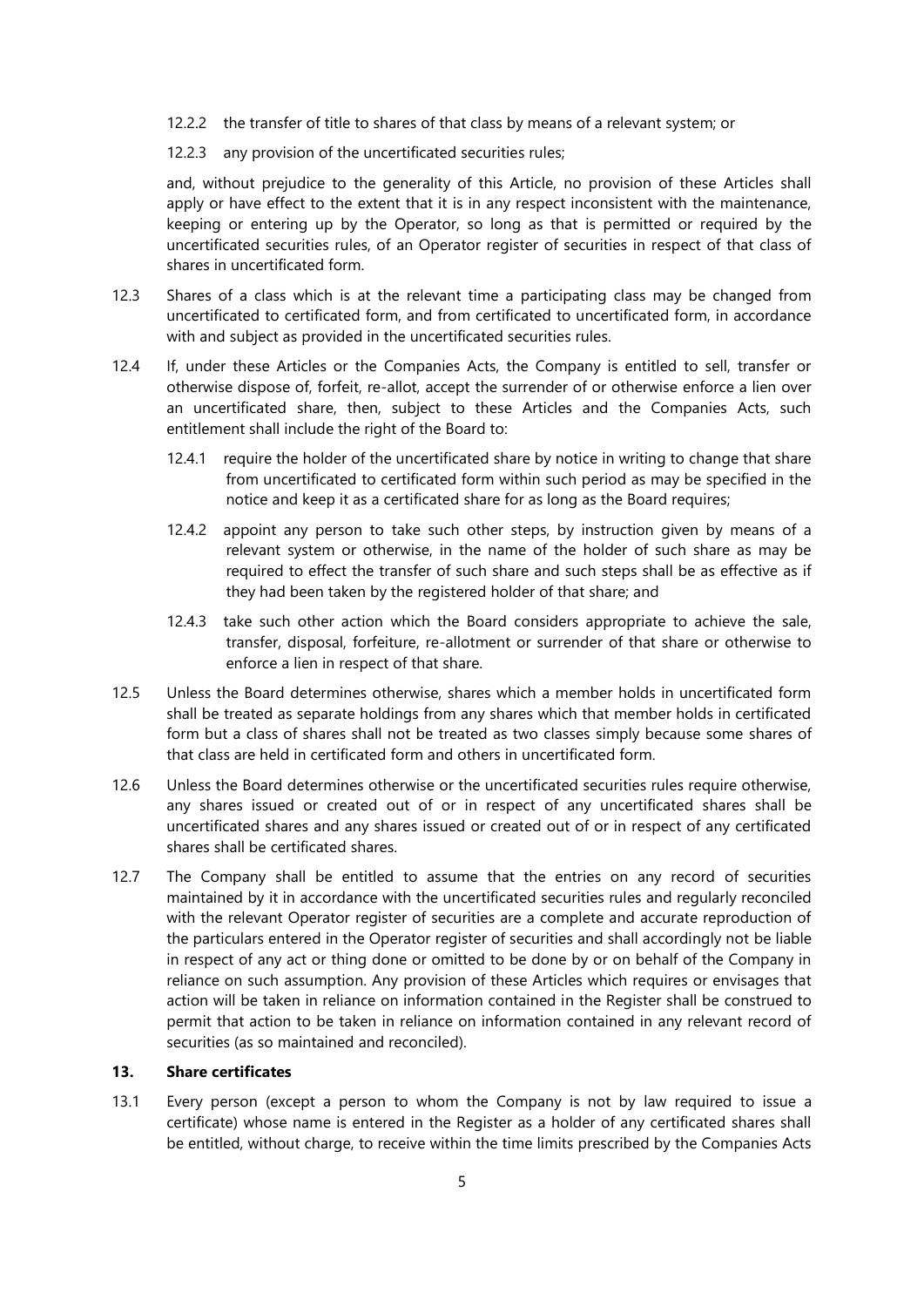(unless the terms of issue prescribe otherwise) one certificate for all of the shares of that class registered in his name.

- 13.2 The Company shall not be bound to issue more than one certificate in respect of shares held jointly by two or more persons. Delivery of a certificate to the person first named in the Register shall be sufficient delivery to all joint holders.
- 13.3 Where a member has transferred part only of the shares comprised in a certificate, he shall be entitled without charge to a certificate for the balance of such shares to the extent that the balance is to be held in certificated form. Where a member receives more shares of any class, he shall be entitled without charge to a certificate for the extra shares of that class to the extent that the balance is to be held in certificated form.
- 13.4 A share certificate may be issued under the Company's common seal (by affixing the seal to or printing the seal or a representation of it on the certificate) or signed by at least two Directors or by at least one Director and the Secretary. Such certificate shall specify the number and class of the shares in respect of which it is issued and the amount or respective amounts paid up on it. The Board may by resolution decide, either generally or in any particular case or cases, that any signatures on any share certificates need not be autographic but may be applied to the certificates by some mechanical or other means or may be printed on them or that the certificates need not be signed by any person.
- 13.5 Every share certificate sent in accordance with these Articles will be sent at the risk of the member or other person entitled to the certificate. The Company will not be responsible for any share certificate lost or delayed in the course of delivery.

# **14. Replacement certificates**

- 14.1 Any two or more certificates representing shares of any one class held by any member may at his request be cancelled and a single new certificate for such shares issued in lieu without charge on surrender of the original certificates for cancellation.
- 14.2 Any certificate representing shares of any one class held by any member may at his request be cancelled and two or more certificates for such shares may be issued instead.
- 14.3 If a share certificate is defaced, worn out or said to be stolen, lost or destroyed, it may be replaced on such terms as to evidence and indemnity as the Board may decide and, where it is defaced or worn out, after delivery of the old certificate to the Company.
- 14.4 The Board may require the payment of any exceptional out-of-pocket expenses of the Company incurred in connection with the issue of any certificates under this Article. In the case of shares held jointly by several persons, any such request as is mentioned in this Article may be made by any one of the joint holders.

#### **15. Lien on shares not fully paid**

The Company shall have a first and paramount lien on every share, not being a fully paid share, for all amounts payable to the Company (whether presently or not) in respect of that share. The Company's lien over a share takes priority over any third party's interest in that share, and extends to any dividend or other money payable by the Company in respect of that share (and, if the lien is enforced and the share is sold by the Company, the proceeds of sale of that share). The Board may at any time, either generally or in any particular case, waive any lien that has arisen or declare any share to be wholly or in part exempt from the provisions of this Article.

# <span id="page-6-0"></span>**16. Enforcement of lien by sale**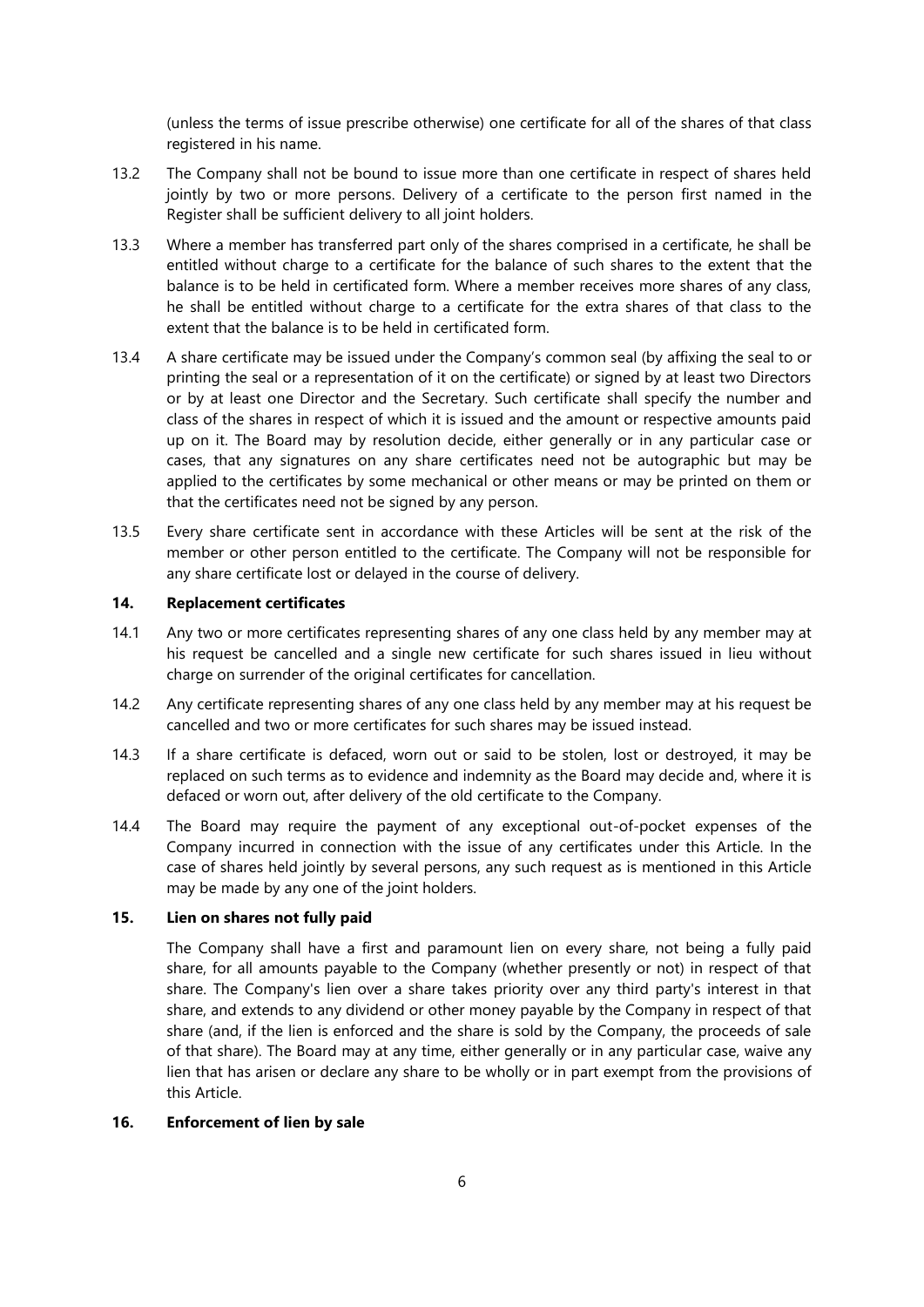The Company may sell, in such manner as the Board may decide, any share over which the Company has a lien if a sum in respect of which the lien exists is presently payable and is not paid within 14 clear days after a notice has been served on the holder of the share or the person who is entitled by transmission to the share, demanding payment and stating that if the notice is not complied with the share may be sold. For giving effect to the sale, in the case of a certificated share, the Board may authorise some person to sign an instrument of transfer of the share sold to, or in accordance with the directions, of the buyer. In the case of an uncertificated share, the Board may require the Operator to convert the share into certificated form and after such conversion, authorise any person to sign the instrument of transfer of the share to effect the sale of the share. The buyer shall not be bound to see to the application of the purchase money, nor shall his title to the share be affected by any irregularity or invalidity in the proceedings in reference to the sale.

#### **17. Application of proceeds of sale**

- 17.1 The net proceeds of any sale of shares subject to any lien, after payment of the costs, shall be applied:
	- 17.1.1 first, in or towards satisfaction of so much of the amount due to the Company or of the liability or engagement (as the case may be) as is presently payable or is liable to be presently fulfilled or discharged; and
	- 17.1.2 second, any residue shall be paid to the person who was entitled to the share at the time of the sale but only after the certificate for the shares sold has been surrendered to the Company for cancellation, or an indemnity in a form reasonably satisfactory to the directors has been given for any lost certificates, and subject to a like lien for debts or liabilities not presently payable as existed on the share prior to the sale.

## **18. Calls**

- 18.1 Subject to these Articles and the terms on which the shares are allotted, the Board may from time to time make calls on the members in respect of any monies unpaid on their shares (whether in respect of nominal value or premium) and not payable on a date fixed by or in accordance with the terms of issue.
- 18.2 Each member shall (subject to the Company serving upon him at least 14 clear days' notice specifying when and where payment is to be made and whether or not by instalments) pay to the Company as required by the notice the amount called on for his shares.
- 18.3 A call shall be deemed to have been made at the time when the resolution of the Board authorising the call was passed.
- 18.4 A call may be revoked or postponed, in whole or in part, as the Board may decide.
- 18.5 Liability to pay a call is not extinguished or transferred by transferring the shares in respect of which the call is required to be paid.

# **19. Liability of joint holders**

The joint holders of a share shall be jointly and severally liable to pay all calls in respect of the share.

# **20. Interest due on non-payment**

If a call remains unpaid after it has become due and payable, the person from whom it is due and payable shall pay all expenses that have been incurred by the Company by reason of such non-payment together with interest on the amount unpaid from the day it is due and payable to the time of actual payment at such rate (not exceeding the Bank of England base rate by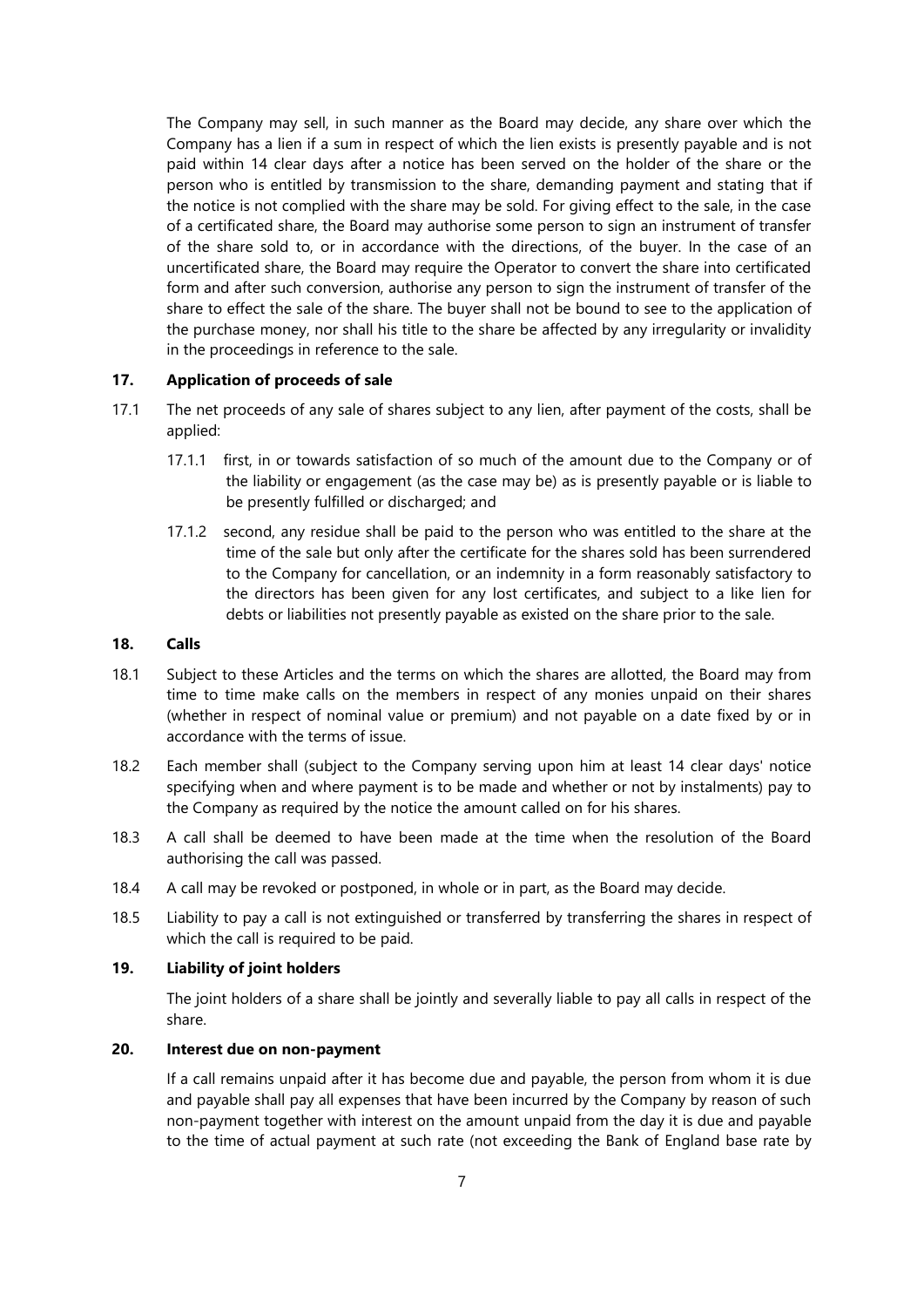more than five percentage points) as the Board may decide. The Board may waive payment of the interest or the expenses in whole or in part.

# **21. Sums Due on Allotment Treated as Calls**

Any amount which becomes payable in respect of a share on allotment or any other date fixed by or in accordance with the terms of issue, whether in respect of the nominal amount of the share or by way of premium or as an instalment of a call, shall be deemed to be a call and, if it is not paid, all the provisions of these Articles shall apply as if the sum had become due payable by virtue of a call

# **22. Power to differentiate**

On or before the issue of shares, the Board may decide that allottees or holders of shares can be called on to pay different amounts or that they can be called on at different times.

#### **23. Payment of calls in advance**

The Board may, if it thinks fit, receive from any member willing to advance the same, all or any part of the monies uncalled and unpaid on the shares held by him. Such payment in advance of calls shall, to the extent of the payment, extinguish the liability on the shares on which it is made. The Company may pay interest on the money paid in advance, or so much of it as exceeds the amount for the time being called upon the shares in respect of which such advance has been made, at such rate as the Board may decide. The Board may at any time repay the amount so advanced by giving at least three months' notice in writing to such member of its intention to do so, unless before the expiration of such notice the amount so advanced shall have been called up on the shares in respect of which it was advanced.

## <span id="page-8-0"></span>**24. Notice if call or instalment not paid**

If any member fails to pay the whole of any call (or any instalment of any call) by the date when payment is due, the Board may at any time give notice in writing to such member (or to any person entitled to the shares by transmission), requiring payment of the amount unpaid (and any accrued interest and any expenses incurred by the Company by reason of such nonpayment) by a date not less than 14 clear days from the date of the notice. The notice shall name the place where the payment is to be made and state that, if the notice is not complied with, the shares in respect of which such call was made will be liable to be forfeited.

## **25. Forfeiture for non-compliance with notice**

If the notice referred to in Article [24](#page-8-0) is not complied with, any share for which it was given may be forfeited, by resolution of the Board to that effect, at any time before the payment required by the notice has been made. Such forfeiture shall include all dividends declared or other monies payable in respect of the forfeited shares and not paid before the forfeiture.

## **26. Notice after forfeiture**

When any share has been forfeited, notice of the forfeiture shall be served on the holder of the share or the person entitled to such share by transmission (as the case may be) before forfeiture. An entry of such notice having been given and of the forfeiture and the date of forfeiture shall immediately be made in the Register in respect of such share. However, no forfeiture shall be invalidated by any omission to give such notice or to make such entry in the Register.

#### **27. Forfeiture may be annulled**

The Board may annul the forfeiture of a share, at any time before any forfeited share has been cancelled or sold, re-allotted or otherwise disposed of, on the terms that payment shall be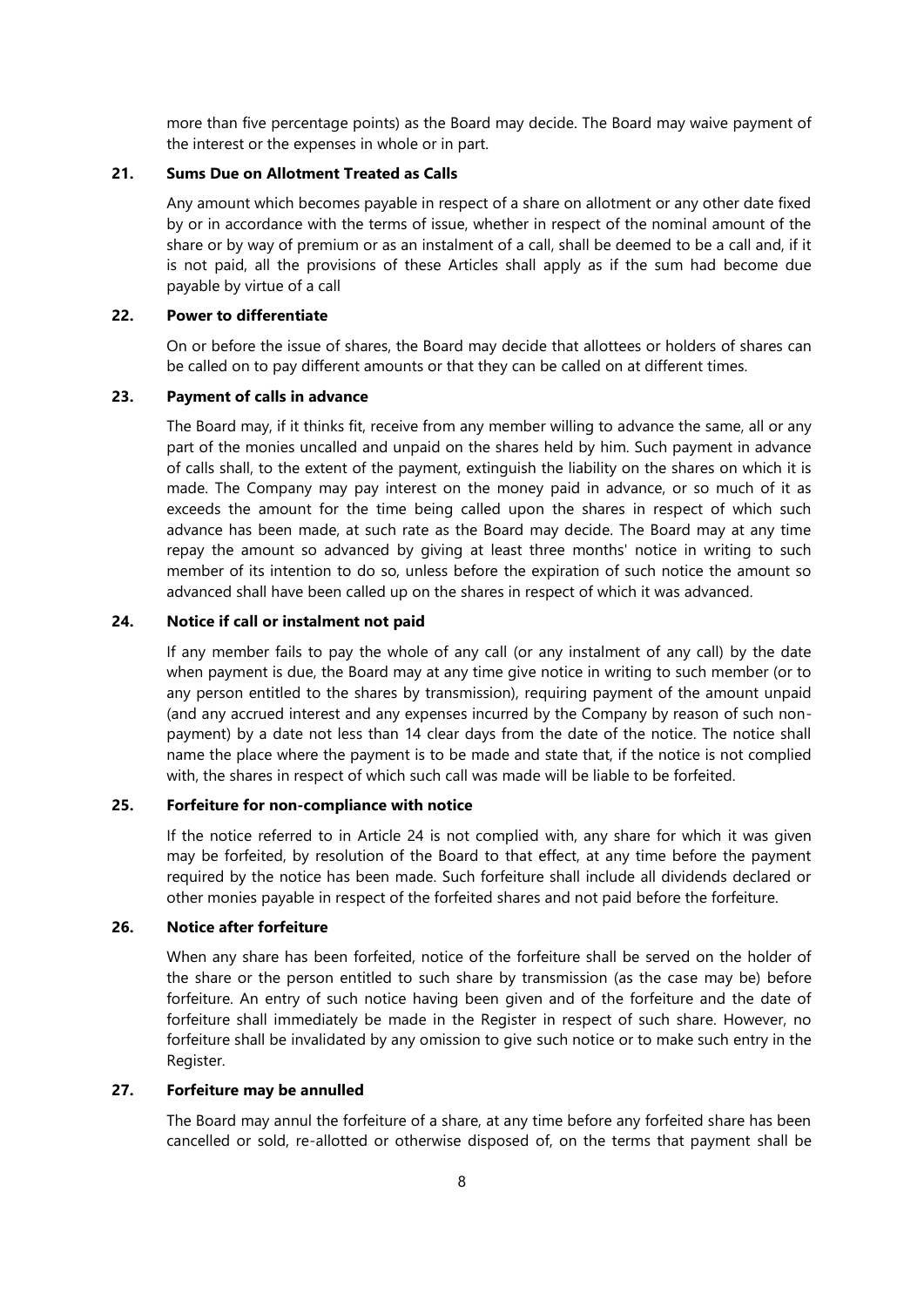made of all calls and interest due on it and all expenses incurred in respect of the share and on such further terms (if any) as the Board shall see fit.

## **28. Surrender**

The Board may accept the surrender of any share liable to be forfeited and, in any event, references in these Articles to forfeiture shall include surrender.

# **29. Sale of forfeited shares**

- 29.1 A forfeited share shall become the property of the Company.
- 29.2 Subject to the Companies Acts, any such share may be sold, re-allotted or otherwise disposed of, on such terms and in such manner as the Board thinks fit.
- 29.3 The Board may, for the purposes of the disposal, authorise some person to transfer the share in question and may enter the name of the transferee in respect of the transferred share in the Register even if no share certificate is lodged and may issue a new certificate to the transferee. An instrument of transfer executed by that person shall be as effective as if it had been executed by the holder of, or the person entitled by transmission to, the share. The Company may receive the consideration (if any) given for the share on its disposal.

#### **30. Effect of forfeiture**

A shareholder whose shares have been forfeited shall cease to be a member in respect of such forfeited shares and shall surrender the certificate for such shares to the Company for cancellation. Such shareholder shall remain liable to pay to the Company all sums which at the date of forfeiture were payable by him to the Company in respect of such shares with interest (not exceeding the Bank of England base rate by five percentage points) from the date of the forfeiture to the date of payment. The Directors may waive payment of interest wholly or in part and may enforce payment, without any reduction or allowance for the value of the shares at the time of forfeiture or for any consideration received on their disposal.

#### **31. Evidence of forfeiture**

A statutory declaration by a Director or the Secretary that a share has been forfeited on a specified date shall be conclusive evidence of the facts stated in it as against all persons claiming to be entitled to the share. The declaration shall (subject to the execution of an instrument of transfer if necessary) constitute a good title to the share. The person to whom the share is transferred or sold shall not be bound to see to the application of the purchase money or other consideration (if any), nor shall his title to the share be affected by any act, omission, irregularity or invalidity in the proceedings relating to the forfeiture sale or disposal of the share.

## **32. Form of transfer**

- 32.1 Subject to these Articles:
	- 32.1.1 each member may transfer all or any of his shares which are in certificated form by instrument of transfer in writing in any usual form or in any form approved by the Board. Such instrument shall be executed by or on behalf of the transferor and (in the case of a transfer of a share which is not fully paid up) by or on behalf of the transferee. All instruments of transfer, when registered, may be retained by the Company;
	- 32.1.2 each member may transfer all or any of his shares which are in uncertificated form by means of a relevant system in such manner provided for, and subject as provided in, the uncertificated securities rules. No provision of these Articles shall apply in respect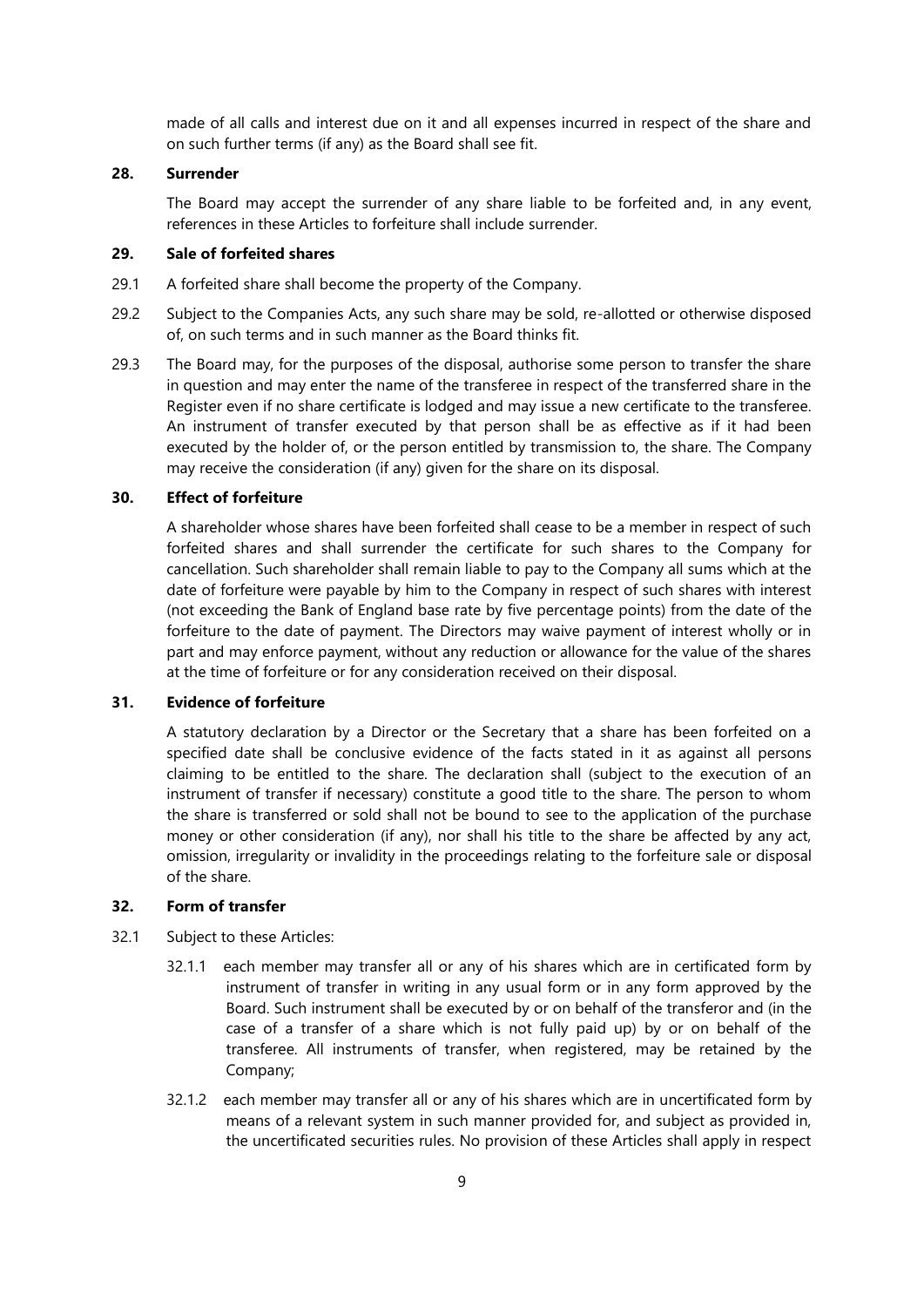of an uncertificated share to the extent that it requires or contemplates the effecting of a transfer by an instrument in writing or the production of a certificate for the share to be transferred.

32.2 The transferor of a share shall be deemed to remain the holder of the share concerned until the name of the transferee is entered in the Register in respect of it.

#### **33. Right to refuse registration of transfer**

- 33.1 The Board may, in its absolute discretion (but subject to any rules or regulations of the London Stock Exchange, any rules published by the FCA applicable to the Company from time to time, the uncertificated securities rules and section 771(2) of the Act, refuse to register any transfer of a share in certificated form unless:
	- 33.1.1 it is for a share which is fully paid up;
	- 33.1.2 it is for a share upon which the Company has no lien;
	- 33.1.3 it is only for one class of share;
	- 33.1.4 it is in favour of a single transferee or no more than four joint transferees;
	- 33.1.5 it is duly stamped or is duly certificated or otherwise shown to the satisfaction of the Board to be exempt from stamp duty (if this is required); and
	- 33.1.6 it is delivered for registration to the Office (or such other place as the Board may determine), accompanied (except in the case of a transfer by a person to whom the Company is not required by law to issue a certificate and to whom a certificate has not been issued or in the case of a renunciation) by the certificate for the shares to which it relates and such other evidence as the Board may reasonably require to prove the title of the transferor and the due execution of the transfer by him or, if the transfer is executed by some other person on his behalf, the authority of that person to do so.
- 33.2 The Board shall not refuse to register any transfer of partly paid shares which are admitted to the Official List or AIM on the grounds that they are partly paid shares in circumstances where such refusal would prevent dealings in such shares from taking place on an open and proper basis.
- 33.3 Transfers of shares will not be registered in the circumstances referred to in Article 70.
- 33.4 The Board may refuse to register a transfer of uncertificated shares in any circumstances that are allowed or required by the uncertificated securities rules and the relevant system.

### **34. Notice of refusal to register a transfer**

If the Board refuses to register a transfer of a share it shall notify the transferee of the refusal and the reasons for it within two months after the date on which the transfer was lodged with the Company or the instructions to the relevant system received. Any instrument of transfer which the Board refuses to register shall be returned to the person depositing it (except if there is suspected or actual fraud). All instruments of transfer which are registered may be retained by the Company.

# **35. No fees on registration**

No fee shall be charged for registration of a transfer or other document or instruction relating to or affecting the title to any share or for making any other entry in the Register.

# **36. Other powers in relation to transfers**

36.1 Nothing in these Articles shall prevent the Board: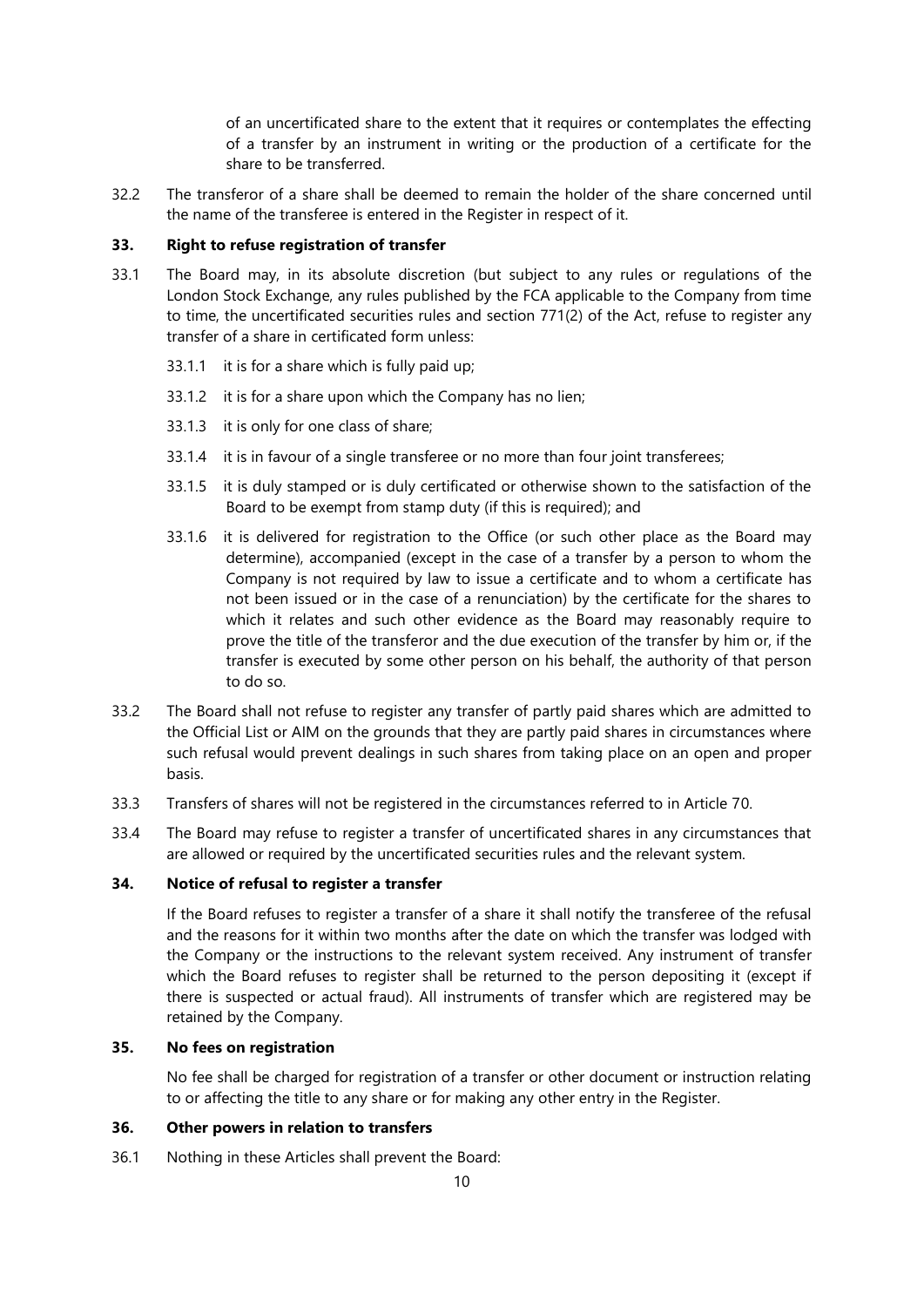- 36.1.1 from recognising a renunciation of the allotment of any share by the allottee in favour of another person before such allottee has been registered in the Register as the holder of any such share; or
- 36.1.2 (if empowered to do so by these Articles) from authorising any person to execute an instrument of transfer of a share and from authorising any person to transfer that share in accordance with any procedures implemented under Article [16.](#page-6-0)

## **37. Transmission of shares on death**

If a member dies, the survivors or survivor (where he was a joint holder), and his executors or administrators (where he was a sole or the only survivor of joint holders), shall be the only persons recognised by the Company as having any title to his shares. Nothing in these Articles shall release the estate of a deceased member from any liability for any share which has been solely or jointly held by him.

# **38. Election of person entitled by transmission**

- 38.1 Any person becoming entitled to a share because of the death or bankruptcy of a member, or otherwise by operation of law, may (on such evidence as to his title being produced as the Board may require) elect either to become registered as a member or to have some person nominated by him registered as a member. If he elects to become registered himself, he shall notify the Company to that effect. If he elects to have some other person registered, he shall execute an instrument of transfer of such share to that person. All the provisions of these Articles relating to the transfer of shares shall apply to the notice or instrument of transfer (as the case may be) as if it were an instrument of transfer executed by the member and his death, bankruptcy or other event had not occurred. Where the entitlement of a person to a share because of the death or bankruptcy of a member or otherwise by operation of law is proved to the satisfaction of the Board, the Board shall within two months of receiving such proof cause the entitlement of that person to be noted in the Register.
- 38.2 A person entitled by transmission to a share in uncertificated form who elects to have some other person registered shall either:
	- 38.2.1 procure that instructions are given by means of the relevant system to effect transfer of such uncertificated share to that person; or
	- 38.2.2 change the uncertificated share to certificated form and execute an instrument of transfer of that certificated share to that person.

# **39. Rights on transmission**

Where a person becomes entitled to a share because of the death or bankruptcy of any member, or otherwise by operation of law, the rights of the holder in relation to such share shall cease. However, the person so entitled may give a good discharge for any dividends and other monies payable in respect of it and shall have the same rights to which he would be entitled if he were the holder of the share, except that he shall not be entitled to receive notice of, or to attend or vote at, any meeting of the Company or an separate meeting of the holders of any class of shares of the Company before he is registered as the holder of the share. The Board may at any time give notice requiring any such person to elect either to be registered himself or to transfer the share. If the notice is not complied with within 60 days of the date of such notice, the Board may withhold payment of all dividends and the other monies payable in respect of such share until the requirements of the notice have been complied with.

## **40. Destruction of documents**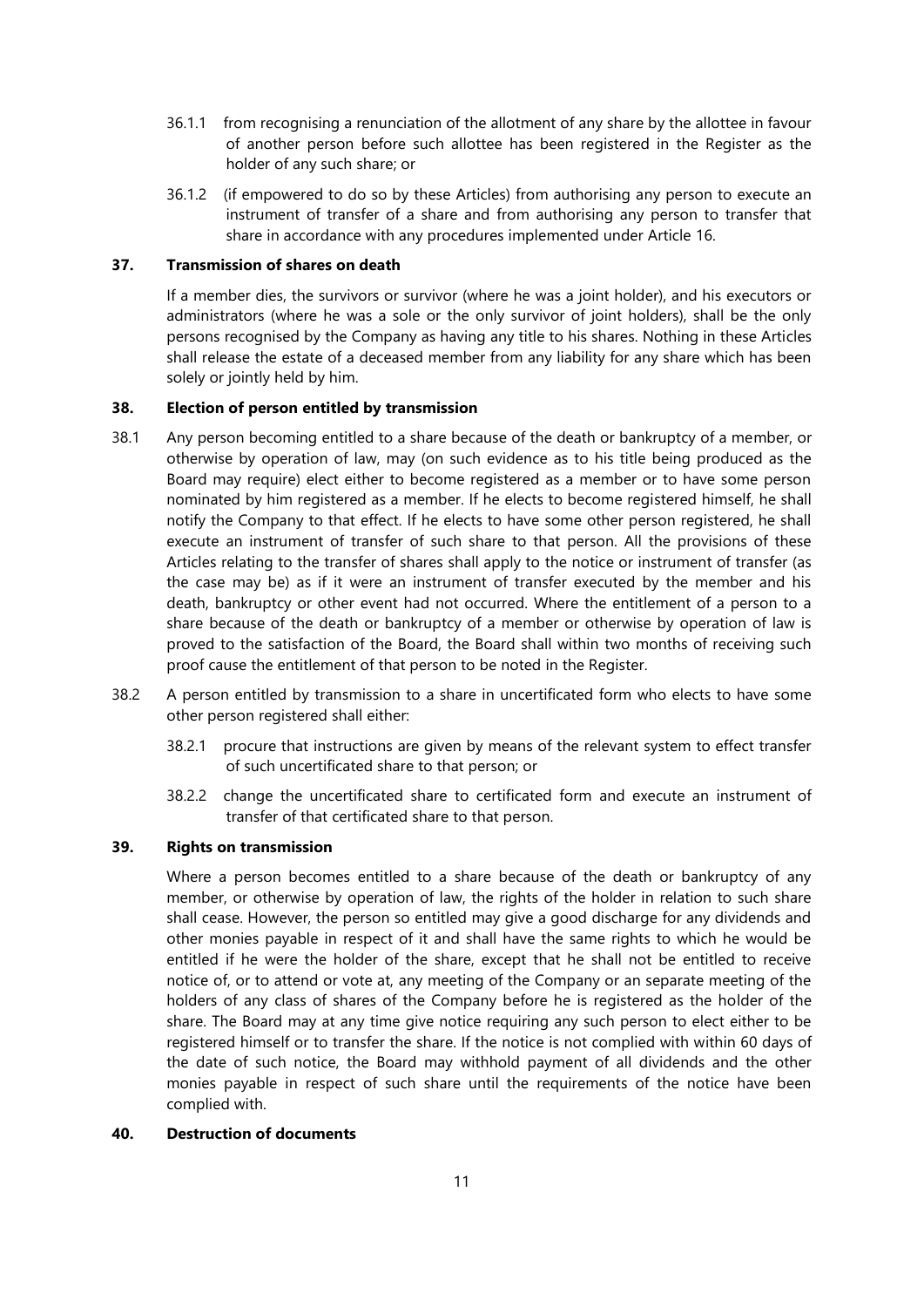- 40.1 The Company may destroy any:
	- 40.1.1 instrument of transfer, after six years from the date on which it is registered;
	- 40.1.2 dividend mandate or any variation or cancellation of a dividend mandate or any notification of change of name or address, after two years from the date on which it is recorded;
	- 40.1.3 share certificate, after one year from the date on which it is cancelled;
	- 40.1.4 instrument of proxy which has been used for the purpose of a poll at any time after one year has elapsed from the date of use;
	- 40.1.5 instrument of proxy which has not been used for the purpose of a poll at any time after a period of one month has elapsed from the end of the meeting to which the instrument of proxy relates;
	- 40.1.6 Share Warrant (including coupons or tokens detailed from it) which has been cancelled at any time after seven years from the date on which it was cancelled; or
	- 40.1.7 other document for which any entry in the Register is made, after six years from the date on which an entry was first made in the Register in respect of it,

provided that the Company may destroy any such type of document at a date earlier than that authorised by this Article if a copy of such document is made and retained (whether electronically, by microfilm, by digital imaging or by other similar means) until the expiration of the period applicable to the destruction of the original of such document.

- 40.2 It shall be conclusively presumed in favour of the Company that every:
	- 40.2.1 entry in the Register purporting to have been made on the basis of a document so destroyed was duly and properly made;
	- 40.2.2 instrument of transfer so destroyed was duly registered;
	- 40.2.3 share certificate so destroyed was duly cancelled; and
	- 40.2.4 other document so destroyed had been properly dealt with under its terms and was valid and effective according to the particulars in the records of the Company.
- 40.3 This Article shall only apply to the destruction of a document in good faith and without notice of any claim (regardless of the parties to it) to which the document might be relevant. Nothing in this Article shall be construed as imposing any liability on the Company in respect of the destruction of any such document other than as provided for in this Article which would not attach to the Company in the absence of this Article. References in this Article to the destruction of any document include references to the disposal of it in any manner.
- 40.4 References in this Article to instruments of transfer shall include, in relation to uncertificated shares, instructions and/or notifications made in accordance with the relevant system relating to the transfer of such shares.

## **41. Sub-division**

41.1 Any resolution authorising the Company to sub-divide its shares or any of them may determine that, as between the shares resulting from the sub-division, any of them may have any preference or advantage or be subject to any restriction as compared with the others.

## **42. Fractions**

If any shares are consolidated or consolidated and then divided, the Board has power to deal with any fractions of shares which result. If the Board decides to sell any shares representing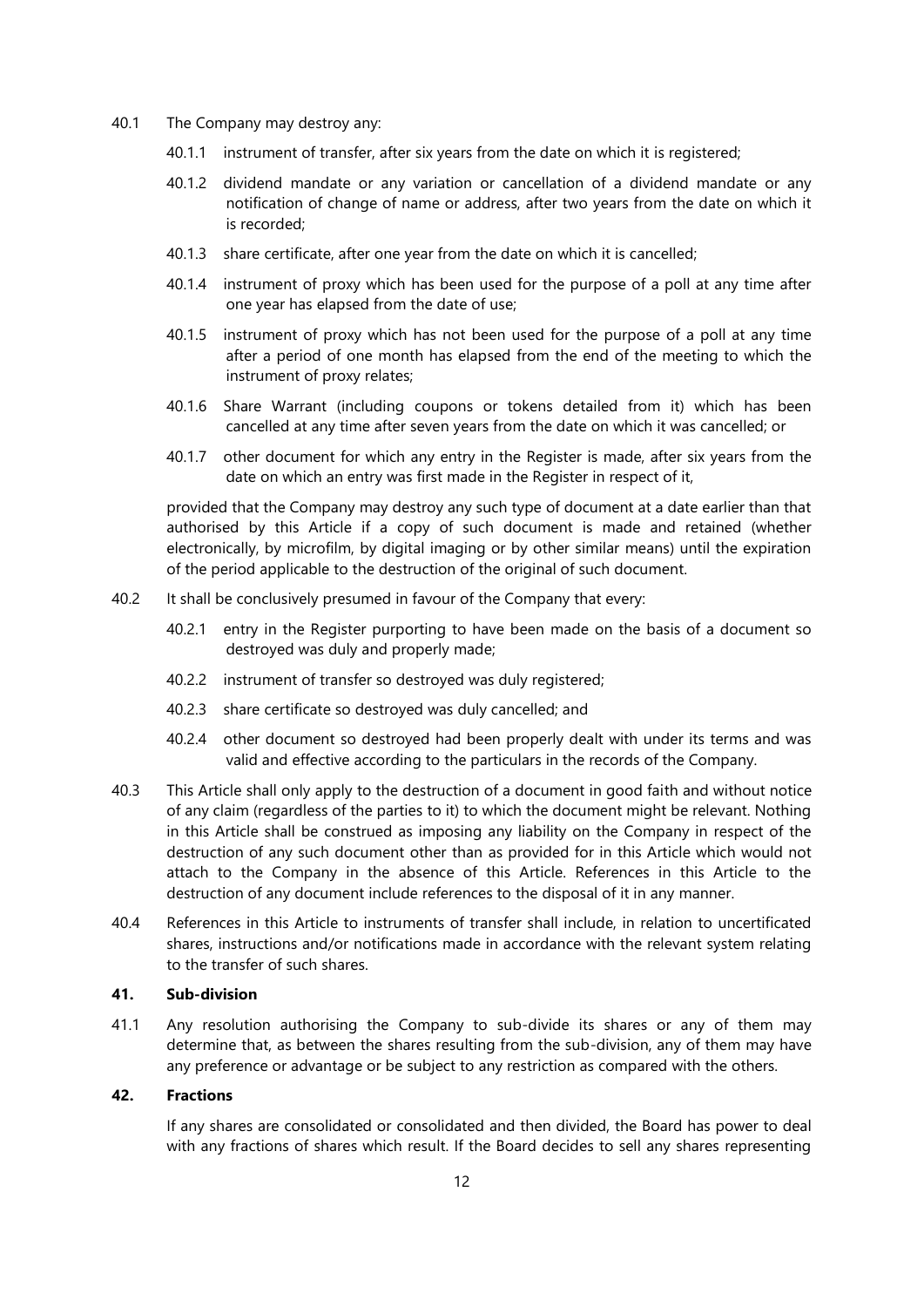fractions, it can do so for the best price reasonably obtainable and distribute the net proceeds of sale amongst the members in proportion to their fractional entitlements. The Board can arrange for any shares representing fractions to be entered in the Register as certificated shares if they consider that this makes it easier to sell them. The Board can sell those shares to anyone, including the Company if the legislation allows, and may authorise any person to transfer or deliver the shares to the buyer or in accordance with the buyer's instructions. The Buyer shall not be bound to see to the application of the purchase money, nor shall his title to the share be affected by any irregularity or invalidity in the proceedings in reference to the sale.

#### **43. Annual general meetings**

An annual general meeting shall be held once a year, at such time (consistent with the terms of the Companies Acts) and place as may be determined by the Board.

# **44. Convening of general meetings**

All meetings other than annual general meetings shall be called general meetings. The Board may, whenever it thinks fit, and shall on requisition in accordance with the Companies Acts, proceed to convene a general meeting.

# **45. Notice of general meetings**

A general meeting shall be called by at least such minimum notice as is required or permitted by the Companies Acts. The period of notice shall in either case be exclusive of the day on which it is served or deemed to be served and of the day on which the meeting is to be held and shall be given to all members other than those who are not entitled to receive such notices from the Company. The Company may give such notice by any means or combination of means permitted by the Companies Acts.

#### **46. Contents of notice of meetings**

- 46.1 Every notice calling a meeting shall specify the place, date and time of the meeting, and there shall appear with reasonable prominence in every such notice a statement that a member entitled to attend and vote is entitled to a proxy or (if he has more than one share) proxies to exercise all or any of his rights to attend, speak and vote and that a proxy need not be a member of the Company. Such notice shall also include the address of the website on which the information required by the Act is published, state the procedures with which members must comply in order to be able to attend and vote at the meeting (including the date by which they must comply), provide details of any forms to be used for the appointment of a proxy and state that a member has the right to ask questions at the meeting in accordance with the Act.
- 46.2 The notice shall specify the general nature of the business to be transacted at the meeting and shall set out the text of all resolutions to be considered by the meeting and shall state in each case whether it is proposed as an ordinary resolution or as a special resolution.
- 46.3 In the case of an annual general meeting, the notice shall also specify the meeting as such.
- 46.4 For the purposes of determining which persons are entitled to attend or vote at a meeting and how many votes a person may cast, the Company may specify in the notice of meeting a time, not more than 48 hours before the time fixed for the meeting (not taking into account non-working days) by which a person must be entered in the Register in order to have the right to attend or vote at the meeting or appoint a proxy to do so.

## **47. Omission to give notice and non-receipt of notice**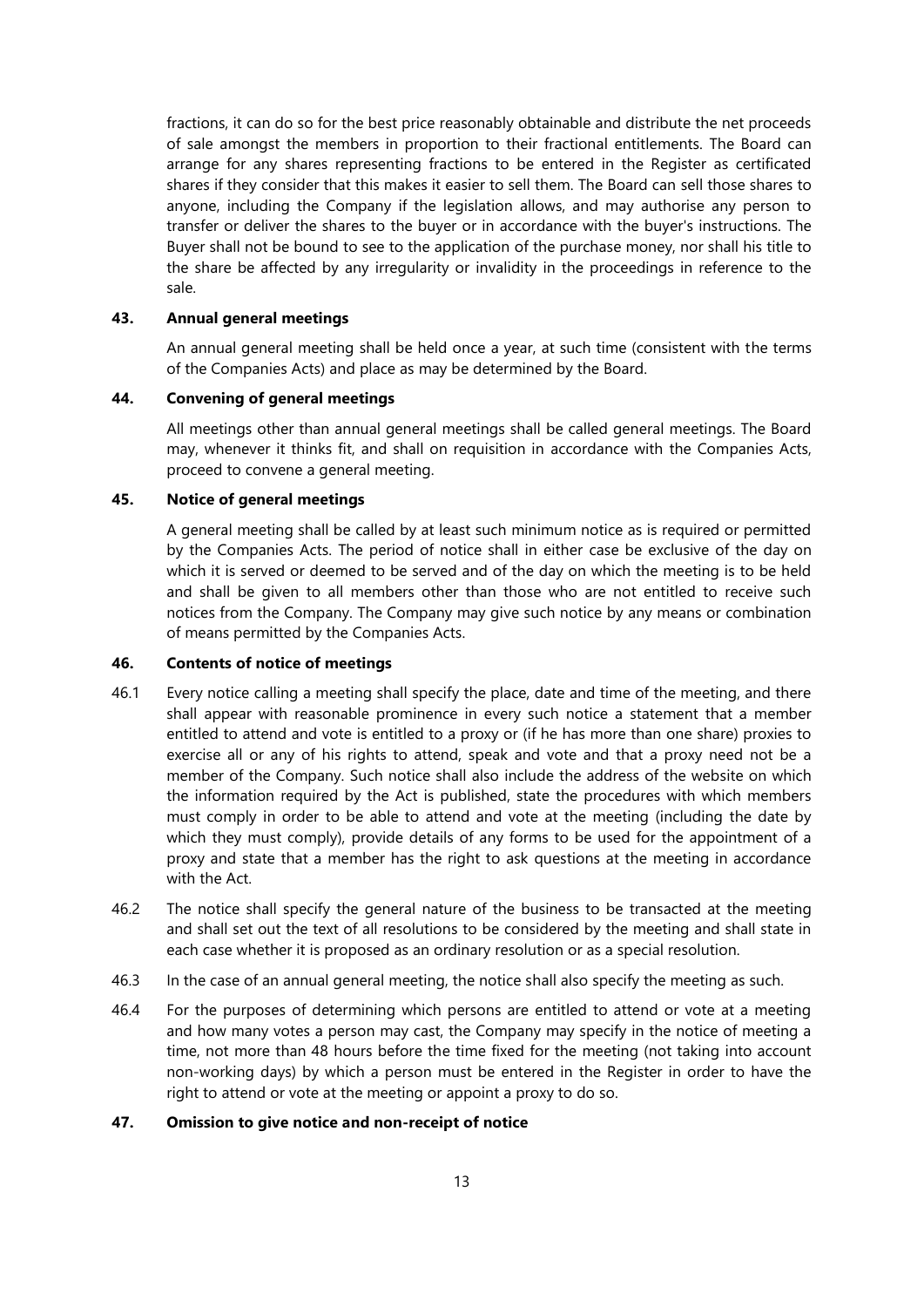The accidental omission to give notice of any meeting or to send ort supply any documents or the information relating to any meeting an instrument of proxy (where this is intended to be sent out with the notice) to, or the non-receipt of either by, any person entitled to receive the same shall not invalidate the proceedings of that meeting.

# **48. Postponement of general meeting**

If the Board considers that it is impracticable or unreasonable to hold a general meeting on the date or at the time or place stated in the notice calling the meeting, it may postpone or move the meeting (or do both). The Board shall take reasonable steps to ensure that notice of the date, time and place of the rearranged meeting is given to any member trying to attend the meeting at the original time and place. Notice of the date, time and place of the rearranged meeting shall, if practicable, also be placed in at least two national newspapers published in the United Kingdom. Notice of the business to be transacted at such rearranged meeting shall not be required. If a meeting is rearranged in this way, appointments of proxy are valid if they are received as required by these Articles not less than 48 hours before the time appointed for holding the rearranged meeting and for the purpose of calculating this period, the Board can decide in their absolute discretion, not to take account of any part of a day that is not a working day. The Board may also postpone or move the rearranged meeting (or do both) under this Article.

#### **49. Quorum at general meeting**

No business shall be transacted at any general meeting unless a quorum is present. If a quorum is not present a chairman of the meeting can still be chosen and this will not be treated as part of the business of the meeting. Two members present in person or by proxy and entitled to attend and to vote on the business to be transacted shall be a quorum.

## **50. Procedure if quorum not present**

If a quorum is not present within fifteen minutes (or such longer interval as the chairman in his absolute discretion thinks fit) from the time appointed for holding a general meeting, or if a quorum ceases to be present during a meeting, the meeting shall be dissolved if convened on the requisition of members. In any other case, the meeting shall stand adjourned to another day, (not being less than ten clear days after the date of the original meeting), and at such time and place as the chairman (or, in default, the Board) may determine. If at such adjourned meeting a quorum is not present within fifteen minutes from the time appointed for holding the meeting, one person entitled to vote on the business to be transacted (whatever the number of shares held to him), being a member or a proxy for a member or a duly authorised representative of a corporation which is a member, shall be a quorum and any notice of an adjourned meeting shall state this.

# **51. Chairman of general meeting**

The chairman of the Board shall preside at every general meeting of the Company. If there is no such chairman or if at any meeting he shall not be present within ten minutes after the time appointed for holding the meeting, or shall be unwilling to act as chairman, the deputy chairman (if any) of the Board shall, if present and willing to act, preside at such meeting. If more than one deputy chairman is present they shall agree amongst themselves who is to take the chair or, if they cannot agree, the deputy chairman who has been in office as a director the longest shall take the chair. If no chairman or deputy chairman shall be so present and willing to act, the Directors present shall choose one of their number to act or, if there be only one Director present, he shall be chairman if willing to act. If there be no Director present and willing to act, the members present and entitled to vote shall choose one of their number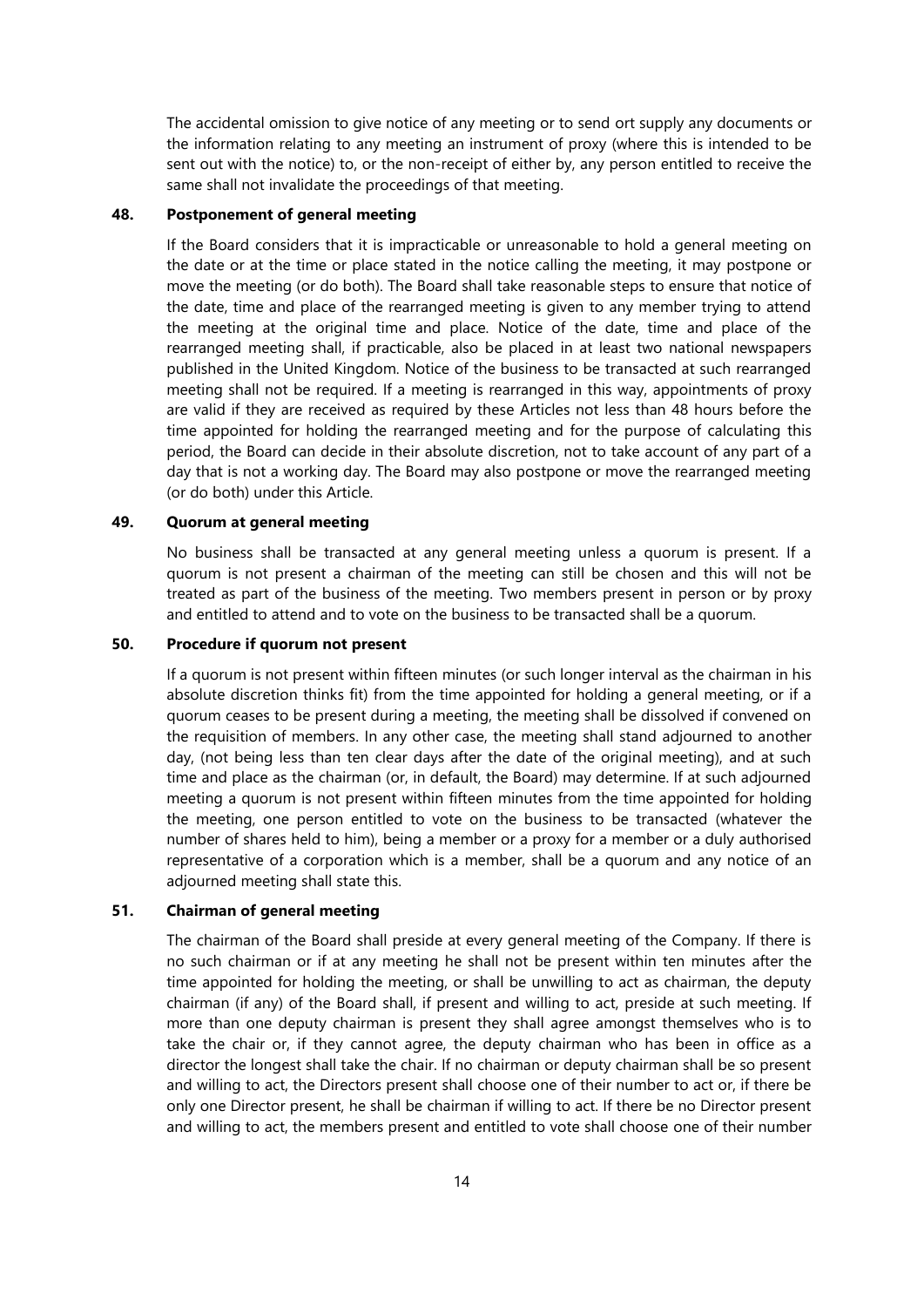to be chairman of the meeting. Nothing in these Articles shall restrict or exclude any of the powers or rights of a chairman of a meeting which are given by law.

## **52. Entitlement to attend and speak**

A Director (and any other person invited by the chairman to do so) may attend and speak at any general meeting and at any separate meeting of the holders of any class of shares of the Company, whether or not he is a member.

### **53. Adjournments**

The chairman may, with the consent of a meeting at which a quorum is present, and shall, if so directed by the meeting, adjourn any meeting from time to time (or indefinitely) and from place to place as the meeting shall determine. However, without prejudice to any other power which he may have under these Articles or at common law, the chairman may, without the need for the consent of the meeting, interrupt or adjourn any meeting from time to time and from place to place or for an indefinite period if he is of the opinion that it has become necessary to do so in order to secure the proper and orderly conduct of the meeting or to give all persons entitled to do so a reasonable opportunity of attending, speaking and voting at the meeting or to ensure that the business of the meeting is properly disposed of.

## **54. Notice of adjournmen**t

If the meeting is adjourned indefinitely or for more than three months, notice of the adjourned meeting shall be given in the same manner as in the case of the original meeting. Except as provided in these Articles, there is no need to give notice of the adjourned meeting or of the business to be considered there.

## **55. Business of adjourned meeting**

No business shall be transacted at any adjourned meeting other than the business which might properly have been transacted at the meeting from which the adjournment took place.

#### **56. Security arrangements and orderly conduct**

- 56.1 The Board may direct that any person wishing to attend any meeting should provide such evidence of identity and submit to such searches or other security arrangements or restrictions as the Board shall consider appropriate in the circumstances and shall be entitled in its absolute discretion to refuse entry to any meeting to any person who fails to provide such evidence of identity or to submit to such searches or to otherwise comply with such security arrangements or restrictions.
- 56.2 The chairman shall take such action or give directions as he thinks fit to promote the orderly conduct of the business of the meeting as laid down in the notice of the meeting and to ensure the security of the meeting and the safety of the people attending the meeting. The chairman's decision on matters of procedure or arising incidentally from the business of the meeting shall be final as shall be his determination as to whether any matter is of such a nature.

## **57. Amendment to resolutions**

- 57.1 If an amendment to any resolution under consideration is proposed but is ruled out of order by the chairman of the meeting in good faith, any error in such ruling shall not invalidate the proceedings on the original resolution.
- 57.2 In the case of a resolution duly proposed as a special resolution, no amendment to it (other than an amendment to correct a patent error) may in any event be considered or voted on. In the case of a resolution duly proposed as an ordinary resolution no amendment to it (other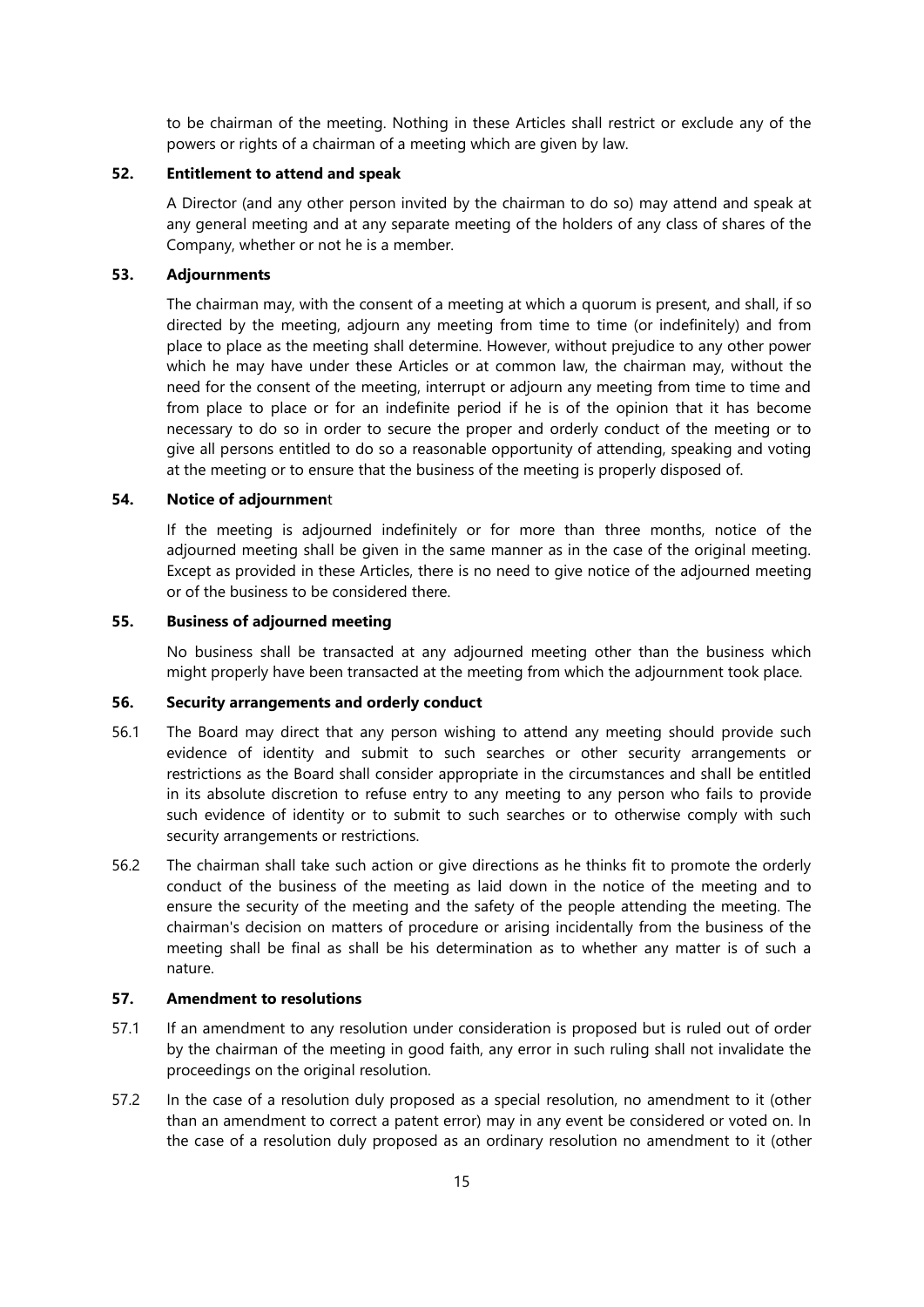than an amendment to correct a patent error) may be considered or voted on unless either at least 48 hours prior to the time appointed for holding the meeting or adjourned meeting at which such ordinary resolution is to be proposed, notice in writing of the terms of the amendment and intention to move the same has been lodged at the Office or received in electronic form at the electronic address at which the Company has or is deemed to have agreed to receive it or the chairman of the meeting in his absolute discretion decides that it may be considered or voted on.

#### **58. Members' resolutions**

- 58.1 Members of the Company shall have the rights provided by the Companies Acts to have the Company circulate and give notice of a resolution which may be properly moved, and is intended to be moved, at the Company's next annual general meeting.
- 58.2 Expenses of complying with these rights shall be borne in accordance with the Companies Acts.
- 58.3 Subject to the Companies Acts, where anything can be done by passing an ordinary resolution, this can also be done by passing a special resolution.

## **59. Method of voting**

- 59.1 At any general meeting a resolution put to a vote of the meeting shall be decided on a show of hands, unless (before or on the declaration of the result of the show of hands) a poll is duly demanded. Subject to the Companies Acts, a poll may be demanded by:
	- 59.1.1 the chairman of the meeting; or
	- 59.1.2 at least five members present in person (or by proxy) and entitled to vote at the meeting; or
	- 59.1.3 a member or members present in person (or by proxy) representing at least one-tenth of the total voting rights of all the members having the right to vote at the meeting; or
	- 59.1.4 a member or members present in person (or by proxy) holding shares conferring a right to vote at the meeting, being shares on which an aggregate sum has been paid up equal to at least one-tenth of the total sum paid up on all the shares conferring that right.
- 59.2 The chairman of the meeting may also demand a poll before a resolution is put to the vote on a show of hands.
- 59.3 At general meetings, resolutions shall be put to the vote by the chairman of the meeting and there shall be no requirement for the resolution to be proposed or seconded by any person.
- 59.4 Unless a poll is duly demanded and the demand is not withdrawn, a declaration by the chairman of the meeting that a resolution has on a show of hands been carried, or carried unanimously or by a particular majority, or lost, or not carried by a particular majority, and an entry to that effect in the book containing the minutes of proceedings of the Company, shall be conclusive evidence of the fact, without proof of the number or proportion of the votes recorded in favour of or against such resolution.

#### **60. Objection or error in voting**

60.1 No objection shall be raised to the qualification of any voter or to the counting of, or failure to count, any vote, except at the meeting or adjourned meeting at which the vote objected to is given or tendered or at which the error occurs. Any objection or error shall be referred to the chairman of the meeting and shall only vitiate the decision of the meeting on any resolution if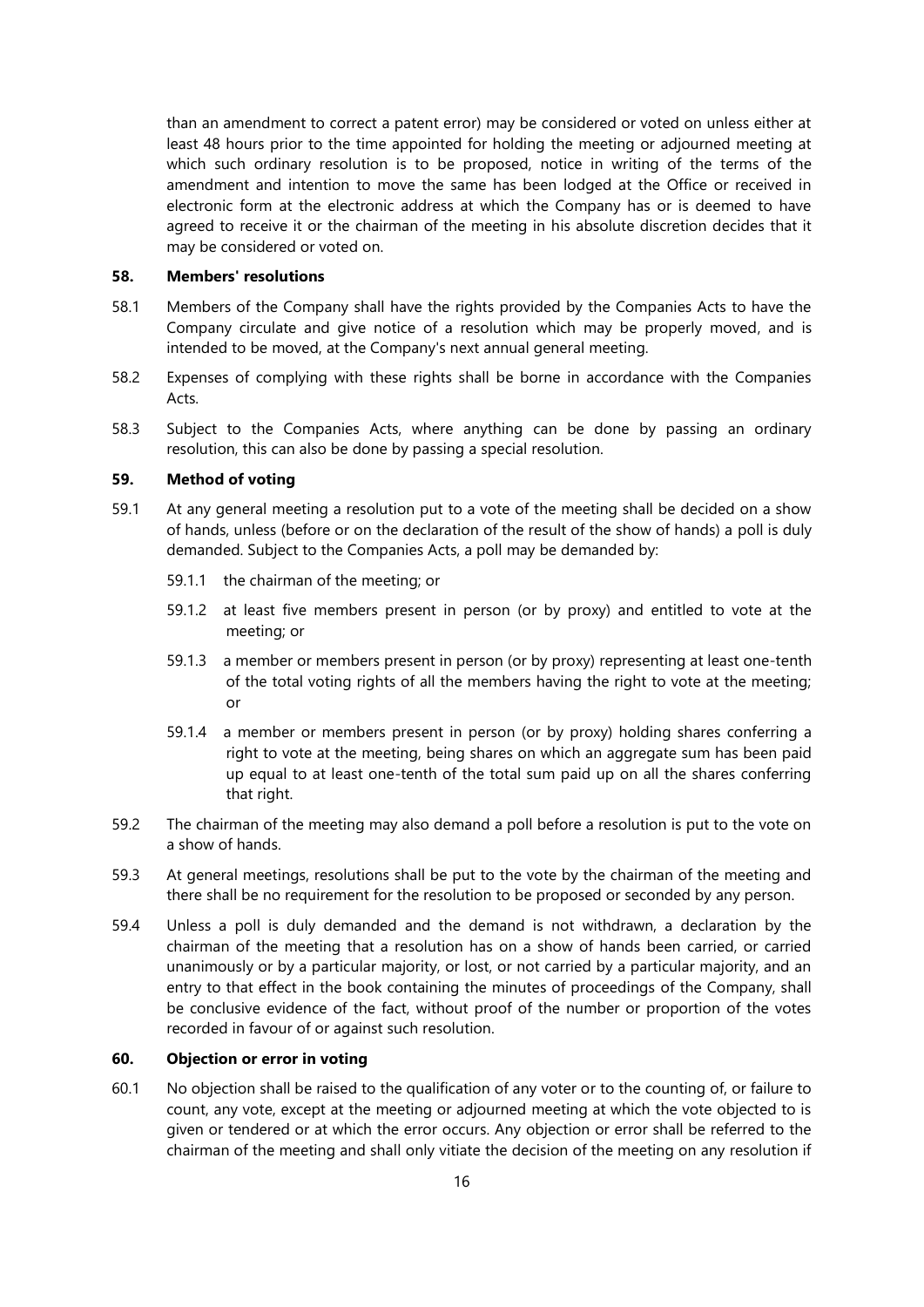the chairman decides that the same is of sufficient magnitude to vitiate the resolution or may otherwise have affected the decision of the meeting. The decision of the chairman of the meeting on such matters shall be final and conclusive.

60.2 The Company shall not be obliged to ascertain whether a proxy or representative of a corporation tax has voted in accordance with a member's instructions and the failure of a proxy or representative so to do shall not vitiate the decision of the meeting or adjourned meeting or poll on any resolution

## **61. Procedure on a poll**

- 61.1 Any poll duly demanded on the election of a chairman or on any question of adjournment shall be taken immediately. A poll duly demanded on any other matter shall be taken in such manner (including the use of ballot or voting papers or tickets) and at such time and place, not more than 30 days from the date of the meeting or adjourned meeting at which the poll was demanded, as the chairman shall direct. The chairman may appoint scrutineers who need not be members. It is not necessary to give notice of a poll not taken immediately if the time and place at which it is to be taken are announced at the meeting at which it is demanded. In any other case, at least seven clear days notice shall be given specifying the time, date and place at the which the poll shall be taken. The result of the poll shall be deemed to be the resolution of the meeting at which the poll was demanded.
- 61.2 The demand for a poll (other than on the election of a chairman or any question of adjournment) shall not prevent the continuance of the meeting for the transaction of any business other than the question on which a poll has been demanded.
- 61.3 The demand for a poll may, before the poll is taken, be withdrawn, but only with the consent of the chairman of the meeting. A demand so withdrawn validates the result of a show of hands declared before the demand was made. If a poll is demanded before the declaration of the result of a show of hands and the demand is duly withdrawn, the meeting shall continue as if the demand had not been made.
- 61.4 On a poll votes may be given in person or by proxy. A member entitled to more than one vote need not, if he votes, use all his votes or cast all the votes he uses in the same way.

### **62. Votes of members**

- 62.1 Subject to Article [62.2,](#page-17-0) the Companies Acts, to any special terms as to voting on which any shares may have been issued or may for the time being be held and to any suspension or abrogation of voting rights under these Articles, at any general meeting every member who is present in person (or by proxy) shall on a show of hands have one vote and every member present in person (or by proxy) shall on a poll have one vote for each share of which he is the registered holder.
- <span id="page-17-0"></span>62.2 On a show of hands, a duly appointed proxy has one vote for and one vote against a resolution if the proxy has been appointed by more than one member entitled to vote on the resolution and the proxy has been instructed:
	- 62.2.1 by one or more of those members to vote for the resolution and by one or more other of those members to vote against it; or
	- 62.2.2 by one or more of those members to vote either for or against the resolution and by one or more other of those members to use his/her discretion as to how to vote.
- 62.3 If two or more persons are joint holders of a share, then in voting on any question the vote of the senior who tenders a vote, whether in person or by proxy, shall be accepted to the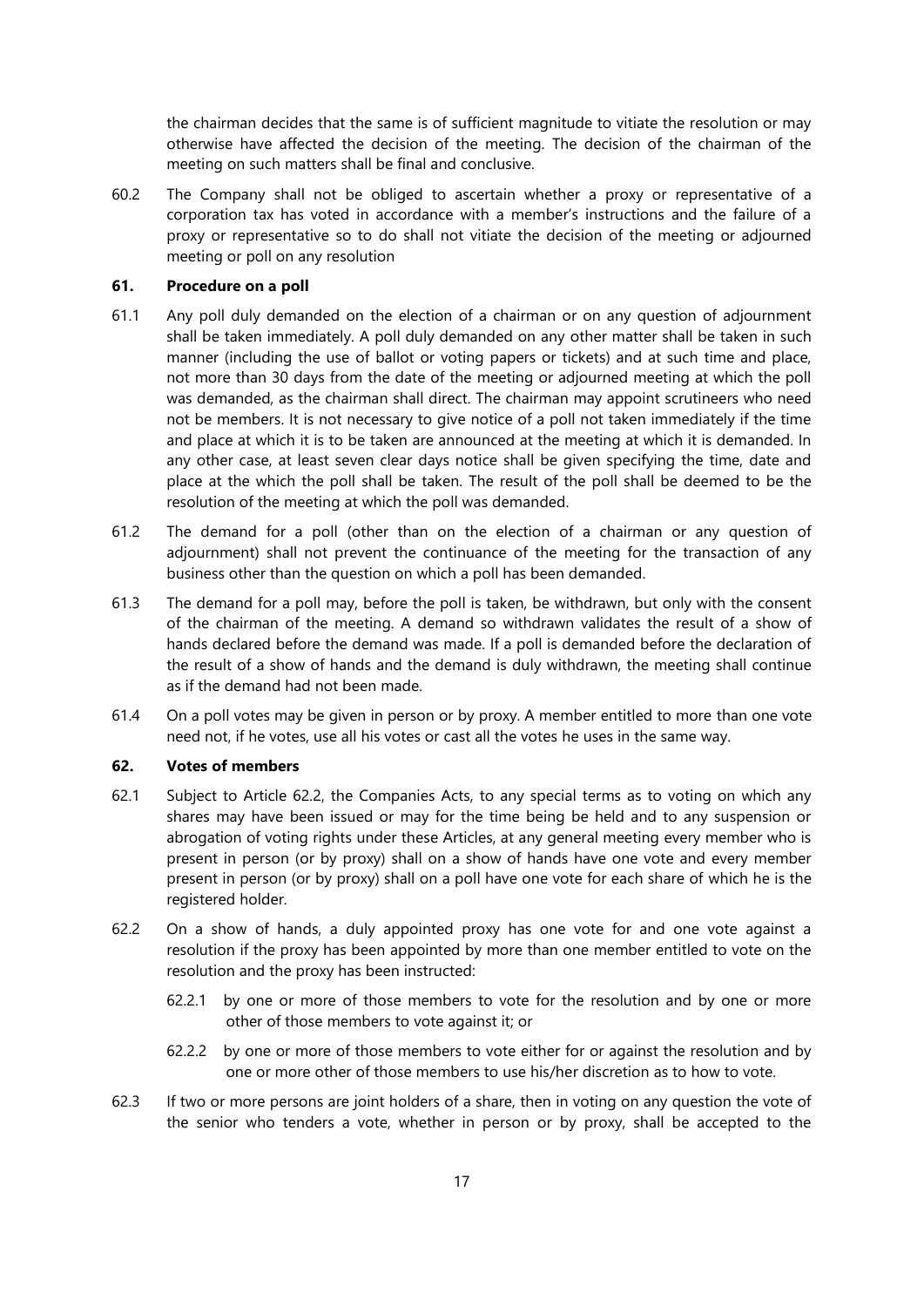exclusion of the votes of the other joint holders. For this purpose seniority shall be determined by the order in which the names of the holders stand in the Register.

- 62.4 Where in England or elsewhere a receiver or other person (by whatever name called) has been appointed by any competent or official court to exercise powers with respect to the property or affairs of any member on the ground (however formulated) of mental disorder, the Board may in its absolute discretion, upon or subject to production of such evidence of the appointment as the Board may require, permit such receiver or other person on behalf of such member to vote in person, on a show of hands or on a poll, by proxy on behalf of such member at any general meeting or to exercise any other right conferred by membership in relation to meetings of the Company. Evidence to the satisfaction of the Board of the authority of the person claiming to exercise the right to vote shall be deposited at the Office, or at such other place as is specified in accordance with these Articles for the deposit of instruments of proxy, at least 48 hours before the time appointed for holding the meeting or adjourned meeting at which the right to vote is to be exercised and, in default, the right to vote shall not be exercisable.
- 62.5 In the case of equality of votes whether on a show of hands or on a poll, the chairman of the meeting at which the show of hands takes place or at which the poll is demanded shall not be entitled to a casting vote.

### **63. No right to vote where sums overdue on shares**

- 63.1 No member may vote at a general meeting (or any separate meeting of the holders of any class of shares), either in person or by proxy, or to exercise any other right or privilege as a member in respect of a share held by him unless:
	- 63.1.1 all calls or other sums presently due and payable by him in respect of that share whether alone or jointly with any other person together with interest and expenses (if any) have been paid in full to the Company; or
	- 63.1.2 the Board determines otherwise.

## **64. Voting by Proxy**

- <span id="page-18-1"></span>64.1 Subject to Article [64.2,](#page-18-0) an instrument appointing a proxy shall be in writing in any usual form (or in another form approved by the Board) executed under the hand of the appointor or his duly constituted attorney or, if the appointor is a corporation, under its seal or signed by a duly authorised officer or attorney or other person authorised to sign.
- <span id="page-18-0"></span>64.2 Subject to the Companies Acts, the Board may accept the appointment of a proxy received by electronic means on such terms and subject to such conditions as it considers fit. The appointment of a proxy received by electronic means shall not be subject to the requirements of Article [64.1.](#page-18-1)
- <span id="page-18-2"></span>64.3 For the purposes of Articles [64.1](#page-18-1) and [64.2,](#page-18-0) the Board may require such reasonable evidence it considers necessary to determine:
	- 64.3.1 the identity of the member and the proxy; and
	- 64.3.2 where the proxy is appointed by a person acting on behalf of the member, the authority of that person to make the appointment.
- 64.4 A member may appoint another person as his proxy to exercise all or any of his rights to attend and to speak and to vote (both on a show of hands and on a poll) on a resolution or amendment of a resolution, or on other business arising, at a meeting or meetings of the Company. Unless the contrary is stated in it, the appointment of a proxy shall be deemed to confer authority to exercise all such rights, as the proxy thinks fit.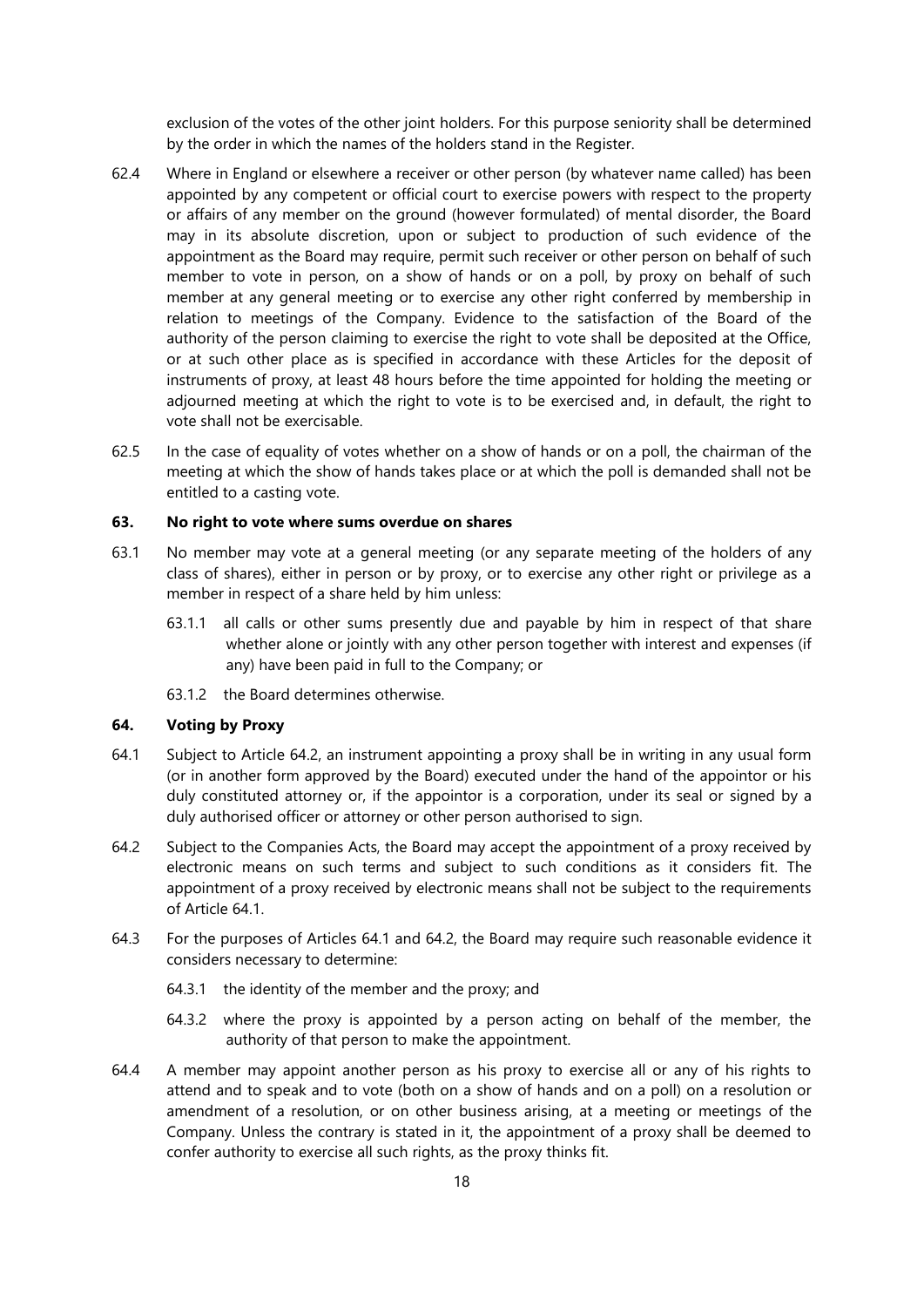- 64.5 A proxy need not be a member.
- 64.6 A member may appoint more than one proxy in relation to a meeting, provided that each proxy is appointed to exercise the rights attached to different shares held by the member. When two or more valid but differing appointments of proxy are delivered or received for the same share for use at the same meeting, the one which is last validly delivered or received (regardless of its date or the date of its execution) shall be treated as replacing and revoking the other or others as regards that share. If the Company is unable to determine which appointment was last validly delivered or received, none of them shall be treated as valid in respect of that share.
- 64.7 Delivery or receipt of an appointment of proxy does not prevent a member attending and voting in person at the meeting or an adjournment of the meeting or on a poll.
- 64.8 The appointment of a proxy shall (unless the contrary is stated in it) be valid for an adjournment of the meeting as well as for the meeting or meetings to which it relates. The appointment of a proxy shall be valid for 12 months from the date of execution or, in the case of an appointment of proxy delivered by electronic means, for 12 months from the date of delivery unless otherwise specified by the Board.
- 64.9 Subject to the Companies Acts, the Company may send a form of appointment of proxy to all or none of the persons entitled to receive notice of and to vote at a meeting. If sent, the form shall provide for three-way voting on all resolutions (other than procedural resolutions) set out in the notice of meeting.

#### **65. Receipt of proxy**

- <span id="page-19-3"></span><span id="page-19-2"></span><span id="page-19-1"></span>65.1 An instrument appointing a proxy and any reasonable evidence required by the Board in accordance with Article [64.3](#page-18-2) shall:
	- 65.1.1 subject to Articles [65.1.3](#page-19-0) and [65.1.4,](#page-20-0) in the case of an instrument of proxy in hard copy form, delivered to the Office, or another place in the United Kingdom specified in the notice convening the meeting or in the form of appointment of proxy or other accompanying document sent by the Company in relation to the meeting (a "**proxy notification address**") not less than 48 hours before the time for holding the meeting or adjourned meeting at which the person named in the form of appointment of proxy proposes to vote;
	- 65.1.2 subject to Articles [65.1.3](#page-19-0) and [65.1.4,](#page-20-0) in the case of an appointment of a proxy sent by electronic means, where the Company has given an electronic address (a "**proxy notification electronic address**"):
		- 65.1.2.1 in the notice calling the meeting;
		- 65.1.2.2 in an instrument of proxy sent out by the Company in relation to the meeting;
		- 65.1.2.3 in an invitation to appoint a proxy issued by the Company in relation to the meeting; or
		- 65.1.2.4 on a website maintained by or on behalf of the Company on which any information relating to the meeting is required by the Act to be kept,

it shall be received at such proxy notification electronic address not less than 48 hours before the time for holding the meeting or adjourned meeting at which the person named in the form of appointment of proxy proposes to vote;

<span id="page-19-0"></span>65.1.3 in the case of a poll taken more than 48 hours after it is demanded, delivered or received at a proxy notification address or a proxy notification electronic address and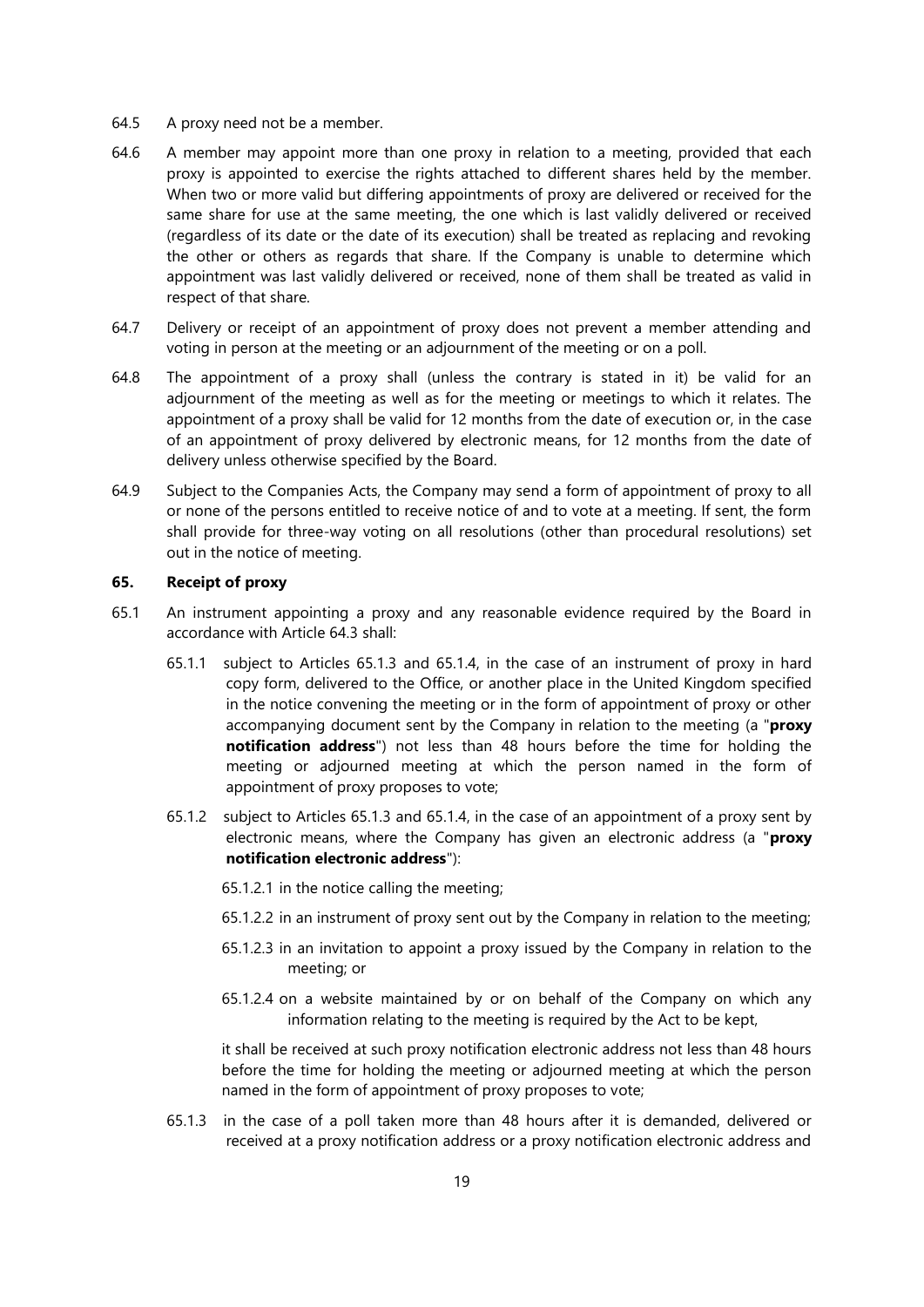not less than 24 hours before the time appointed for the holding of the adjourned meeting or the taking of the poll; or

- <span id="page-20-0"></span>65.1.4 in the case of a poll which is not taken at the meeting at which it is demanded but is taken 48 hours or less after it is demanded, or in the case of an adjourned meeting to be held 48 hours or less after the time fixed for holding the original meeting, received:
	- 65.1.4.1 at a proxy notification address or a proxy notification electronic address in accordance with Articles [65.1.1](#page-19-1) or [65.1.2;](#page-19-2)
	- 65.1.4.2 by the chairman of the meeting or the secretary or any director at the meeting at which the poll is demanded or, as the case may be, at the original meeting; or
	- 65.1.4.3 at a proxy notification address or a proxy notification electronic address by such time as the chairman of the meeting may direct at the meeting at which the poll is demanded.

In calculating the periods in this Article, no account shall be taken of any part of a day that is not a working day.

- <span id="page-20-1"></span>65.2 The Board may decide, either generally or in any particular case, to treat a proxy appointment as valid notwithstanding that the appointment or any of the information required under Article 66.3 has not been received in accordance with the requirements of this Article.
- 65.3 Subject to Article [65.2,](#page-20-1) if the proxy appointment and any of the information required under Article 66.3 is not received in the manner set out in Article [65.1,](#page-19-3) the appointee shall not be entitled to vote in respect of the shares in question.
- 65.4 Without limiting the foregoing, in relation to any uncertificated shares, the Board may from time to time:
	- 65.4.1 permit appointments of a proxy by means of a communication sent in electronic form in the form of an uncertificated proxy instruction; and
	- 65.4.2 permit supplements to, or amendments or revocations of, any such uncertificated proxy instruction by the same means.

The Board may in addition prescribe the method of determining the time at which any such uncertificated proxy instruction is to be treated as received by the Company or a participant acting on its behalf. The Board may treat any such uncertificated proxy instruction which purports to be or is expressed to be sent on behalf of a holder of a share as sufficient evidence of the authority of the person sending that instruction to send it on behalf of that holder.

## **66. Revocation of proxy**

A vote given or poll demanded by a proxy shall be valid in the event of the death or mental disorder of the principal or the revocation of the instrument of proxy, or of the authority under which the instrument of proxy was executed, or the transfer of the share for which the instrument of proxy is given, unless notice in writing of such death, mental disorder, revocation or transfer shall have been received by the Company at the Office, or at such other place as has been appointed for the deposit of instruments of proxy, no later than the last time at which an appointment of a proxy should have been received in order for it to be valid for use at the meeting or on the holding of the poll at which the vote was given or the poll taken.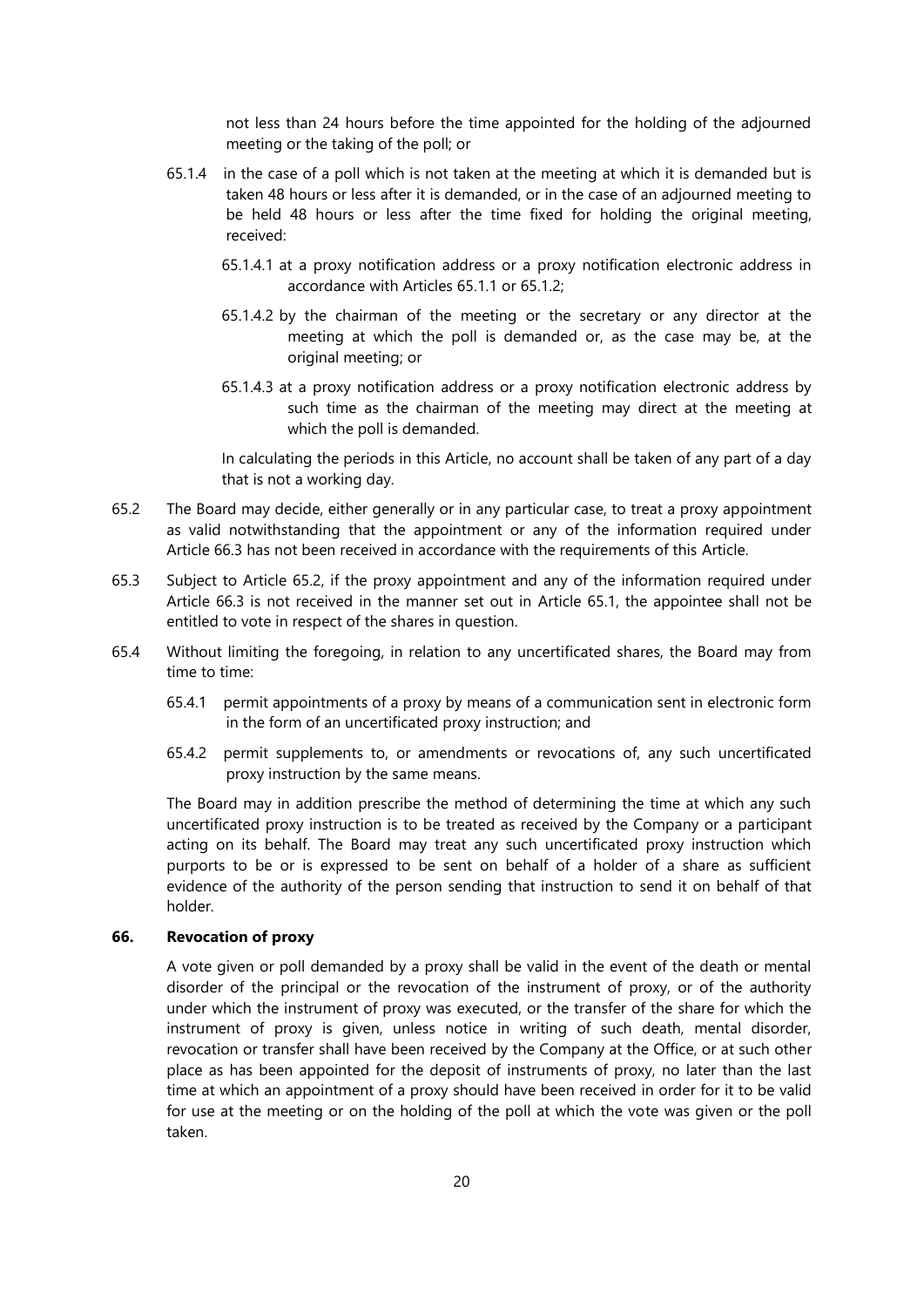#### **67. Corporate representatives**

- 67.1 A corporation (whether or not a company within the meaning of the Act) which is a member may, by resolution of its directors or other governing body, authorise such person as it thinks fit to act as its representative (or, as the case may be, representatives) at any meeting of the Company or at any separate meeting of the holders of any class of shares.
- 67.2 Any person so authorised shall be entitled to exercise the same powers on behalf of the corporation (in respect of that part of the corporation's holdings to which the authority relates) as the corporation could exercise if it were an individual member.
- 67.3 The corporation shall for the purposes of these Articles be deemed to be present in person and at any such meeting if a person so authorised is present at it, and all references to attendance and voting in person shall be construed accordingly.
- 67.4 A Director, the Secretary or some person authorised for the purpose by the Secretary may require the representative to produce a certified copy of the resolution so authorising him or such other evidence of his authority reasonably satisfactory to them before permitting him to exercise his powers.
- 67.5 A vote given or a poll demanded by a corporate representative shall be valid notwithstanding that he is no longer authorised to represent the member unless notice of the revocation of appointment was delivered in writing to the Company at such place or address and by such time as is specified in Article 68 for the revocation of the appointment of a proxy.

#### **68. Failure to disclose interests in shares**

- <span id="page-21-2"></span><span id="page-21-1"></span><span id="page-21-0"></span>68.1 If a member, or any other person appearing to be interested in shares held by that member, has been issued with a notice under section 793 of the Act (**section 793 notice**) and has failed in relation to any shares (**default shares**, which expression includes any shares issued after the date of such notice in right of those shares) to give the Company the information required by the section 793 notice within the prescribed period from the service of the notice, the following sanctions shall apply unless the Board determines otherwise:
	- 68.1.1 the member shall not be entitled in respect of the default shares to be present or to vote (either in person or by representative or proxy) at any general meeting or at any separate meeting of the holders of any class of shares or on any poll or to exercise any other right conferred by membership in relation to any such meeting or poll; and
	- 68.1.2 where the default shares represent at least 0.25% in nominal value of the issued shares of their class (calculated exclusive of any shares held as treasury shares):
		- 68.1.2.1 any dividend or other money payable for such shares shall be withheld by the Company, which shall not have any obligation to pay interest on it, and the member shall not be entitled to elect, pursuant to Article [125,](#page-40-0) to receive shares instead of that dividend; and
		- 68.1.2.2 no transfer, other than an excepted transfer, of any shares held by the member shall be registered unless the member himself is not in default of supplying the required information and the member proves to the satisfaction of the Board that no person in default of supplying such information is interested in any of the shares that are the subject of the transfer.
	- 68.1.3 For the purposes of ensuring Article [68.1.2.2](#page-21-0) can apply to all shares held by the member, the Company may in accordance with the uncertificated securities rules,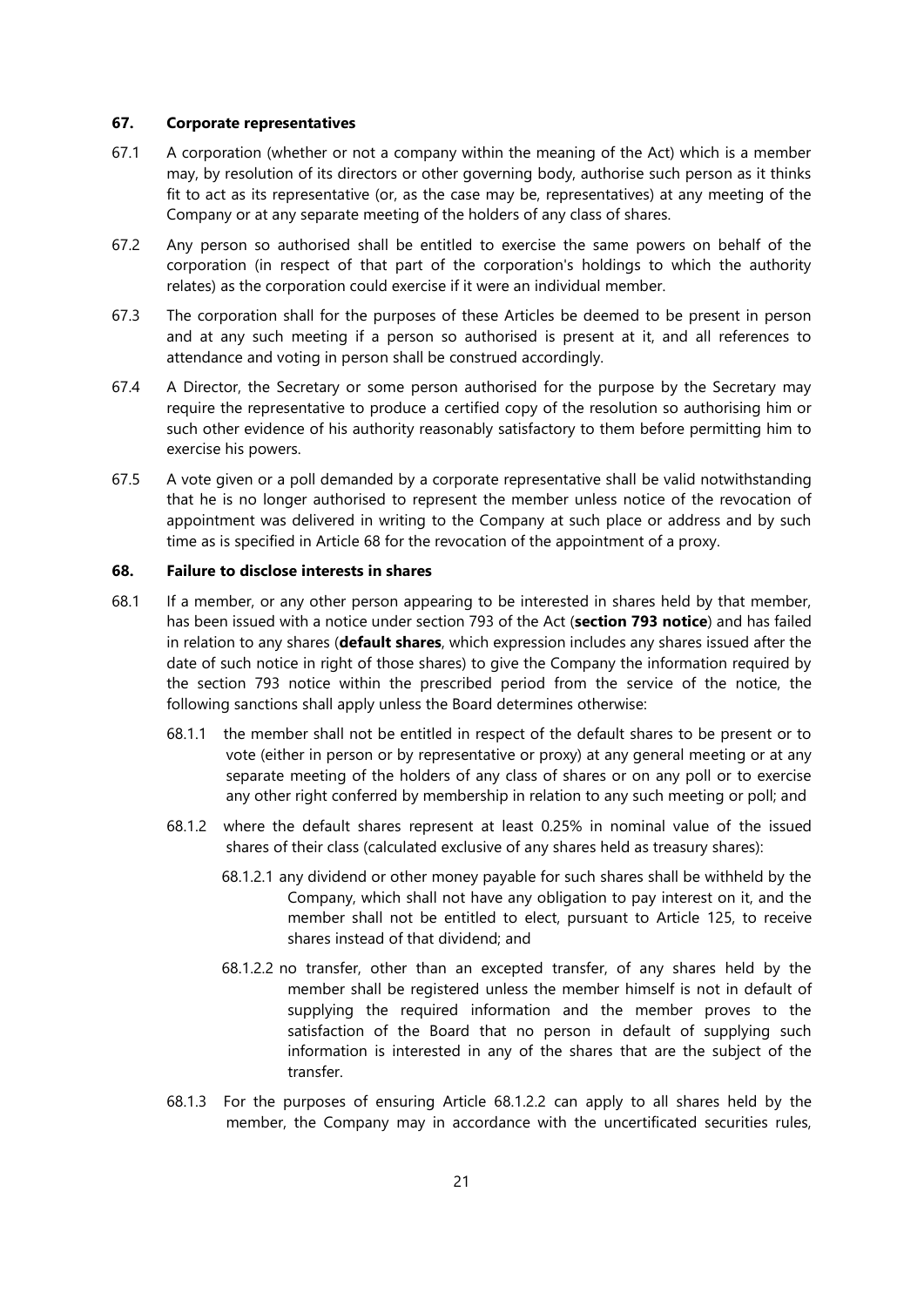issue a written notification to the Operator requiring conversion into certificated form of any share held by the member in uncertificated form.

- 68.2 Where the sanctions under Article [68.1](#page-21-1) apply in relation to any shares, they shall cease to have effect (and any dividends withheld under Article [68.1.2](#page-21-2) shall become payable):
	- 68.2.1 if the shares are transferred by means of an excepted transfer but only in respect of the shares transferred; or
	- 68.2.2 at the end of the period of seven days (or such shorter period as the Board may determine) following receipt by the Company of the information required by the section 793 notice and the Board being fully satisfied that such information is full and complete.
- 68.3 Where, on the basis of information obtained from a member in respect of any share held by him, the Company issues a section 793 notice to any other person, it shall at the same time send a copy of the notice to the member, but the accidental omission to do so, or the nonreceipt by the member of the copy, shall not invalidate or otherwise affect the application of Article [68.1.](#page-21-1)
- 68.4 For the purposes of this Article:
	- 68.4.1 a person, other than the member holding a share, shall be treated as appearing to be interested in that share if the member has informed the Company that the person is, or may be, so interested, or if the Company (after taking account of any information obtained from the member or, pursuant to a section 793 notice, from anyone else) knows or has reasonable cause to believe that the person is, or may be, so interested;
	- 68.4.2 **interested** shall be construed as it is for the purpose of section 793 of the Act;
	- 68.4.3 reference to a person having failed to give the Company the information required by a notice, or being in default as regards supplying such information, includes reference:
		- 68.4.3.1 to his having failed or refused to give all of any part of it; and
		- 68.4.3.2 to his having given information which he knows to be false in a material particular or having recklessly given information which is false in a material particular;
	- 68.4.4 **prescribed period** means 14 days;
	- 68.4.5 **excepted transfer** means, in relation to any shares held by a member:
		- 68.4.5.1 a transfer by way of or pursuant to acceptance of a takeover offer for the Company (within the meaning of section 974 of the Act); or
		- 68.4.5.2 a transfer in consequence of a sale made through a recognised investment exchange (as defined in section 285 of the FSMA) or any other stock exchange outside the United Kingdom on which the Company's shares are normally traded; or
		- 68.4.5.3 a transfer which is shown to the satisfaction of the Board to be made in consequence of a sale of the whole of the beneficial interest in the shares to a person who is unconnected with the member and with any other person appearing to be interested in the shares.
- 68.5 Nothing contained in this Article shall be taken to limit the powers of the Company under section 794 of the Act.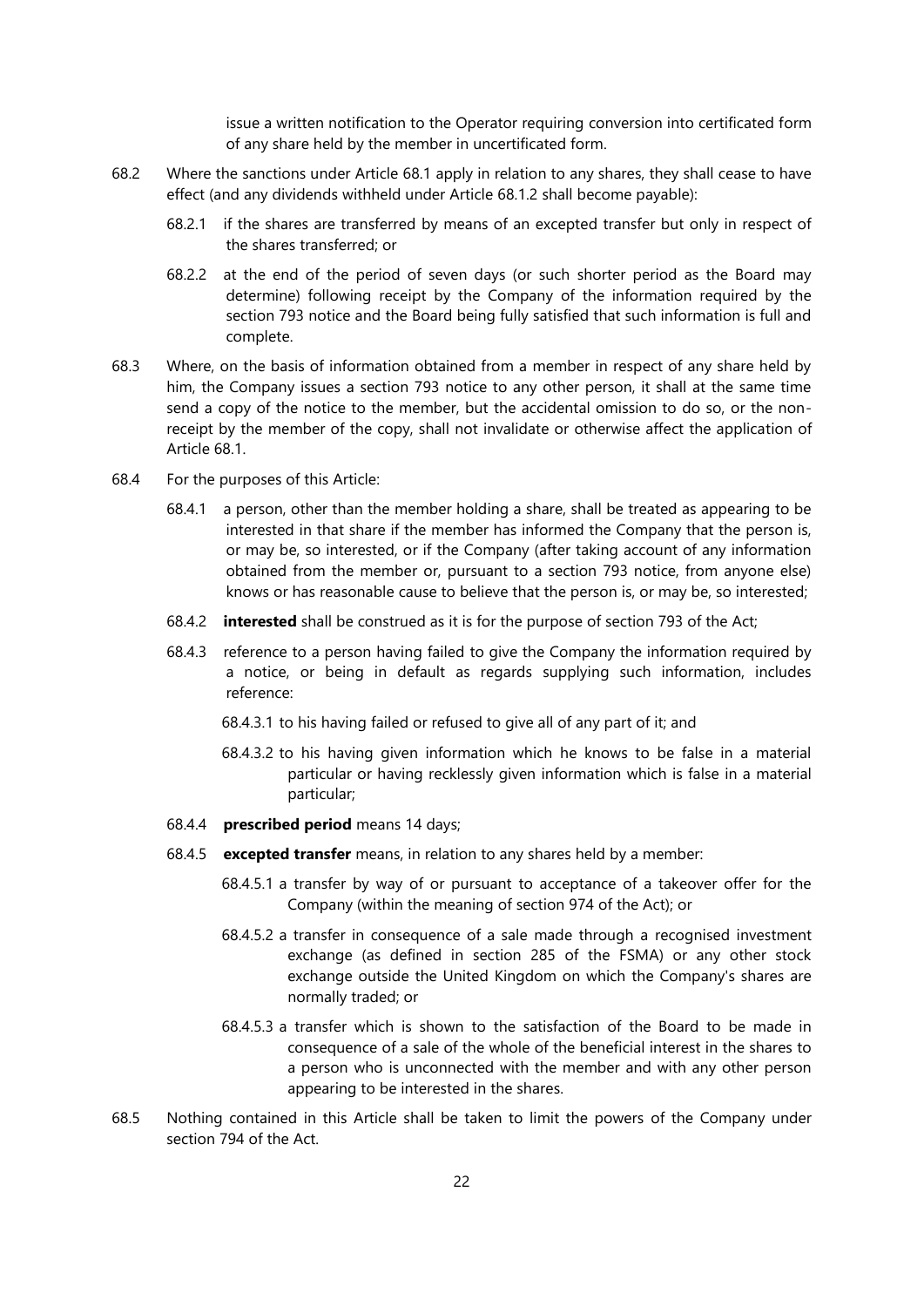#### <span id="page-23-3"></span>**69. Power of sale of shares of untraced members**

- <span id="page-23-2"></span><span id="page-23-1"></span><span id="page-23-0"></span>69.1 The Company shall be entitled to sell at the best price reasonably obtainable any share of a member, or any share to which a person is entitled by transmission, if and provided that:
	- 69.1.1 during the period of 12 years before the date of sending of the notice referred to in Article [69.1.2](#page-23-0) no cheque, order or warrant in respect of such share sent by the Company through the post in a pre-paid envelope addressed to the member or to the person entitled by transmission to the share, at his address on the Register or other last known address given by the member or person to which cheques, orders or warrants in respect of such share are to be sent has been cashed and the Company has received no communications in respect of such share from such member or person entitled, provided that during such period of 12 years the Company has paid at least three cash dividends (whether interim or final) and no such dividend has been claimed by the person entitled to it;
	- 69.1.2 on or after expiry of the said period of 12 years, the Company has given notice of its intention to sell such share by sending a notice to the member or person entitled by transmission to the share at his address on the Register or other last known address given by the member or person entitled by transmission to the share and before sending such a notice to the member or other person entitled by transmission, the Company must have used reasonable efforts to trace the member or other person entitled, engaging, if considered appropriate, a professional asset reunification company or other tracing agent and/or giving notice of its intention to sell the share by advertisement in a national newspaper and in a newspaper circulating in the area of the address of the member or person entitled by transmission to the share shown in the Register;
	- 69.1.3 during the further period of three months following the date of such notice and prior to the exercise of the power of sale the Company has not received any communication in respect of such share from the member or person entitled by transmission.
- 69.2 To give effect to any sale of shares under this Article, the Board may authorise some person to transfer the shares in question and may enter the name of the transferee in respect of the transferred shares in the Register even if no share certificate has been lodged for such shares and may issue a new certificate to the transferee. An instrument of transfer executed by that person shall be as effective as if it had been executed by the holder of, or the person entitled by transmission to, the shares. The buyer shall not be bound to see to the application of the purchase monies, nor shall his title to the shares be affected by any irregularity or invalidity in the proceedings in reference to the sale. If the shares are in uncertificated form, in accordance with the uncertificated securities rules, the Board may issue a written notification to the Operator requiring the conversion of the share to certificated form.
- 69.3 If during the period of 12 years referred to in Article [69.1,](#page-23-1) or during any period ending on the date when all the requirements of Articles [69.1.1](#page-23-2) to 70.1.4 have been satisfied, any additional shares have been issued in respect of those held at the beginning of, or previously so issued during, any such period and all the requirements of Articles [69.1.2](#page-23-0) to 70.1.4 have been satisfied in regard to such additional shares, the Company shall also be entitled to sell the additional shares.

## **70. Application of proceeds of sale of shares of untraced members**

The Company shall account to the member or other person entitled to the share for the net proceeds of a sale under Article [69](#page-23-3) by carrying all monies relating to such sale to a separate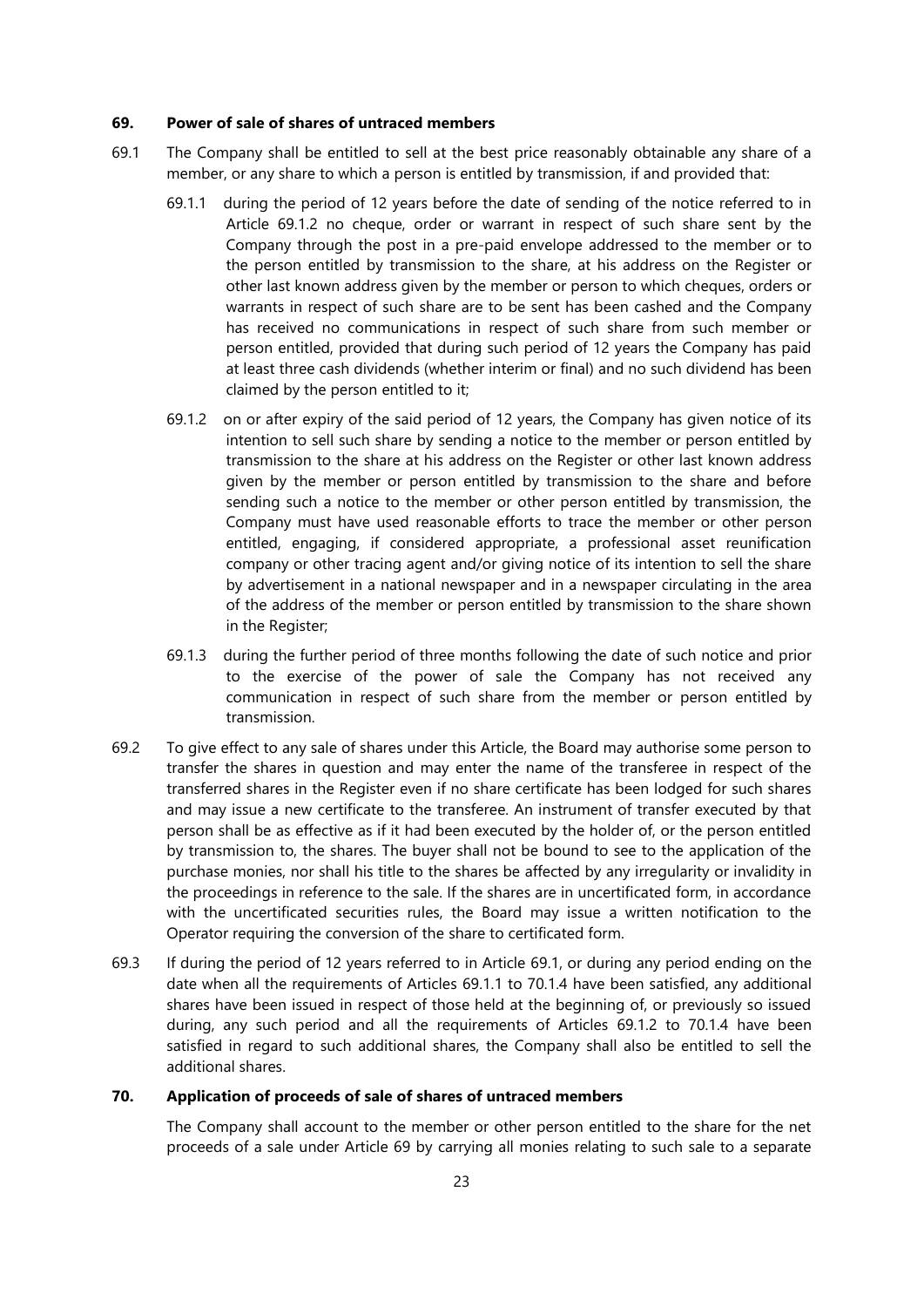account. The Company shall be deemed to be a debtor to, and not a trustee for, such member or other person in respect of such monies. Monies carried to such separate account may either be employed in the business of the Company or invested in such investments as the Board may think fit. No interest shall be payable to such member or other person in respect of such monies and the Company does not have to account for any money earned on them.

# <span id="page-24-1"></span>**71. Number of Directors**

Unless otherwise determined by the Company by ordinary resolution, the number of Directors (other than any alternate Directors) shall be at least two and there shall be no limit on the maximum number of Directors.

## **72. Power of the company to appoint Directors**

Subject to these Articles and the Companies Acts, the Company may by ordinary resolution appoint a person who is willing to act to be a Director, either to fill a vacancy or as an addition to the existing Board but the total number of Directors shall not exceed any maximum number fixed in accordance with these Articles.

# <span id="page-24-0"></span>**73. Power of board to appoint Directors**

Subject to these Articles, the Board shall have power at any time to appoint any person who is willing to act as a Director, either to fill a vacancy or as an addition to the existing Board but the total number of Directors shall not exceed any maximum number fixed in accordance with these Articles.

### **74. Eligibility of new Directors**

- 74.1 No person, other than a retiring Director (by rotation or otherwise), shall be appointed or reappointed a Director at any general meeting unless:
	- 74.1.1 he is recommended by the Board; or
	- 74.1.2 at least seven but not more than 42 clear days before the date appointed for the meeting the Company has received notice from a member (other than the person proposed) entitled to vote at the meeting of his intention to propose a resolution for the appointment or re-appointment of that person, stating the particulars which would, if he were so appointed or re-appointed, be required to be included in the Company's register of directors and a notice executed by that person of his willingness to be appointed or re-appointed, is lodged at the Office.
- 74.2 A Director need not be a member of the Company.

# **75. Retirement of directors**

- 75.1 At each annual general meeting of the Company any Director then in office:
	- 75.1.1 Who has been appointed by the Board since the previous annual general meeting in accordance with Article [73;](#page-24-0) or
	- 75.1.2 For whom it is the third annual general meeting following the annual general meeting at which he was elected or last re-elected,

shall retire from office but shall be eligible for re-appointment.

# **76. Deemed re-appointment**

76.1 A Director who retires at an annual general meeting shall (unless he is removed from office or his office is vacated in accordance with these Articles) retain office until the close of the meeting at which he retires or (if earlier) when a resolution is passed at that meeting not to fill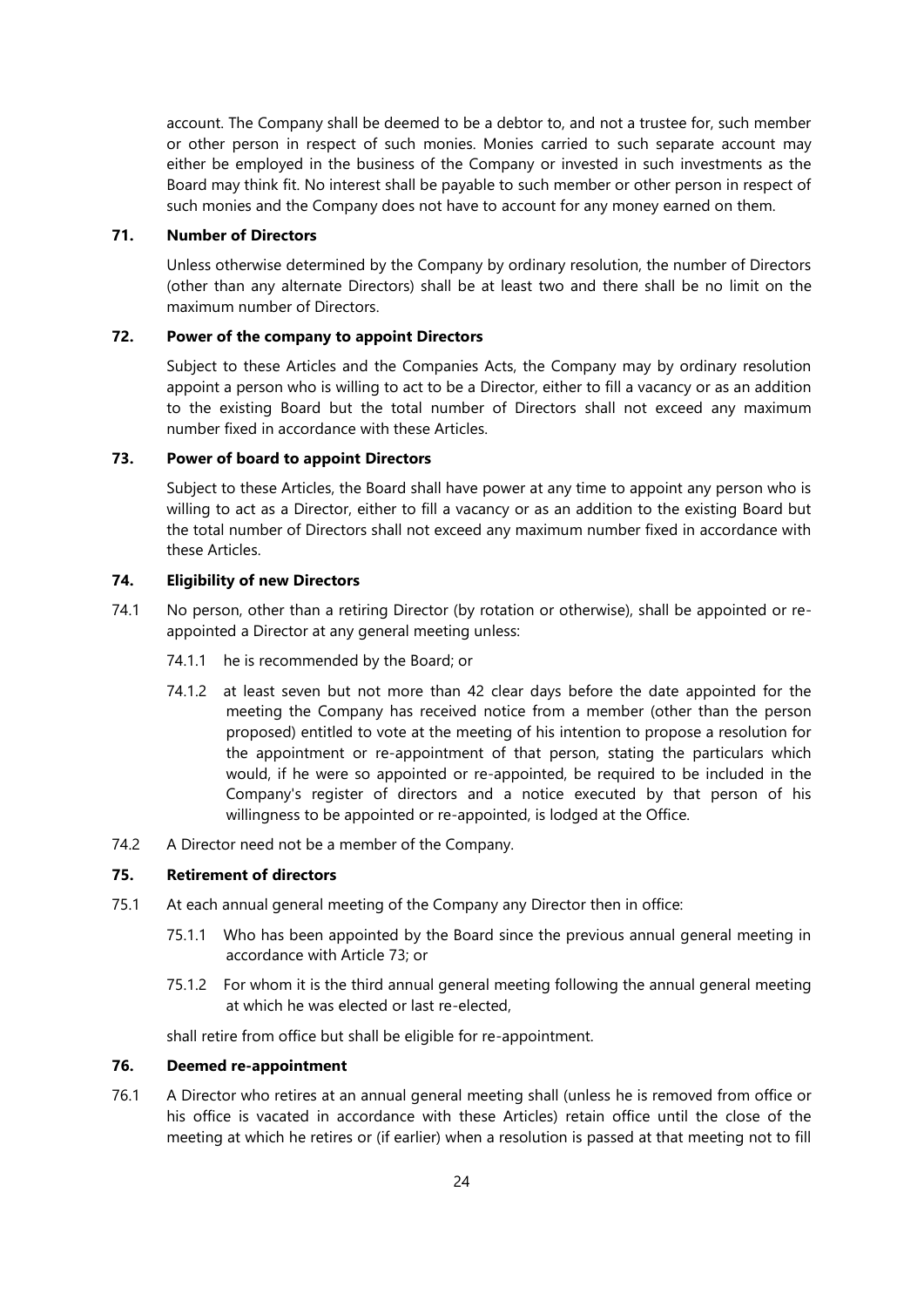the vacancy or to elect another person in his place or the resolution to re-appoint him is put to the meeting and lost.

76.2 If the Company, at any meeting at which a Director retires in accordance with these Articles does not fill the office vacated by such Director, the retiring Director, if willing to act, shall be deemed to be re-appointed unless at that meeting a resolution is passed not to fill the vacancy or elect another person in his place or unless the resolution to re-appoint him is put to the meeting and lost.

## **77. Procedure if insufficient directors appointed**

- <span id="page-25-0"></span>77.1 If:
	- 77.1.1 at the annual general meeting in any year any resolution or resolutions for the appointment or re-appointment of the persons eligible for appointment or reappointment as Directors are put to the meeting and lost; and
	- 77.1.2 at the end of that meeting the number of Directors is fewer than any minimum number of Directors required under Article [71.](#page-24-1)

All retiring Directors who stood for re-appointment at that meeting (**Retiring Directors**) shall be deemed to have been re-appointed as Directors and shall remain in office but the Retiring Directors may only act for the purpose of filling vacancies, convening general meetings of the Company and performing such duties as are essential to maintain the Company as a going concern, and not for any other purpose.

77.2 The Retiring Directors shall convene a general meeting as soon as reasonably practicable following the meeting referred to in Article [77.1](#page-25-0) and they shall retire from office at that meeting. If at the end of any meeting convened under this Article the number of Directors is fewer than any minimum number of Directors required under Article [71,](#page-24-1) the provisions of this Article shall also apply to that meeting.

### **78. Removal of directors**

In addition to any power of removal conferred by the Companies Acts, the Company may by special resolution, or by ordinary resolution of which special notice has been given in accordance with section 312 of the Act, remove a director before the expiry of his period of office (without prejudice to a claim for damages for breach of contract or otherwise) and may (subject to these Articles) by ordinary resolution appoint another person who is willing to act to be a director in his place.

### <span id="page-25-1"></span>**79. Vacation of office by director**

- 79.1 Without prejudice to the provisions for retirement (by rotation or otherwise) contained in these Articles, the office of a Director shall be vacated if:
	- 79.1.1 he resigns by notice in writing delivered to the Secretary at the Office or at an address specified by the Company for the purposes of communication by electronic means or tendered at a Board meeting;
	- 79.1.2 he offers to resign by notice in writing delivered to the Secretary at the Office or at an address specified by the Company for the purposes of communication by electronic means or tendered at a Board meeting and the Board resolves to accept such offer;
	- 79.1.3 he is requested to resign by all of the other Directors by notice in writing addressed to him at his address as shown in the register of Directors (without prejudice to any claim for damages which he may have for breach of any contract between him and the Company);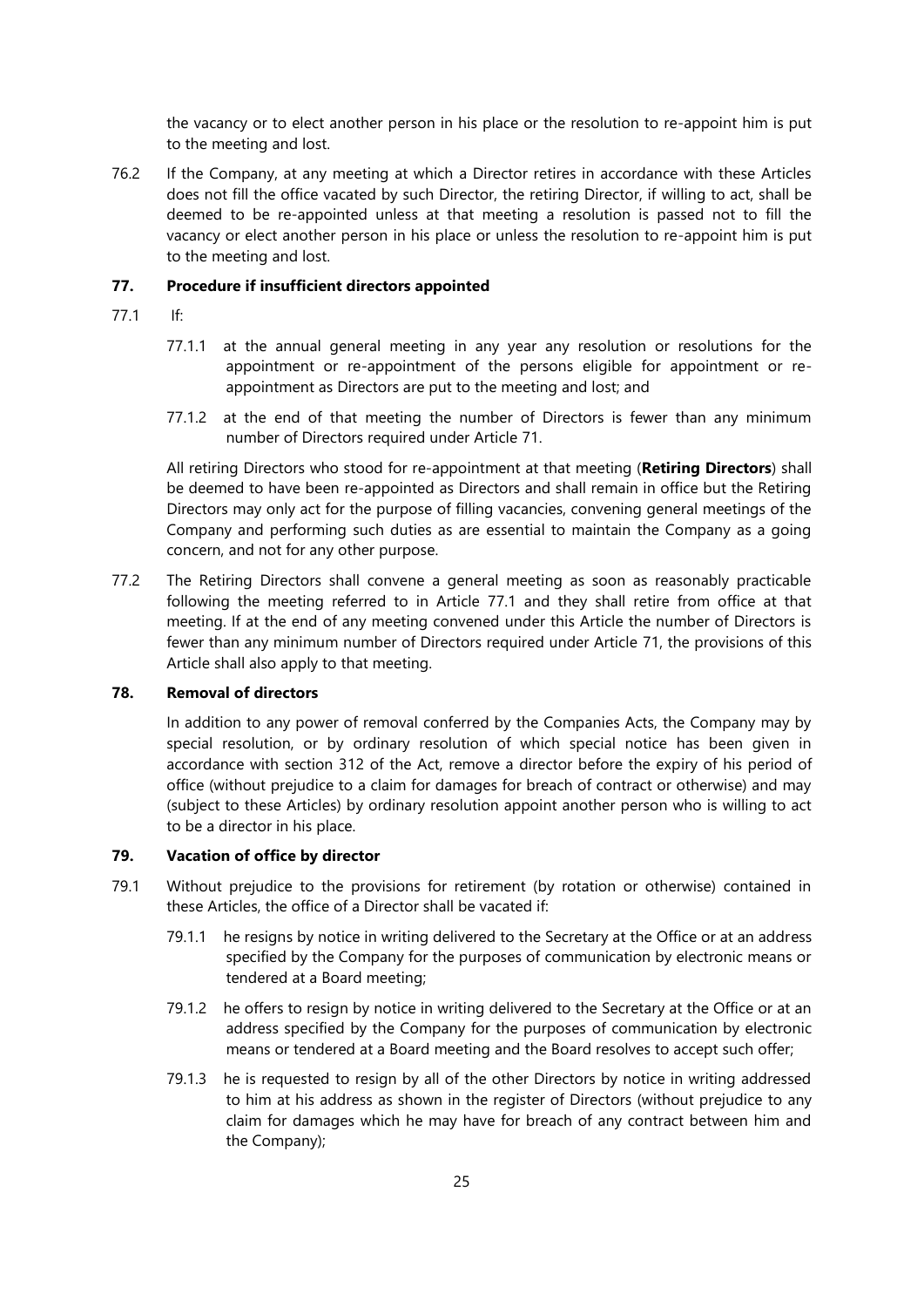- 79.1.4 he ceases to be a Director by virtue of any provision of the Companies Acts, is removed from office pursuant to these Articles or the Act or becomes prohibited by law from being a Director;
- 79.1.5 he becomes bankrupt or makes an arrangement or composition with his creditors generally;
- 79.1.6 a registered medical practitioner who is treating that person gives a written opinion to the Company stating that person has become physically or mentally incapable of acting as a director and may remain so for more than three months, or he is or has been suffering from mental or physical ill health and the Board resolves that his office be vacated; or
- 79.1.7 he is absent (whether or not his alternate Director appointed by him attends), without the permission of the Board, from Board meetings for six consecutive months and a notice is served on him personally, or at his residential address provided to the Company under section 165 of the Act signed by all the other Directors stating that he shall cease to be a Director with immediate effect (and such notice may consist of several copies each signed by one or more Directors).
- 79.2 If the office of a Director is vacated for any reason, he shall cease to be a member of any committee or sub-committee of the Board.

# **80. Resolution as to vacancy conclusive**

A resolution of the Board declaring a Director to have vacated office under the terms of Article [79](#page-25-1) shall be conclusive as to the fact and ground of vacation stated in the resolution.

# **81. Appointment of alternate directors**

- 81.1 Each Director may appoint any person (including another Director) to be his alternate and may at his discretion remove an alternate Director so appointed. Any appointment or removal of an alternate Director must be by written notice delivered to the Office or at an address specified by the Company for the purposes of communication by electronic means or tendered at a Board meeting or in any other manner approved by the Board. The appointment requires the approval of the Board unless it has been previously approved or the appointee is another Director.
- 81.2 An alternate Director must provide the particulars, and sign any form for public filing required by the Companies Acts relating to his appointment.

### **82. Alternate directors' participation in board meetings**

- 82.1 Every alternate Director is (subject to his giving to the Company an address within the United Kingdom at which notices may be served on him (and, if applicable, an address in relation to which electronic communications may be received by him)) entitled to receive notice of all meetings of the Board and all committees of the Board of which his appointor is a member and, in his appointor's absence, to attend and vote at such meetings and to exercise all the powers, rights, duties and authorities of his appointor. Each person acting as an alternate Director shall have a separate vote at Board meetings for each Director for whom he acts as alternate Director in addition to his own vote if he is also a Director, but he shall count as only one for the purposes of determining whether a quorum is present.
- 82.2 Signature by an alternate Director of any resolution in writing of the Board or a committee of the Board will, unless the notice of his appointment provides otherwise, be as effective as signature by his appointor.

# **83. Alternate director responsible for own acts**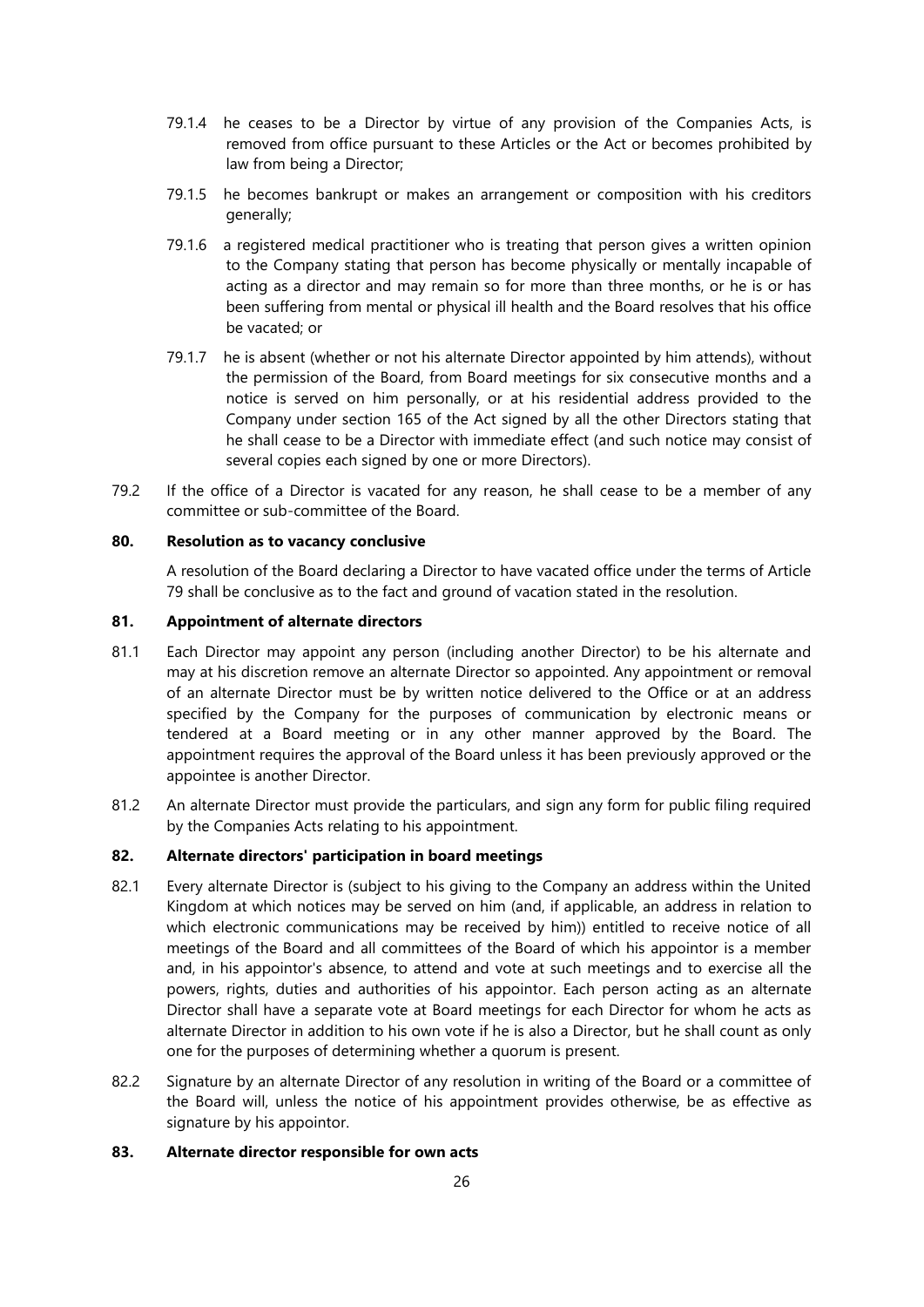Each person acting as an alternate Director will be an officer of the Company, will alone be responsible to the Company for his own acts and defaults and will not be deemed to be the agent of the Director appointing him.

# **84. Interests of alternate director**

An alternate Director is entitled to contract and be interested in and benefit from contracts or arrangements with the Company, to be repaid expenses and to be indemnified to the same extent as if he were a Director. However, he is not entitled to receive from the Company any fees for his services as alternate, except such part (if any) of the fee payable to his appointor as such appointor may by written notice to the Company direct.

## **85. Revocation of alternate director**

- 85.1 An alternate Director will cease to be an alternate Director:
	- 85.1.1 if his appointor revokes his appointment; or
	- 85.1.2 if he resigns his office by notice in writing to the Company; or
	- 85.1.3 if his appointor ceases for any reason to be a Director, provided that if any Director retires but is re-appointed or deemed to be re-appointed at the same meeting, any valid appointment of an alternate Director which was in force immediately before his retirement shall remain in force; or
	- 85.1.4 if any event happens in relation to him which, if he were a Director otherwise appointed, would cause him to vacate his office.

#### **86. Directors' fees**

Each of the Directors may be paid a fee at such rate as may from time to time be determined by the Board. However, the aggregate of all fees payable to the Directors (other than amounts payable under any other provision of these Articles) must not exceed £300,000 a year or such higher amount as may from time to time be decided by ordinary resolution of the Company. Any fees payable under this Article shall be distinct from any salary, remuneration or other amounts payable to a Director under any other provisions of these Articles and shall accrue from day to day.

## **87. Expenses**

Each Director may be paid his reasonable travelling, hotel and other expenses properly incurred by him in or about the performance of his duties as Director, including any expenses incurred in attending meetings of the Board or any committee of the Board or general meetings or separate meetings of the holders of any class of shares or debentures of the Company. Subject to the Act, the Directors shall have the power to make arrangements to provide a Director with funds to meet expenditure incurred or to be incurred by him for the purposes of the Company or for the purpose of enabling him to perform his duties as an officer of the Company or to enable him to avoid incurring any such expenditure.

## **88. Additional remuneration**

If by arrangement with the Board any Director shall perform or render any special duties or services outside his ordinary duties as a Director and not in his capacity as a holder of employment or executive office, he may be paid such reasonable additional remuneration (whether by way of salary, commission, participation in profits or otherwise) as the Board may determine.

## **89. Remuneration of executive directors**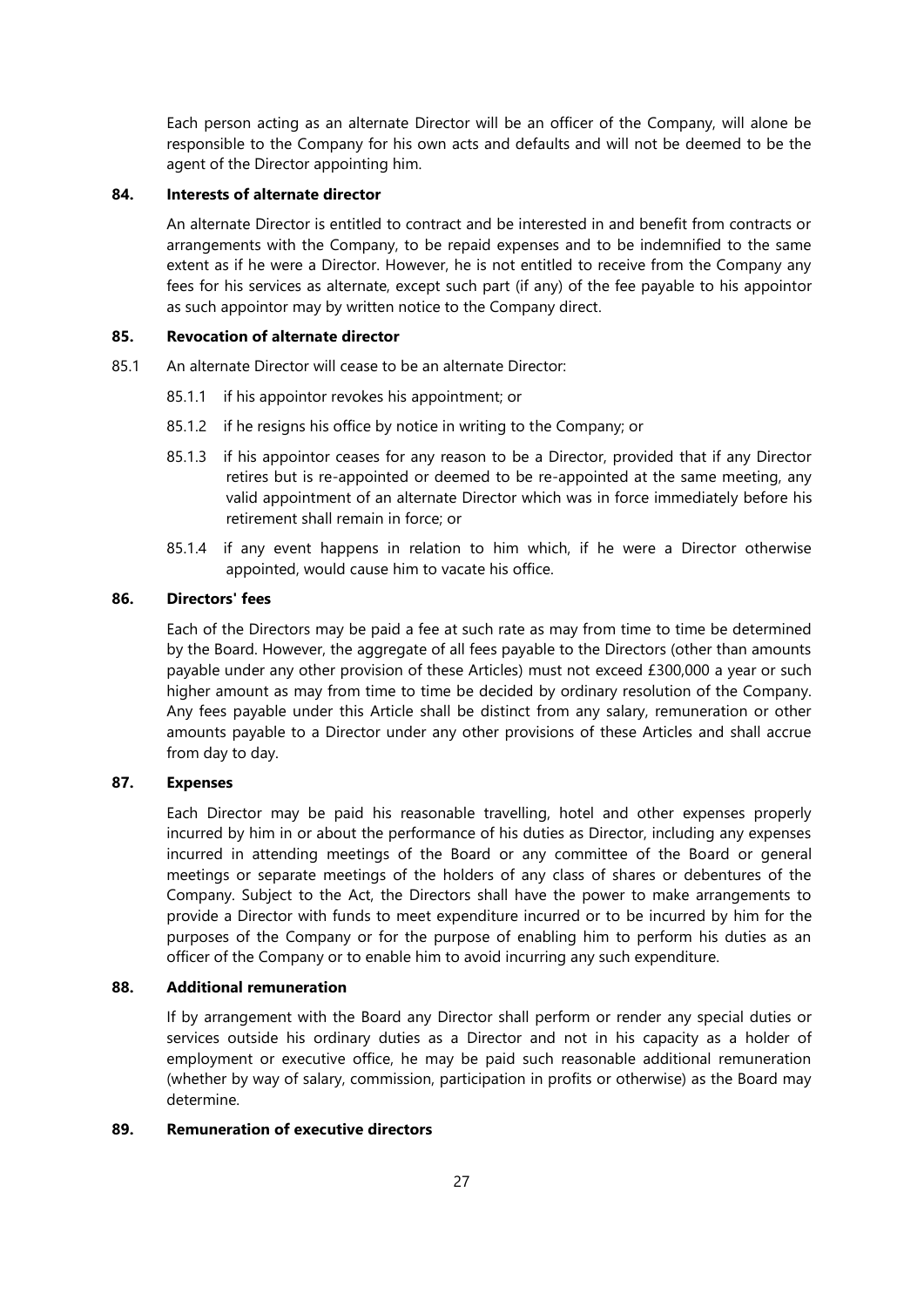The salary or remuneration of any Director appointed to hold any employment or executive office in accordance with these Articles may be either a fixed sum of money, or may altogether or in part be governed by business done or profits made or otherwise determined by the Board, and may be in addition to or instead of any fee payable to him for his services as Director under these Articles.

## **90. Pensions and other benefits**

- <span id="page-28-0"></span>90.1 The Board may exercise all the powers of the Company to provide pensions or other retirement or superannuation benefits and to provide death or disability benefits or other allowances or gratuities (whether by insurance or otherwise) for any person who is or has at any time been a Director or employee of:
	- 90.1.1 the Company;
	- 90.1.2 any company which is or was a holding company or a subsidiary undertaking of the Company;
	- 90.1.3 any company which is or was allied to or associated with the Company or a subsidiary undertaking or holding company of the Company; or
	- 90.1.4 a predecessor in business of the Company or of any holding company or subsidiary undertaking of the Company.

and, in each case, for any member of his family (including a spouse or former spouse) and any person who is or was dependent on him.

90.2 The Board may establish, maintain, subscribe and contribute to any scheme, institution, association, club, trust or fund and pay premiums and, subject to the Companies Acts, lend money or make payments to, guarantee or give an indemnity in respect of, or give any financial or other assistance in connection with any of the matters set out in Article [90.1](#page-28-0) above. The Board may procure any of such matters to be done by the Company either alone or in conjunction with any other person. Any Director or former Director shall be entitled to receive and retain for his own benefit any pension or other benefit provided under this Article and shall not have to account for it to the Company. The receipt of any such benefit will not disqualify any person from being or becoming a Director of the Company.

#### **91. Powers of the board**

- 91.1 Subject to the Companies Acts, these Articles and to any directions given by special resolution of the Company, the business of the Company will be managed by the Board, which may exercise all the powers of the Company, whether relating to the management of the business or not.
- 91.2 No alteration of these Articles and no such direction given by the Company shall invalidate any prior act of the Board which would have been valid if such alteration had not been made or such direction had not been given. Provisions contained elsewhere in these Articles as to any specific power of the Board shall not be deemed to limit the general powers given by this Article.

## **92. Powers of directors if less than minimum number**

If the number of Directors is less than the minimum prescribed in Article [71](#page-24-1) or decided by the Company by ordinary resolution, the remaining Director or Directors may act only for the purposes of appointing an additional Director or Directors to make up that minimum or convening a general meeting of the Company for the purpose of making such appointment. If no Director or Directors is or are able or willing to act, two members may convene a general meeting for the purpose of appointing Directors. An additional Director appointed in this way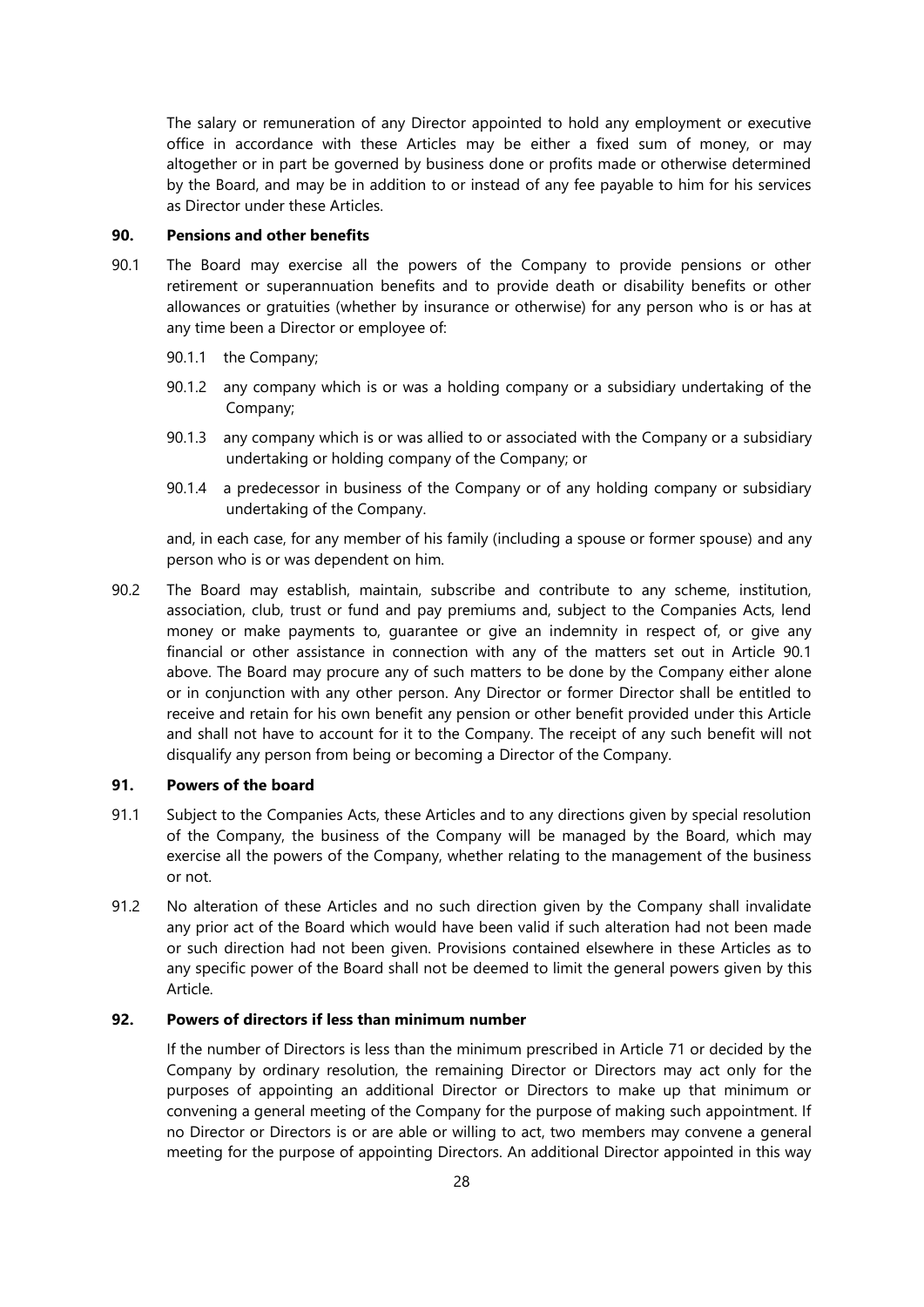holds office (subject to these Articles) only until the dissolution of the next annual general meeting after his appointment unless he is reappointed during the annual general meeting.

#### **93. Powers of executive directors**

- 93.1 The Board or any committee authorised by the Board may:
	- 93.1.1 delegate or entrust to and confer on any Director holding executive office (including a Chief Executive or Managing Director) such of its powers, authorities and discretions (with power to sub-delegate) for such time, on such terms and subject to such conditions as it thinks fit; and
	- 93.1.2 revoke, withdraw, alter or vary all or any of such powers.

## **94. Delegation to committees**

- 94.1 The Board may delegate any of its powers, authorities and discretions (with power to subdelegate) for such time on such terms and subject to such conditions as it thinks fit to any committee consisting of one or more Directors and (if thought fit) one or more other persons provided that:
	- 94.1.1 a majority of the members of a committee shall be Directors; and
	- 94.1.2 no resolution of a committee shall be effective unless a majority of those present when it is passed are Directors or alternate Directors.
- 94.2 The Board may confer such powers either collaterally with, or to the exclusion of and in substitution for, all or any of the powers of the Board in that respect and may revoke, withdraw, alter or vary any such powers and discharge any such committee in whole or in part. Insofar as any power, authority or discretion is so delegated, any reference in these Articles to the exercise by the Board of such power, authority or discretion shall be construed as if it were a reference to the exercise of such power, authority or discretion by such committee.

## **95. Local management**

- 95.1 The Board may establish any local or divisional boards or agencies for managing any of the affairs of the Company in any specified locality, either in the United Kingdom or elsewhere, and appoint any persons to be members of such local or divisional board, or any managers or agents, and may fix their remuneration.
- 95.2 The Board may delegate to any local or divisional board, manager or agent so appointed any of its powers, authorities and discretions (with power to sub-delegate) and may authorise the members of any such local or divisional board, or any of them, to fill any vacancies and to act notwithstanding vacancies. Any such appointment or delegation under this Article may be made, on such terms conditions as the Board may think fit. The Board may confer such powers either collaterally with, or to the exclusion of and in substitution for, all or any of the powers of the Board in that respect and may revoke, withdraw, alter or vary all or any of such powers.
- 95.3 Subject to any terms and conditions expressly imposed by the Board, the proceedings of any local or divisional board or agency with two or more members shall be governed by such of these Articles as regulate the proceedings of the Board, so far as they are capable of applying.

## **96. Power of attorney**

The Board may, by power of attorney or otherwise, appoint any person or persons to be the agent or attorney of the Company and may delegate to any such person or persons any of its powers, authorities and discretions (with power to sub-delegate), in each case for such purposes and for such time, on such terms (including as to remuneration) and conditions as it thinks fit. The Board may confer such powers either collaterally with, or to the exclusion of and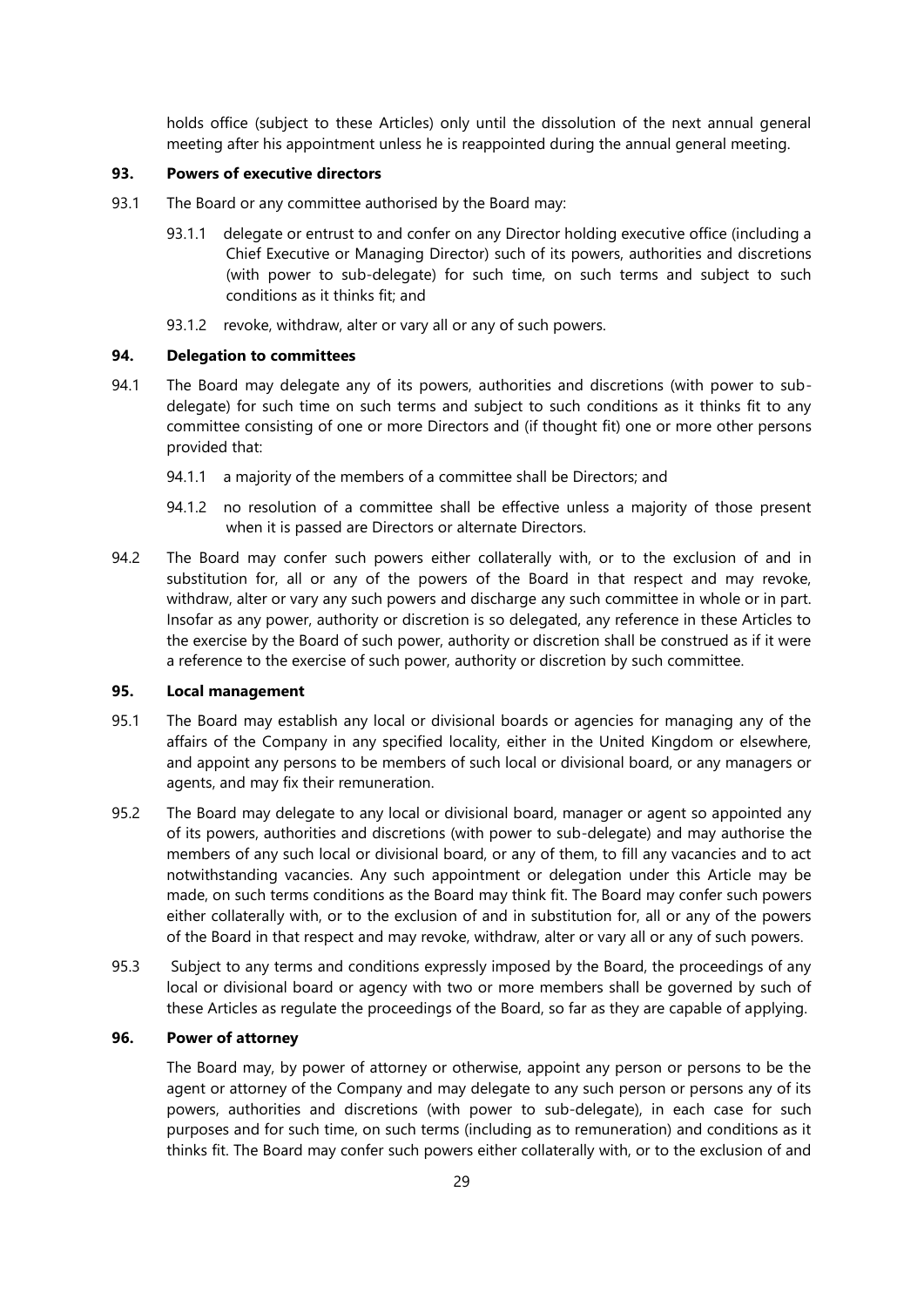in substitution for, all or any of the powers of the Board in that respect and may revoke, withdraw, alter or vary any of such powers.

## **97. Exercise of voting power**

The Board may exercise or cause to be exercised the voting power conferred by the shares in any other company held or owned by the Company, or any power of appointment to be exercised by the Company, in such manner as it thinks fit (including the exercise of the voting power or power of appointment in favour of the appointment of any Director as a director or other officer or employee of such company or in favour of the payment of remuneration to the directors, officers or employees of such company).

## **98. Provision for employees on cessation of business**

The Board may, by resolution, sanction the exercise of the power to make provision for the benefit of persons employed or formerly employed by the Company or any of its subsidiary undertakings, in connection with the cessation or the transfer to any person of the whole or part of the undertaking of the Company or that subsidiary undertaking, but any such resolution shall not be sufficient for payments to or for the benefit of directors, former directors or shadow directors.

# **99. Overseas registers**

Subject to the Companies Acts, the Company may keep an overseas, local or other register and the Board may make and vary such regulations as it thinks fit respecting the keeping of any such register.

#### **100. Borrowing powers**

- 100.1 Subject to these Articles and the Companies Acts, the Board may exercise all the powers of the Company to:
	- 100.1.1 borrow money;
	- 100.1.2 indemnify and guarantee;
	- 100.1.3 mortgage or charge all or any part of the undertaking, property and assets (present and future) and uncalled capital of the Company;
	- 100.1.4 create and issue debentures and other securities; and
	- 100.1.5 give security either outright or as collateral security for any debt, liability or obligation of the Company or of any third party.
- 100.2 The Board shall restrict the borrowings of the Company and exercise all voting and other rights or powers of control exercisable by the Company in relation to its subsidiary undertakings (if any) so as to secure (as regards the subsidiary undertakings, so far as by such exercise they can secure) that the aggregate of the amounts borrowed by the Group and remaining outstanding at any time (excluding intra-Group borrowings) shall not without the previous sanction of an ordinary resolution of the Company exceed an amount equal to 3 times the Adjusted Capital and Reserves.
- 100.3 For the purpose of this Article:
	- 100.3.1 **Group** means the Company and its subsidiary undertakings for the time being;
	- 100.3.2 **Relevant balance sheet** means the most recent audited consolidated balance sheet of the Group at the relevant time;
	- 100.3.3 **Adjusted Capital and Reserves** means a sum equal to the aggregate, as shown by the relevant balance sheet, of the amount paid up or credited or deemed to be paid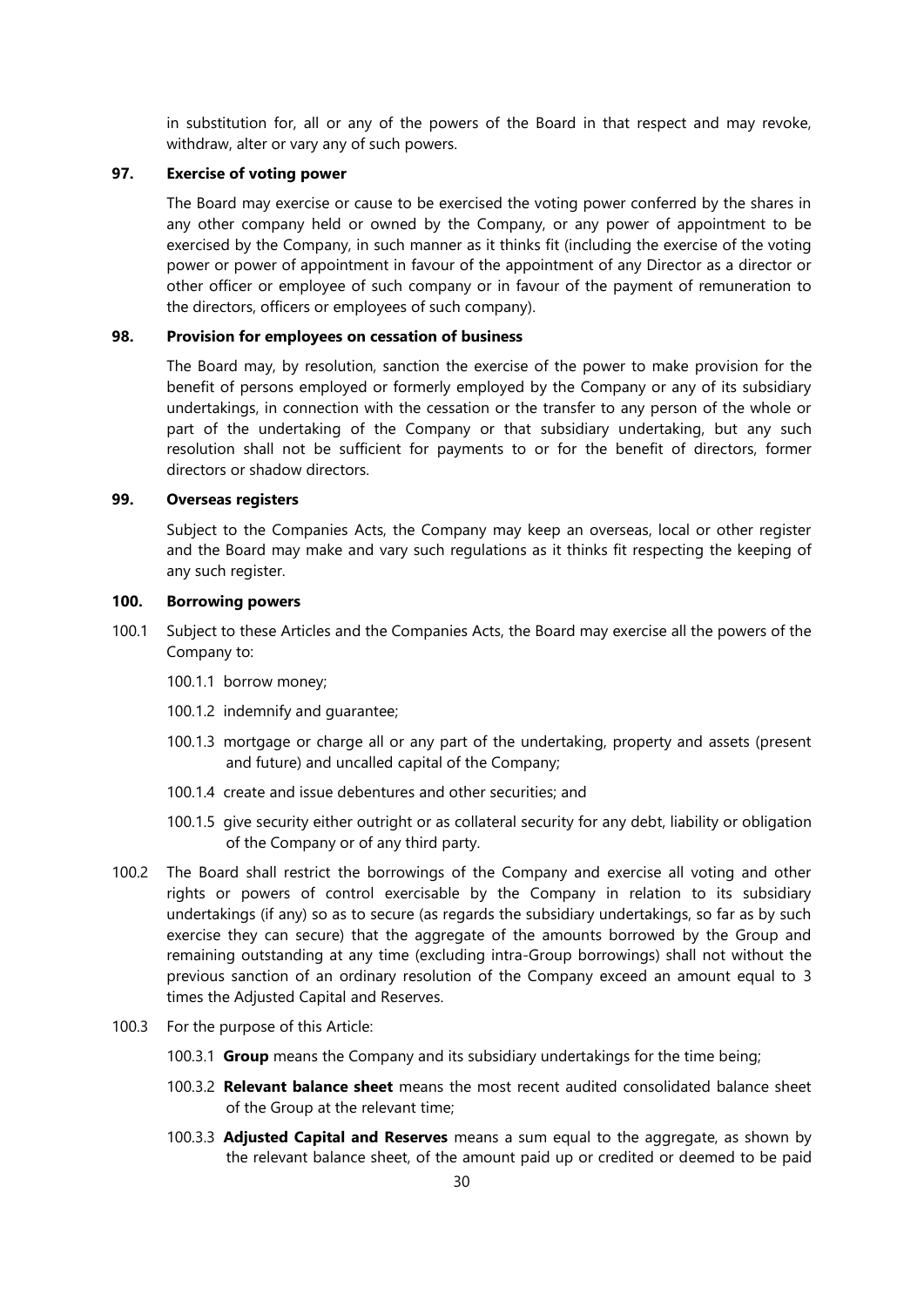up on the issued or allotted share capital of the Company and the amount standing to the credit of the reserves (including, without limitation, the profit and loss account and any share premium account or capital redemption reserve) of the Company and its subsidiary undertakings included in the consolidation in the relevant balance sheet but after:

- 100.3.3.1 making such adjustment as may be appropriate to reflect the profit or loss of the Company since the relevant balance sheet;
- 100.3.3.2 excluding any amount set aside for taxation (including any deferred taxation) or any amounts attributable to outside shareholders in subsidiary undertakings of the Company;
- 100.3.3.3 making such adjustments as may be appropriate in respect of any variation in the amount of such paid up share capital and or any reserves (other than the profit and loss account) after the date of the relevant balance sheet. For this purpose, if any issue or proposed issue of shares by the Company for cash has been underwritten then such shares shall be deemed to have been issued and the amount (including any premium) of the subscription monies paid for them (other than money to be paid more than six months after the allotment date) shall to the extent so underwritten be deemed to have been paid up on the date when the issue of such shares was underwritten (or, if such underwriting was conditional, on the date when it became unconditional);
- 100.3.3.4 making such adjustments as may be appropriate in respect of any distribution declared, recommended, made or paid by the Company or its subsidiary undertakings (to the extent not attributable directly or indirectly to the Company) out of profits earned up to and including the date of the relevant balance sheet to the extent such distribution is not provided for in such balance sheet;
- 100.3.3.5 making such adjustments as may be appropriate in respect of any variation in the interests of the Company in its subsidiary undertakings (including a variation where an undertaking ceases to be a subsidiary undertaking) since the date of the relevant balance sheet; and
- 100.3.3.6 making such adjustments as the auditors of the Company may consider appropriate.
- 100.3.4 **minority proportion** means a proportion equal to the proportion of the issued share capital of a partly-owned subsidiary undertaking which is not attributable to a member of the Group.
- 100.4 Borrowings shall be deemed to include the following except in so far as otherwise taken into account:
	- 100.4.1 the nominal amount of any issued and paid up share capital (other than equity share capital) of any subsidiary undertaking of the Company owned otherwise than by a member of the Group;
	- 100.4.2 the nominal amount of any other issued and paid up share capital and the principal amount of any debentures or borrowed moneys which is not at the relevant time beneficially owned by a member of the Group, the redemption or repayment of which is the subject of a guarantee or indemnity by a member of the Group or which any member of the Group may be required to buy;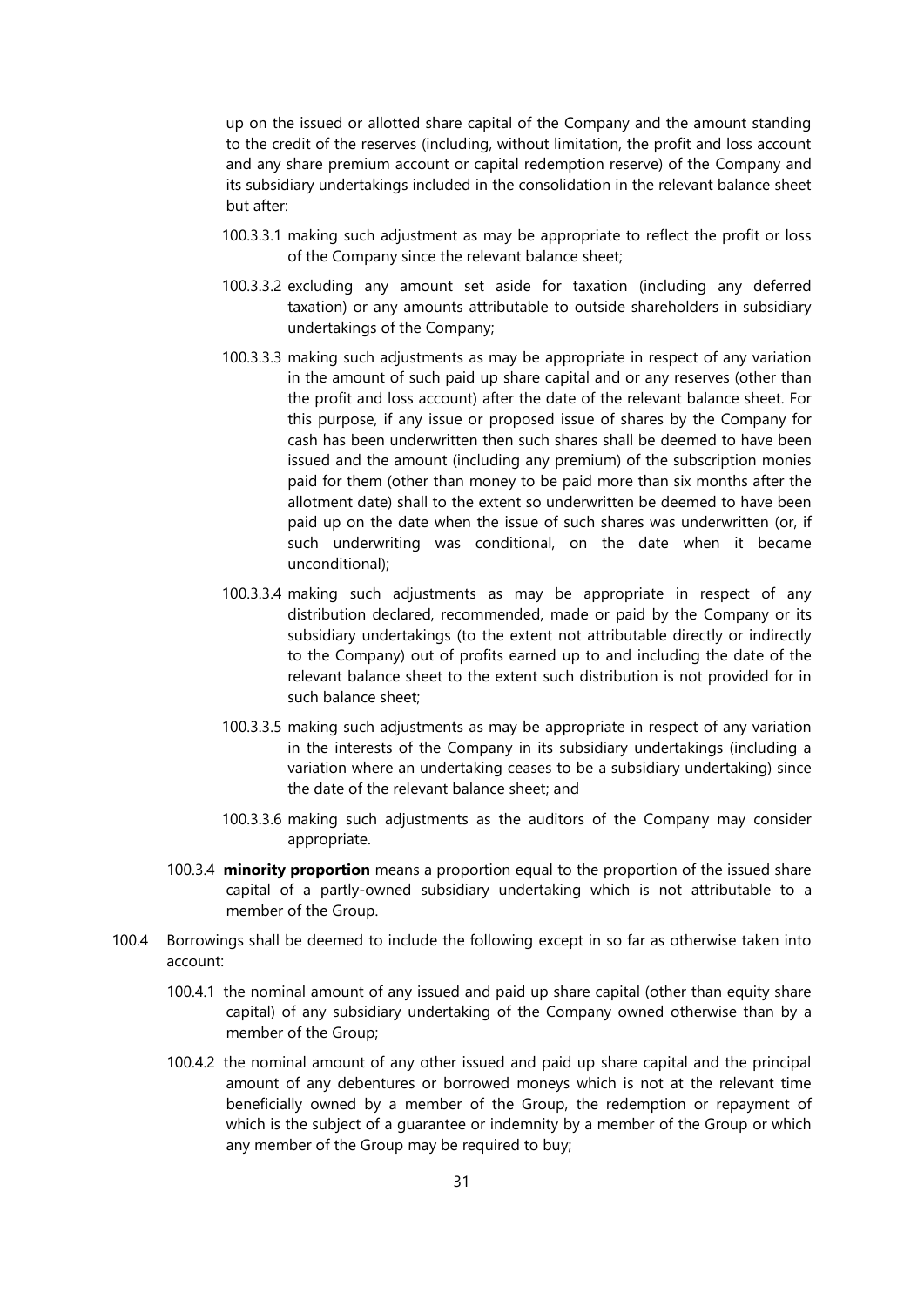- 100.4.3 the principal amount of any debenture (whether secured or unsecured) of a member of the Group beneficially owned otherwise than by a member of the Group;
- 100.4.4 the outstanding amount raised by acceptances by any bank or accepting house under any acceptance credit opened by or on behalf of any member of the Group;
- 100.4.5 the minority proportion of moneys borrowed by a member of the Group and owing to a partly-owned subsidiary undertaking.
- 100.5 Borrowings shall not include and shall be deemed not to include:
	- 100.5.1 borrowings incurred by any member of the Group for the purpose of repaying within six months of the borrowing the whole or any part (with or without premium) of any borrowings of that or other member of the Group then outstanding, pending their application for such purpose within such period;
	- 100.5.2 the minority proportion of moneys borrowed by a partly owned subsidiary undertaking and not owing to another member of the Group.
- 100.6 When the aggregate principal amount of borrowings required to be taken into account on any particular date is being ascertained, any particular borrowing then outstanding which is denominated or repayable in a currency other than sterling shall be notionally converted into sterling at the rate of exchange prevailing in London on the last business day before that date or, if it would result in a lower figure, at the rate of exchange prevailing in London on the last business day six months before that date. For these purposes the rate of exchange shall be taken to be the spot rate in London recommended by a London clearing bank, selected by the Board, as being the most appropriate rate for the purchase by the Company of the currency in question for sterling on the day in question.
- 100.7 A certificate or report by the auditors of the Company as to the amount of any borrowings or to the effect that the limit imposed by this Article has not been or will not be exceeded at any particular time or times, shall be conclusive evidence of such amount or fact for the purposes of this Article. Nevertheless, the Board may at any time rely on a bona fide estimate of the aggregate of the borrowings. If, in consequence, the limit on borrowings set out in this Article is inadvertently exceeded, the amount of borrowings equal to the excess may be disregarded for 90 days after the date on which by reason of a determination of the auditors of the Company or otherwise the Board becomes aware that such a situation has or may have arisen.
- 100.8 No person dealing with the Company or any of its subsidiary undertakings shall be concerned to see or enquire whether the said limit is observed and no debt incurred or security given in excess of such limit shall be invalid or ineffectual unless the lender or recipient of the security had, at the time the debt was incurred or security given, express notice that the said limit had been or would be exceeded.

# **101. Board meetings**

- 101.1 The Board can decide when and where to have meetings and how they will be conducted. They may also adjourn meetings.
- 101.2 A Board meeting can be called by any Director. The Secretary must call a Board meeting if asked to do so by a Director.

## **102. Notice of board meetings**

102.1 Notice of a Board meeting shall be deemed to be duly given to a Director if it is given to him personally or by word of mouth or given in writing or by electronic means to him at his last known address or any other address given by him to the Company for that purpose.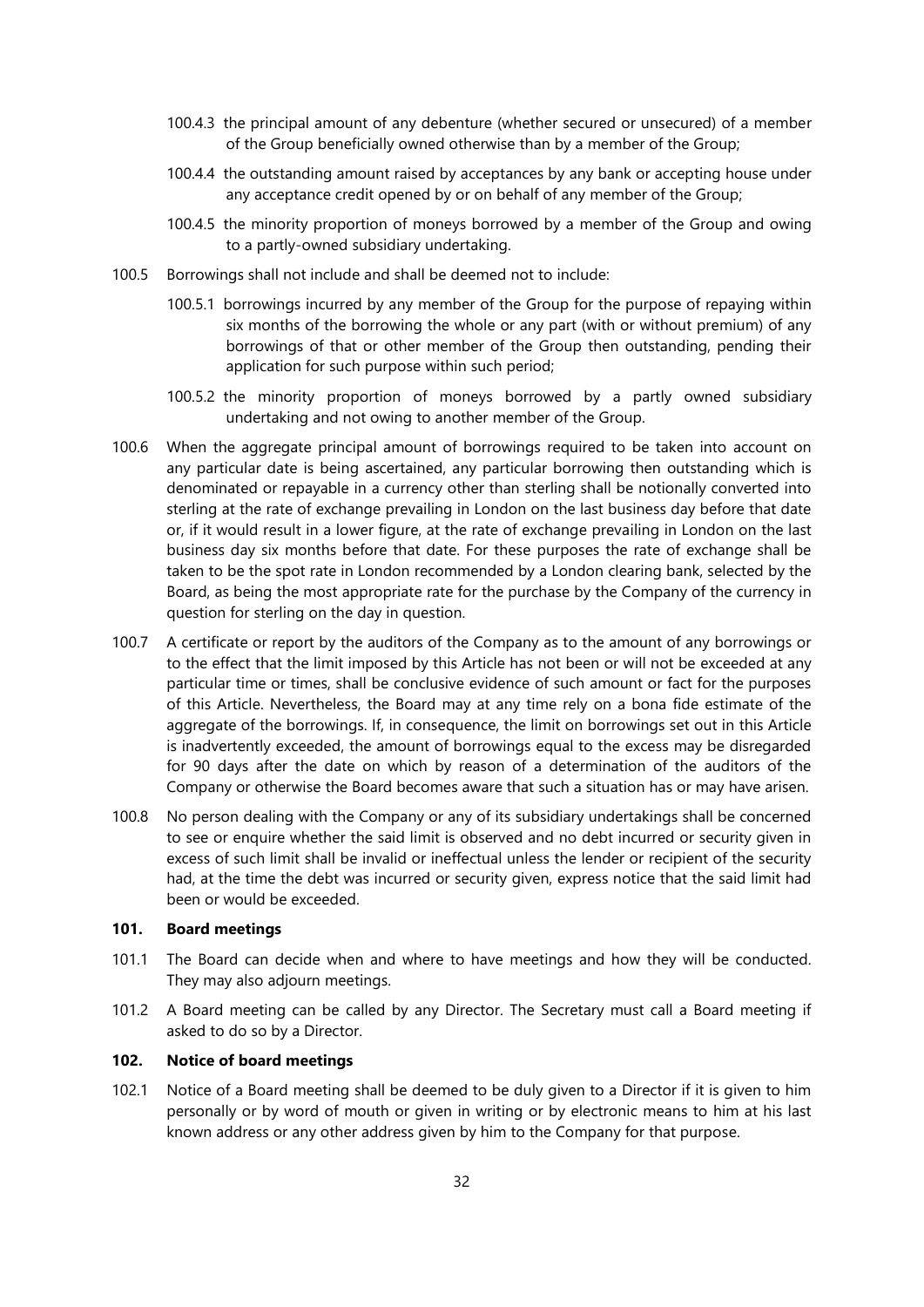- 102.2 A Director may waive the requirement that notice be given to him of any Board meeting, either prospectively or retrospectively and any retrospective waiver shall not affect the validity of the meeting or of any business conducted at the meeting.
- 102.3 It shall not be necessary to give notice of a Board meeting to a Director who is absent from the United Kingdom unless he has asked the Board in writing that notices of Board meetings shall during his absence be given to him at any address in the United Kingdom notified to the Company for this purpose, but he shall not, in such event, be entitled to a longer period of notice than if he had been present in the United Kingdom at that address.

### **103. Quorum**

- 103.1 The quorum necessary for the transaction of business may be determined by the Board and until otherwise determined shall be two persons, each being a Director or an alternate Director. A duly convened meeting of the Board at which a quorum is present shall be competent to exercise all or any of the authorities, powers, and discretions for the time being vested in or exercisable by the Board.
- 103.2 If a Director ceases to be a director at a Board meeting, he can continue to be present and to act as a director and be counted in the quorum until the end of the meeting if no other Director objects and if otherwise a quorum of Directors would not be present.

## **104. Chairman**

- 104.1 The Board may appoint one or more of its body as chairman or joint chairman and one or more of its body as deputy chairman of its meetings and may determine the period for which he is or they are to hold office and may at any time remove him or them from office.
- 104.2 If no such chairman or deputy chairman is elected, or if at any meeting neither a chairman nor a deputy chairman is present within ten minutes of the time appointed for holding the same, the Directors present shall choose one of their number to be chairman of such meeting. In the event two or more joint Chairmen or, in the absence of a chairman, two or more deputy chairman being present, the joint chairman or deputy chairman to act as chairman of the meeting shall be decided by those Directors present.

# **105. Voting**

Questions arising at any Board meeting shall be determined by a majority of votes. In the case of an equality of votes the chairman of that meeting shall have a second or casting vote (unless he is not entitled to vote on the resolution in question).

## **106. Participation by telephone or other form of communication**

- 106.1 Any Director or his alternate may validly participate in a meeting of the Board or a committee of the Board through the medium of conference telephone or any other form of communications equipment (whether in use when these Articles are adopted or developed subsequently), provided that all persons participating in the meeting are able to hear and speak to each other throughout such meeting.
- 106.2 A person so participating by telephone or other communication shall be deemed to be present in person at the meeting and shall be counted in a quorum and entitled to vote. Such a meeting shall be deemed to take place where the largest group of those participating is assembled or, if there is no group which is larger than any other group, where the chairman of the meeting then is.
- 106.3 A resolution passed at any meeting held in the above manner, and signed by the chairman of the meeting, shall be as valid and effectual as if it had been passed at a meeting of the Board (or committee, as the case may be) duly convened and held.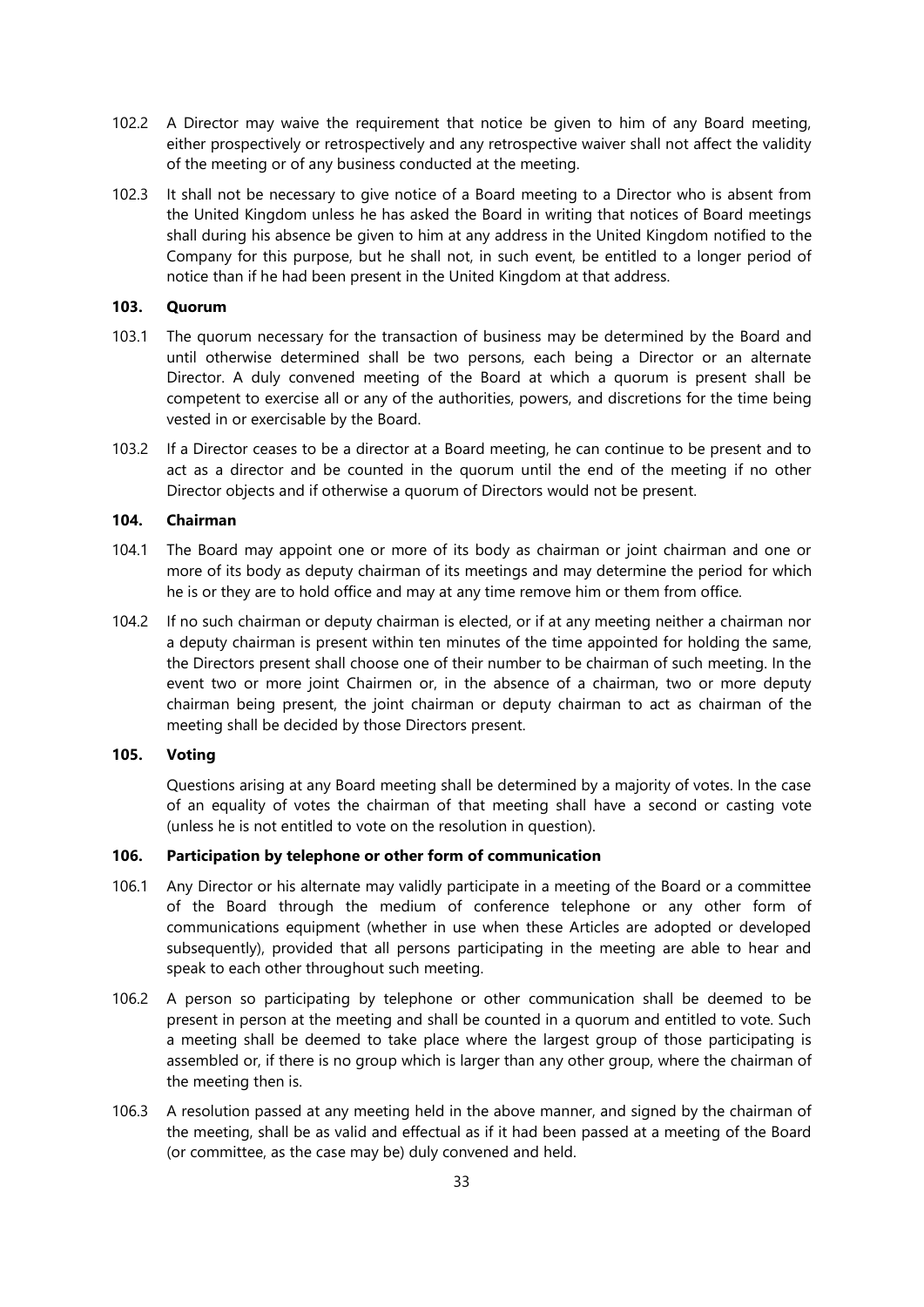#### **107. Resolution in writing**

- 107.1 A resolution in writing signed or confirmed electronically by all the Directors for the time being entitled to receive notice of a Board meeting and to vote on the resolution and not being less than a quorum (or by all the members of a committee of the Board for the time being entitled to receive notice of such committee meeting and to vote on the resolution and not being less than a quorum of that committee), shall be as valid and effective for all purposes as a resolution duly passed at a meeting of the Board (or committee, as the case may be).
- 107.2 Such a resolution may consist of several documents or electronic communications in the same form each signed or authenticated by one or more of the Directors or members of the relevant committee.

## **108. Proceedings of committees**

All committees of the Board shall, in the exercise of the powers delegated to them and in the transaction of business, conform with any mode of proceedings and regulations which the Board may prescribe and subject to this shall be governed by such of these Articles as regulate the proceedings of the Board as are capable of applying.

## **109. Minutes of proceedings**

- 109.1 The Board shall keep minutes of all shareholder meetings, all Board meetings and meetings of committees of the Board. The minutes must include the names of the Directors present.
- 109.2 Any such minutes, if purporting to be signed by the chairman of the meeting at which the proceedings were held or by the chairman of the next meeting or the Secretary, shall be evidence of the matters stated in such minutes without any further proof.

### **110. Validity of proceedings**

All acts done by a meeting of the Board, or of a committee of the Board, or by any person acting as a Director, alternate Director or member of a committee shall be valid even if it is discovered afterwards that there was some defect in the appointment of any person or persons acting, or that they or any of them were or was disqualified from holding office or not entitled to vote, or had in any way vacated their or his office.

# **111. Transactions or other arrangements with the Company**

- <span id="page-34-0"></span>111.1 If a Director is in any way directly or indirectly interested in an existing or proposed arrangement with the Company, he must declare the nature and extent of that interest to the Directors in accordance with the Companies Acts.
- 111.2 Subject to the Companies Acts and provided he has declared the nature and extent of his interest in accordance with the requirements of the Companies Acts and Article [111.1](#page-34-0) above, a Director who is in any way, whether directly or indirectly, interested in an existing or proposed transaction or arrangement with the Company may:
	- 111.2.1 be a party to, or otherwise interested in, any transaction or arrangement with the Company or in which the Company is otherwise (directly or indirectly) interested;
	- 111.2.2 act by himself or through his firm in a professional capacity for the Company (otherwise than as auditor) and he or his firm shall be entitled to remuneration for professional services as if he were not a Director;
	- 111.2.3 be or become a director or other officer of, or employed by, or a party to a transaction or arrangement with, or otherwise interested in, any body corporate in which the Company is otherwise (directly or indirectly) interested; and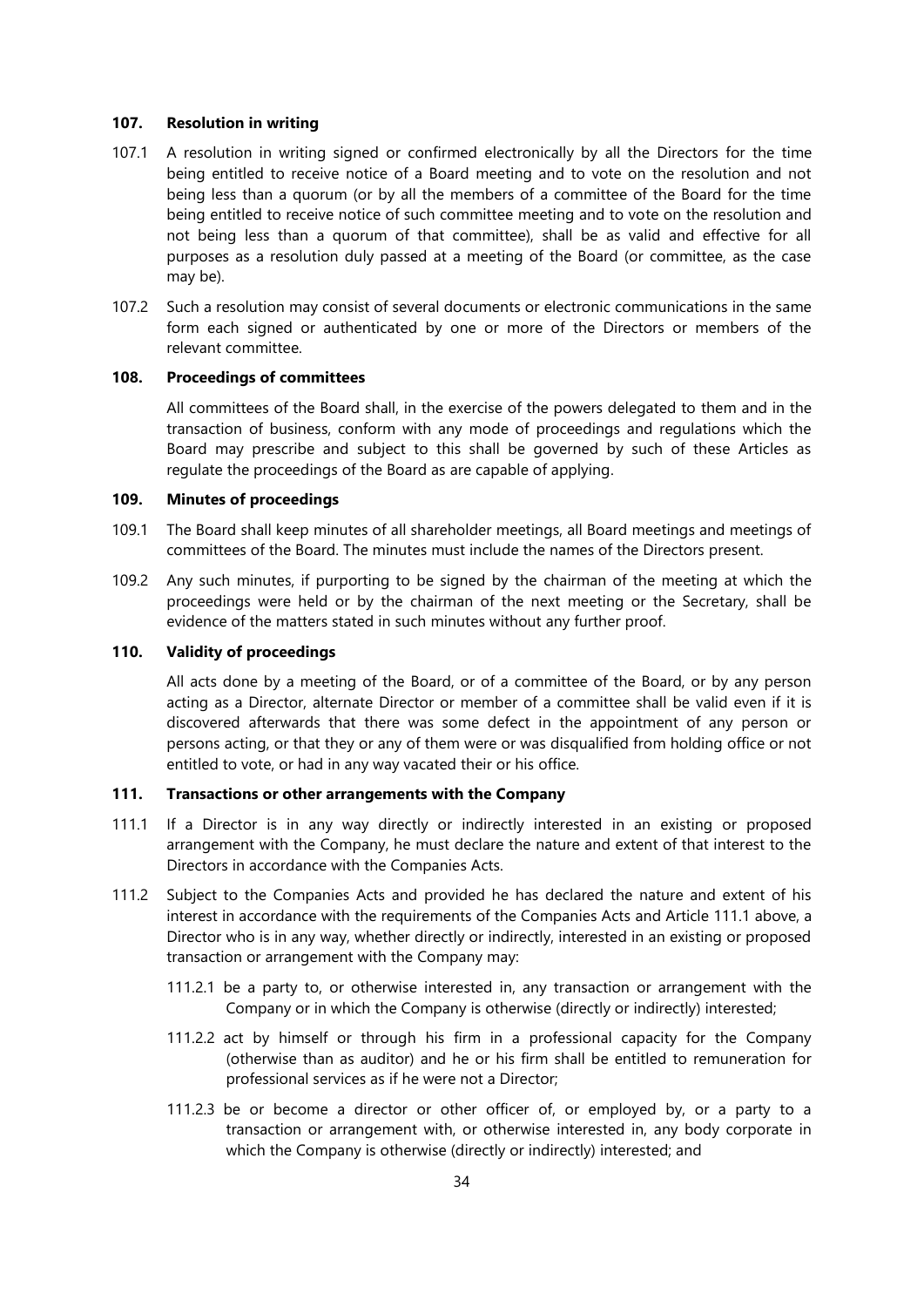- 111.2.4 hold any office or place of profit with the Company (except as auditor) in conjunction with his office of Director for such period and upon such terms, including as to remuneration as the Board may decide.
- 111.3 A Director shall not, save as he may otherwise agree, be accountable to the Company for any benefit which he derives from any such contract, transaction or arrangement or from any such office or employment or from any interest in any such body corporate and no such contract, transaction or arrangement shall be liable to be avoided on the grounds of any such interest or benefit nor shall the receipt of any such remuneration or other benefit constitute a breach of his duty under section 176 of the Act.

#### **112. Authorisation of Directors' conflicts of interest**

- 112.1 The Board may, in accordance with the requirements set out in this Article, authorise any matter or situation proposed to them by any Director which would, if not authorised, involve a Director (an **Interested Director**) breaching his duty under the Act to avoid conflicts of interest.
- 112.2 A Director seeking authorisation in respect of a conflict of interest shall declare to the Board the nature and extent of his interest in a conflict of interest as soon as is reasonably practicable. The Director shall provide the Board with such details of the matter as are necessary for the Board to decide how to address the conflict of interest together with such additional information as may be requested by the Board.
- 112.3 Any authorisation under this Article will be effective only if:
	- 112.3.1 to the extent permitted by the Act, the matter in question shall have been proposed by any Director for consideration in the same way that any other matter may be proposed to the Directors under the provisions of these Articles;
	- 112.3.2 any requirement as to the quorum for consideration of the relevant matter is met without counting the Interested Director and any other interested Director; and
	- 112.3.3 the matter is agreed to without the Interested Director voting or would be agreed to if the Interested Director's and any other interested Director's vote is not counted.
- 112.4 Any authorisation of a conflict of interest under this Article must be recorded in writing (but the authority shall be effective whether or not the terms are so recorded) and may (whether at the time of giving the authorisation or subsequently):
	- 112.4.1 extend to any actual or potential conflict of interest which may reasonably be expected to arise out of the matter or situation so authorised;
	- 112.4.2 provide that the Interested Director be excluded from the receipt of documents and information and the participation in discussions (whether at meetings of the Directors or otherwise) related to the conflict of interest;
	- 112.4.3 impose upon the Interested Director such other terms for the purposes of dealing with the conflict of interest as the Directors think fit;
	- 112.4.4 provide that, where the Interested Director obtains, or has obtained (through his involvement in the conflict of interest and otherwise than through his position as a Director) information that is confidential to a third party, he will not be obliged to disclose that information to the Company, or to use it in relation to the Company's affairs where to do so would amount to a breach of that confidence; and
	- 112.4.5 permit the Interested Director to absent himself from the discussion of matters relating to the conflict of interest at any meeting of the Directors and be excused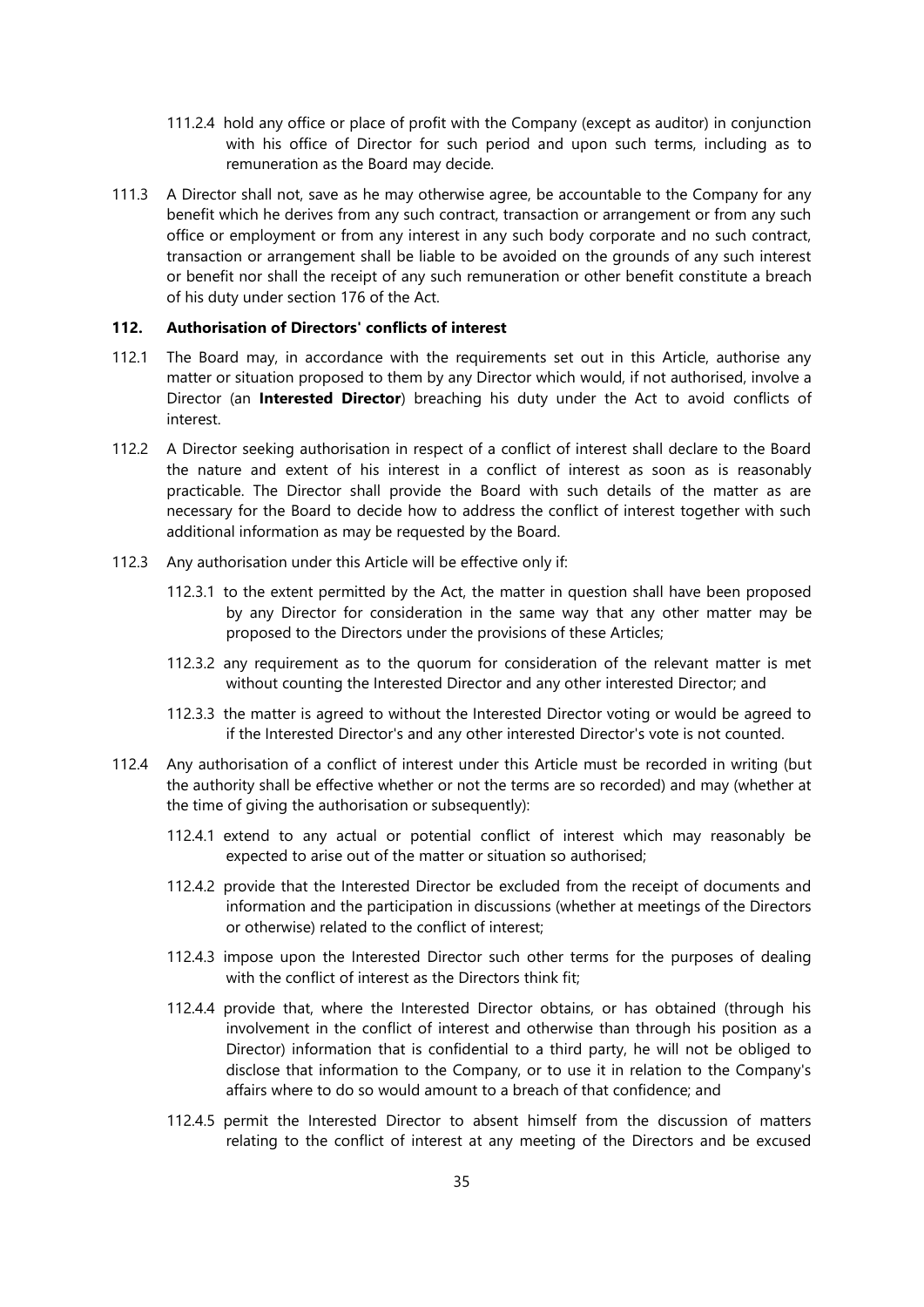from reviewing papers prepared by, or for, the Directors to the extent they relate to such matters.

- 112.5 Where the Directors authorise a conflict of interest, the Interested Director will be obliged to conduct himself in accordance with any terms and conditions imposed by the Directors in relation to the conflict of interest.
- 112.6 The Directors may revoke or vary such authorisation at any time, but this will not affect anything done by the Interested Director, prior to such revocation or variation, in accordance with the terms of such authorisation.
- 112.7 A Director is not required, by reason of being a Director (or because of the fiduciary relationship established by reason of being a director), to account to the Company for any remuneration, profit or other benefit which he derives from or in connection with a relationship involving a conflict of interest which has been authorised by the directors or by the Company in general meeting (subject in each case to any terms, limits or conditions attaching to that authorisation) and no contract shall be liable to be avoided on such grounds.

## **113. Directors' permitted interests**

- 113.1 A Director cannot vote or be counted in the quorum on any resolution relating to any transaction or arrangement with the Company in which he has an interest and which may reasonably be regarded as likely to give rise to a conflict of interest but can vote (and be counted in the quorum) on the following:
	- 113.1.1 giving him any security, guarantee or indemnity for any money or any liability which he, or any other person, has lent or obligations he or any other person has undertaken at the request, or for the benefit, of the Company or any of its subsidiary undertakings;
	- 113.1.2 giving any security, guarantee or indemnity to any other person for a debt or obligation which is owed by the Company or any of its subsidiary undertakings, to that other person if the Director has taken responsibility for some or all of that debt or obligation. The Director can take this responsibility by giving a guarantee, indemnity or security;
	- 113.1.3 a proposal or contract relating to an offer of any shares or debentures or other securities for subscription or purchase by the Company or any of its subsidiary undertakings, if the Director takes part because he is a holder of shares, debentures or other securities, or if he takes part in the underwriting or sub-underwriting of the offer;
	- 113.1.4 any arrangement for the benefit of employees of the Company or any of its subsidiary undertakings which only gives him benefits which are also generally given to employees to whom the arrangement relates;
	- 113.1.5 any arrangement involving any other company if the Director (together with any person connected with the Director) has an interest of any kind in that company (including an interest by holding any position in that company or by being a shareholder of that company). This does not apply if he knows that he has a Relevant Interest.
	- 113.1.6 a contract relating to insurance which the Company can buy or renew for the benefit of the Directors or a group of people which includes Directors; and
	- 113.1.7 a contract relating to a pension, superannuation or similar scheme or a retirement, death, disability benefits scheme or employees' share scheme which gives the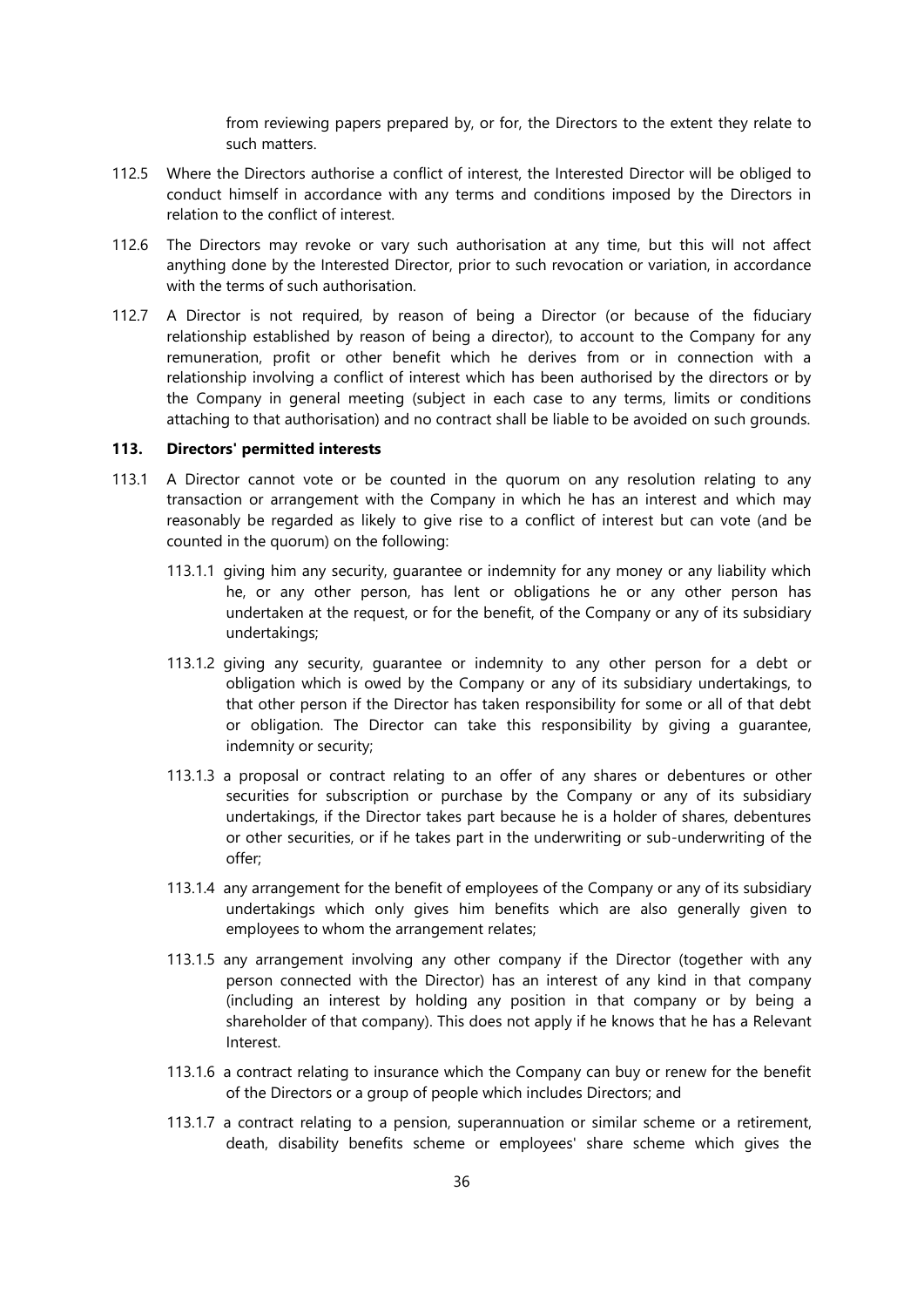Director benefits which are also generally given to the employees to whom the scheme relates.

- 113.2 A Director cannot vote or be counted in the quorum on a resolution relating to his own appointment or the settlement or variation of the terms of his appointment to an office or place of profit with the Company or any other company in which the Company has an interest.
- 113.3 Where the Directors are considering proposals about the appointment, or the settlement or variation of the terms or the termination of the appointment of two or more Directors to other offices or places of profit with the Company or any company in which the Company has an interest, a separate resolution may be put in relation to each Director and in that case each of the Directors concerned shall be entitled to vote and be counted in the quorum in respect of each resolution unless it concerns his own appointment or the settlement or variation of the terms or the termination of his own appointment or the appointment of another director to an office or place of profit with a company in which the Company has an interest and the Director seeking to vote or be counted in the quorum has a Relevant Interest in it.
- 113.4 A company shall be deemed to be one in which the Director has a **Relevant Interest** if and so long as (but only if and so long as) he is to his knowledge (either directly or indirectly) the holder of or beneficially interested in one per cent or more of any class of the equity share capital of that company (calculated exclusive of any shares of that class in that company held as treasury shares) or of the voting rights available to members of that company. In relation to an alternate Director, an interest of his appointor shall be treated as an interest of the alternate Director without prejudice to any interest which the alternate Director has otherwise. Where a company in which a Director has Relevant Interest is interested in a contract, he also shall be deemed interested in that contract.
- 113.5 If a question arises at a Board meeting about whether a Director (other than the chairman of the meeting) has an interest which is likely to give rise to a conflict of interest, or whether he can vote or be counted in the quorum, and the Director does not agree to abstain from voting on the issue or not to be counted in the quorum, the question must be referred to the chairman of the meeting. The chairman's ruling about the relevant Director is final and conclusive, unless the nature and extent of the Director's interests have not been fairly disclosed to the Directors. If the question arises about the chairman of the meeting, the question must be directed to the Directors. The chairman cannot vote on the question but can be counted in the quorum. The Directors' resolution about the chairman is final and conclusive, unless the nature and extent of the chairman's interests have not been fairly disclosed to the Directors.

### **114. General**

- 114.1 For the purposes of Articles 112 to 114 inclusive (which shall apply equally to alternate Directors):
	- 114.1.1 An interest of a person who is connected (which word shall have the meaning given to it by section 252 of the Act) with a Director shall be treated as an interest of the Director.
	- 114.1.2 A contract includes references to any proposed contract and to any transaction or arrangement or proposed transaction or arrangement whether or not consulting a contract.
	- 114.1.3 A conflict of interest includes a conflict of interest and duty and a conflict of duties.
	- 114.1.4 Subject to the Companies Acts, the Company may by ordinary resolution suspend or relax the provisions of Articles 112 to 114 to any extent or ratify any contract not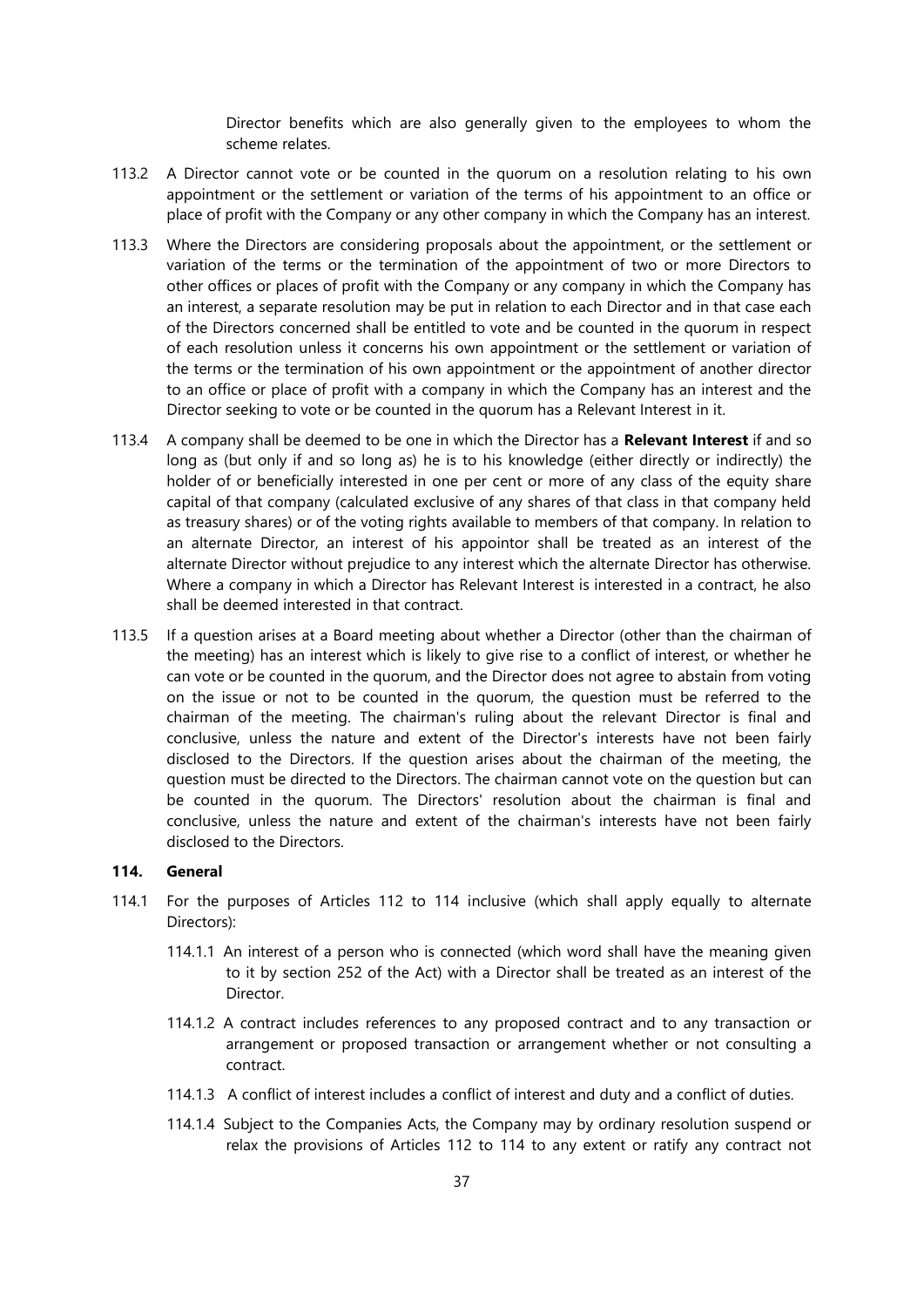properly authorised by reason of a contravention of any of the provisions of Articles 112 to 114.

#### **115. Power to authenticate documents**

Any Director, the Secretary or any person appointed by the Board for the purpose shall have power to authenticate any documents affecting the constitution of the Company and any resolution passed by the Company or the Board or any committee, and any books, records, documents and accounts relating to the business of the Company, and to certify copies or extracts as true copies or extracts. Where any books, records, documents or accounts are not at the Office, the local manager or other officer of the Company who has their custody shall be deemed to be a person appointed by the Board for this purpose. A document purporting to be a copy of a resolution, or an extract from the minutes of a meeting, of the Company or the Board or any committee which is so certified shall be conclusive evidence in favour of all persons dealing with the Company that such resolution has been duly passed or, as the case may be, that any minute so extracted is a true and accurate record of proceedings at a duly constituted meeting.

# **116. Use of seals**

The Board shall provide for the custody of every seal of the Company. A seal shall only be used by the authority of the Board or of a committee of the Board authorised by the Board in that behalf. Subject as otherwise provided in these Articles, and to any resolution of the Board or committee of the Board dispensing with the requirement for any counter-signature on any occasion, any instrument to which the common seal is applied shall be signed by at least one Director and the Secretary, or by at least two Directors or by one Director in the presence of a witness who attests the signature or by such other person or persons as the Board may approve. Any instrument to which an official seal is applied need not, unless the Board otherwise decides or the law otherwise requires, be signed by any person.

#### **117. Declaration of dividends**

Subject to the Act and these Articles, the Company may by ordinary resolution declare dividends to be paid to members according to their respective rights and interests in the profits of the Company. However, no dividend shall exceed the amount recommended by the Board.

#### **118. Interim dividends**

Subject to the Act, the Board may declare and pay such interim dividends (including any dividend at a fixed rate) as appears to the Board to be justified by the profits of the Company available for distribution. If the Board acts in good faith, it shall not incur any liability to the holders of shares for any loss that they may suffer by the lawful payment of any interim dividend on any other class of shares ranking with or after those shares.

#### **119. Calculation and currency of dividends**

- 119.1 Except as provided otherwise by the rights attached to shares, all dividends:
	- 119.1.1 shall be declared and paid accordingly to the amounts paid up (otherwise than in advance of calls) on the shares on which the dividend is paid;
	- 119.1.2 shall be apportioned and paid proportionately to the amounts paid up on the shares during any portion or portions of the period in respect of which the dividend is paid, but if any share is issued on terms that it shall rank for dividend as from a particular date, it shall rank for dividend accordingly; and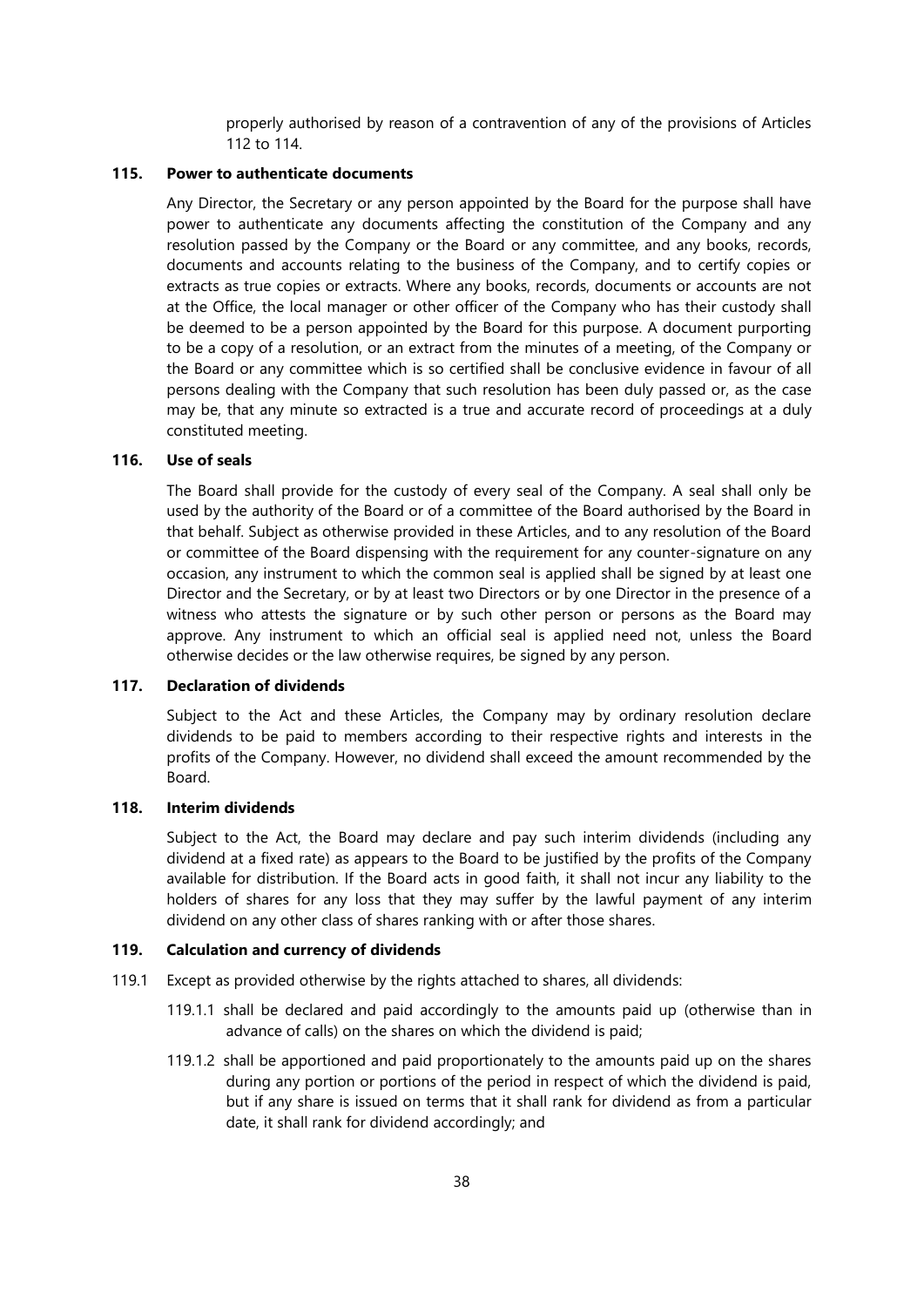119.1.3 may be declared or paid in any currency. The Board may decide the rate of exchange for any currency conversions that may be required and how any costs involved are to be met.

## **120. Amounts due on shares can be deducted from dividends**

The Board may deduct from any dividend or other money payable to any person on or in respect of a share all such sums as may be due from him to the Company on account of calls or otherwise in relation to the shares of the Company. Sums so deducted can be used to pay amounts owing to the Company in respect of the shares.

# **121. Dividends not in cash**

- 121.1 The Board may, by ordinary resolution of the Company direct, or in the case of an interim dividend may without the authority of an ordinary resolution direct, that payment of any dividend declared may be satisfied wholly or partly by the distribution of assets, and in particular of paid up shares or debentures of any other company, or in any one or more of such ways. Where any difficulty arises regarding such distribution, the Board may settle it as it thinks fit. In particular, the Board may:
	- 121.1.1 issue fractional certificates (or ignore fractions);
	- 121.1.2 fix the value for distribution of such assets or any part of them and determine that cash payments may be made to any members on the footing of the values so fixed, in order to adjust the rights of members; and
	- 121.1.3 vest any such assets in trustees on trust for the person entitled to the dividend.

## **122. No interest on dividends**

Unless otherwise provided by the rights attached to the share, no dividend or other monies payable by the Company or in respect of a share shall bear interest as against the Company.

## **123. Method of payment**

- 123.1 The Company may pay any dividend, interest or other sum payable in respect of a share in cash or by direct debit, bank transfer, cheque, dividend warrant, or money order or by any other method, including by electronic means, as the Board may consider appropriate. For uncertificated shares, any payment may be made by means of the relevant system (subject always to the facilities and requirements of the relevant system) and such payment may be made by the Company or any person on its behalf by sending an instruction to the operator of the relevant system to credit the cash memorandum account of the holder or joint holders of such shares or, if permitted by the Company, of such person as the holder or joint holders may in writing direct.
- 123.2 The Company may send such payment by post or other delivery service (or by such means offered by the Company as the member or person entitled to it may agree in writing) to the registered address of the member or person entitled to it (or, if two or more persons are holders of the share or are jointly entitled to it because of the death or bankruptcy of the member or otherwise by operation of law, to the registered address of such of those persons as is first named in the Register) or to such person and such address as such member or person may direct in writing.
- 123.3 Every cheque, warrant, order or other form of payment is sent at the risk of the person entitled to the money represented by it, shall be made payable to the person or persons entitled, or to such other person as the person or persons entitled may direct in writing. Payment of the cheque, warrant, order or other form of payment (including transmission of funds through a bank transfer or other funds transfer system or by such other electronic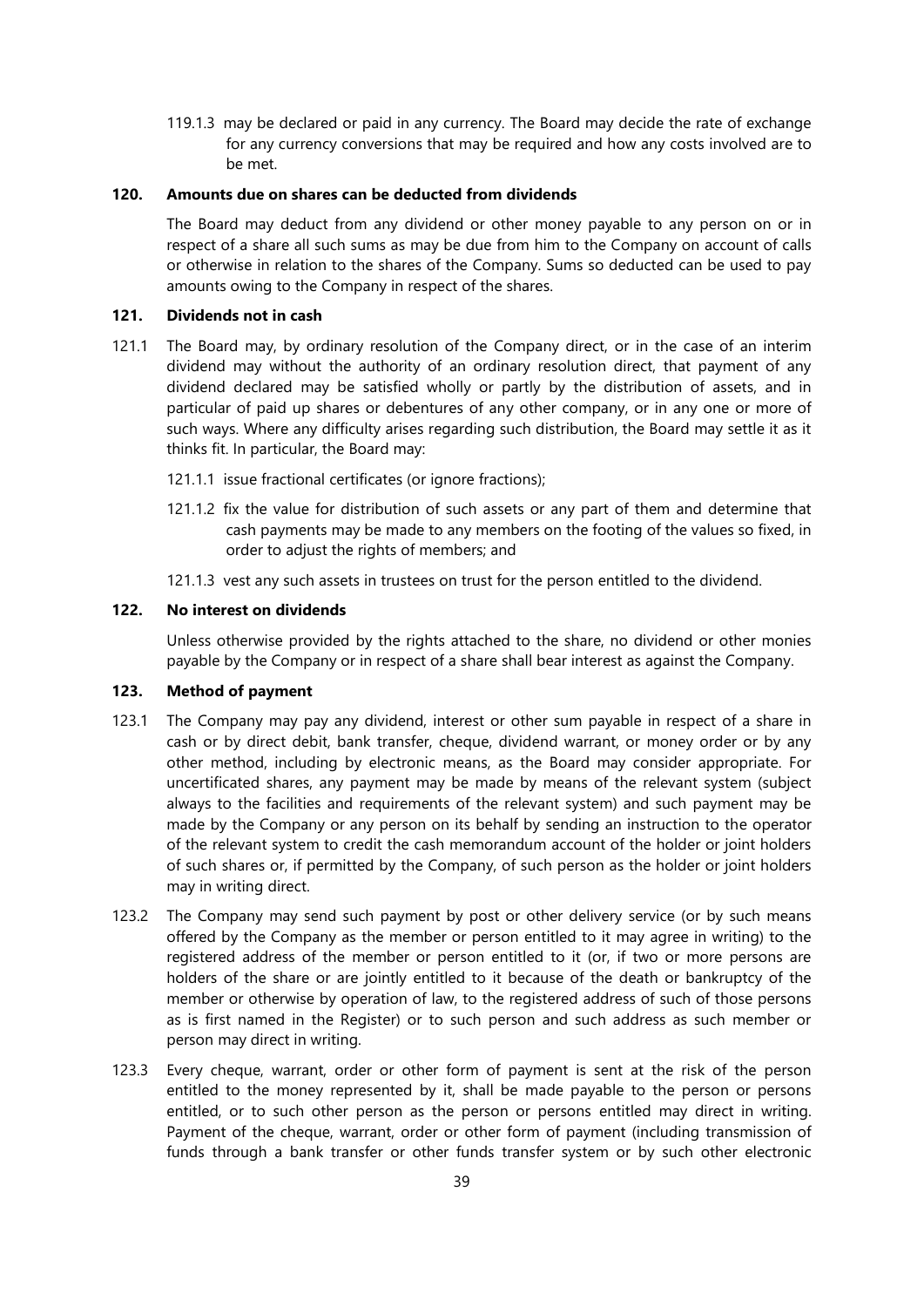means as permitted by these Articles or in accordance with the facilities and requirements of the relevant system concerned) shall be good discharge to the Company. If any such cheque, warrant, order or other form of payment has or shall be alleged to have been lost, stolen or destroyed the Company shall not be responsible.

- 123.4 Any joint holder or other person jointly entitled to a share may give an effective receipt for any dividend or other monies payable in respect of such share.
- 123.5 If a holder (or joint holder) does not specify an address, or does not specify an account or such other details and in each case that information is necessary in order to make a payment of a dividend, interest or other sum by the means by which in accordance with this Article the Board have decided that a payment is to be made or by which the holder (or joint holder) has validly elected to receive payment or the payment cannot be made by the Company using the details provided by the holder (or joint holders), the dividend, interest or other sum shall be treated as unclaimed for the purposes of these Articles.
- 123.6 The Board may, at its discretion, make provisions to enable any member as the Board shall determine to receive duly declared dividends in a currency or currencies other than sterling. For the purposes of the calculation of the amount receivable in respect of any dividend, the rate of exchange to be used to determine the foreign currency equivalent of any sum payable as a dividend shall be such rate or rates and the payment shall be on such terms and conditions as the Board may in its absolute discretion determine.

# **124. Uncashed dividends**

If cheques, warrants or orders for dividends or other sums payable in respect of a share sent by the Company to the person entitled to them are returned to the Company or left uncashed on two consecutive occasions or, following one occasion, reasonable enquires have failed to establish any new address to be used for the purpose, the Company does not have to send any dividends or other monies payable in respect of that share due to that person until he notifies the Company of an address to be used for the purpose.

# <span id="page-40-0"></span>**125. Unclaimed dividends**

All dividends, interest or other sums payable and unclaimed for 12 months after having become payable may be invested or otherwise made use of by the Board for the benefit of the Company until claimed. The Company shall not be a trustee in respect of such unclaimed dividends and will not be liable to pay interest on it. All dividends that remain unclaimed for 12 years after they were first declared or became due for payment shall (if the Board so resolves) be forfeited and shall cease to remain owing by the Company.

# **126. Scrip dividends**

- 126.1 Subject to the Act, the Board may, by ordinary resolution of the Company and subject to such terms and conditions as the Board may determine, offer to any holders of ordinary shares (excluding any member holding shares as treasury shares) the right to elect to receive ordinary shares, credited as fully paid, instead of cash in respect of the whole (or some part, to be determined by the Board) of any dividend specified by the ordinary resolution. The following provisions shall apply:
	- 126.1.1 the said resolution may specify a particular dividend, or may specify all or any dividends declared within a specified period or periods but such period may not end later than the third anniversary of the date of the meeting at which the ordinary resolution is passed;
	- 126.1.2 the entitlement of each holder of ordinary shares to new ordinary shares shall be such that the relevant value of the entitlement shall be as nearly as possible equal to (but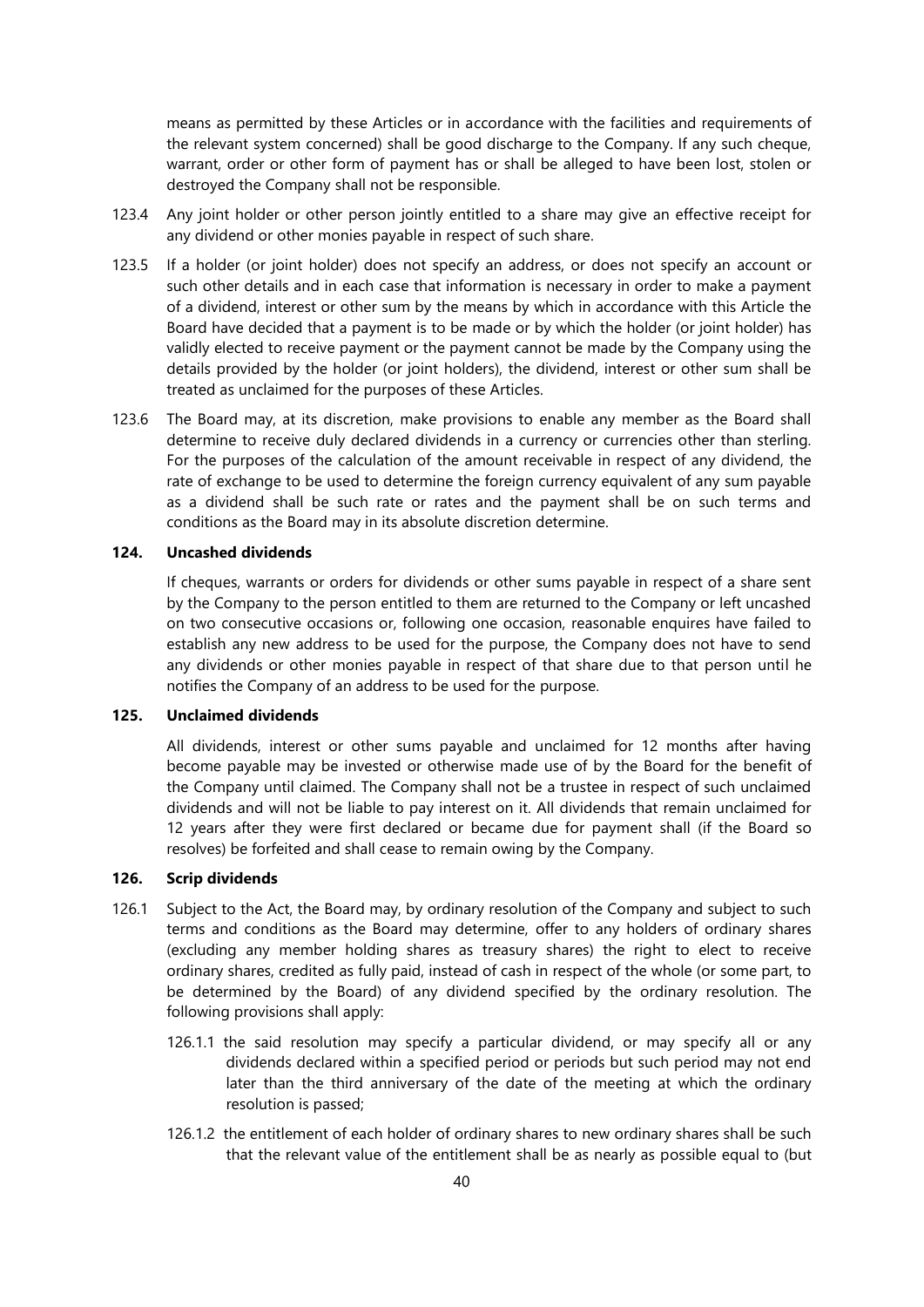not greater than) the cash amount (disregarding any tax credit) of the dividend that such holder would have received by way of dividend. For this purpose **relevant value** shall be calculated by reference to the average of the middle market quotations for the ordinary shares on AIM as derived from the relevant publication showing quotations for the Company's ordinary shares, for the day on which the ordinary shares are first quoted "ex" the relevant dividend and the four subsequent dealing days, or in such other manner as the Board may determine on such basis as it considers to be fair and reasonable. A certificate or report by the Company's auditors as to the amount of the relevant value in respect of any dividend shall be conclusive evidence of that amount;

- 126.1.3 no fractions of a share shall be allotted. The Board may make such provisions as it thinks fit for any fractional entitlements including provisions where, in whole or in part, the benefit accrues to the Company and/or under which fractional entitlements are accrued and/or retained and in each case accumulated on behalf of any member and such accruals or retentions are applied to the allotment by way of bonus to or cash subscription on behalf of any member of fully paid ordinary shares and/or provisions where cash payments may be made to members in respect of their fractional entitlements;
- 126.1.4 the Board shall, after determining the basis of allotment, notify the holders of ordinary shares in writing of the right of election offered to them, and specify the procedure to be followed and place at which, and the latest time by which, elections must be lodged in order to be effective. No such notice need to be given to holders of ordinary shares who have previously given election mandates in accordance with this Article and whose mandates have not been revoked. The accidental omission to give notice of any right of election to, or the non-receipt (even if the Company becomes aware of such non-receipt) of any such notice by, any holder of ordinary shares entitled to the same shall neither invalidate any offer of an election nor give rise to any claim, suit or action;
- 126.1.5 the Board shall not proceed with any election unless the Company has sufficient reserves or funds that may be capitalised, and the Board has authority to allot sufficient shares, to give effect to it after the basis of the allotment is determined;
- 126.1.6 the Board may exclude from any offer or make other arrangements in relation to any holders of ordinary shares where the Board considers that the making of the offer to them or in respect of such shares would or might involve the contravention of the laws of any territory or that for any other reason the offer should not be made to them or in respect of such shares;
- 126.1.7 the Board may establish or vary a procedure for election mandates in respect of future rights of election and may determine that every duly effected election in respect of any ordinary shares shall be binding on every successor in title to the holder;
- 126.1.8 the dividend (or that part of the dividend in respect of which a right of election has been offered) shall not be payable on ordinary shares in respect of which an election has been duly made (**elected ordinary shares**) and instead additional ordinary shares shall be allotted to the holders of the elected ordinary shares on the basis of allotment determined as stated above. For such purpose the Board may capitalise, out of any amount for the time being standing to the credit of any reserve or fund (including any share premium account or capital redemption reserve) or of any of the profits which could otherwise have been applied in paying dividends in cash as the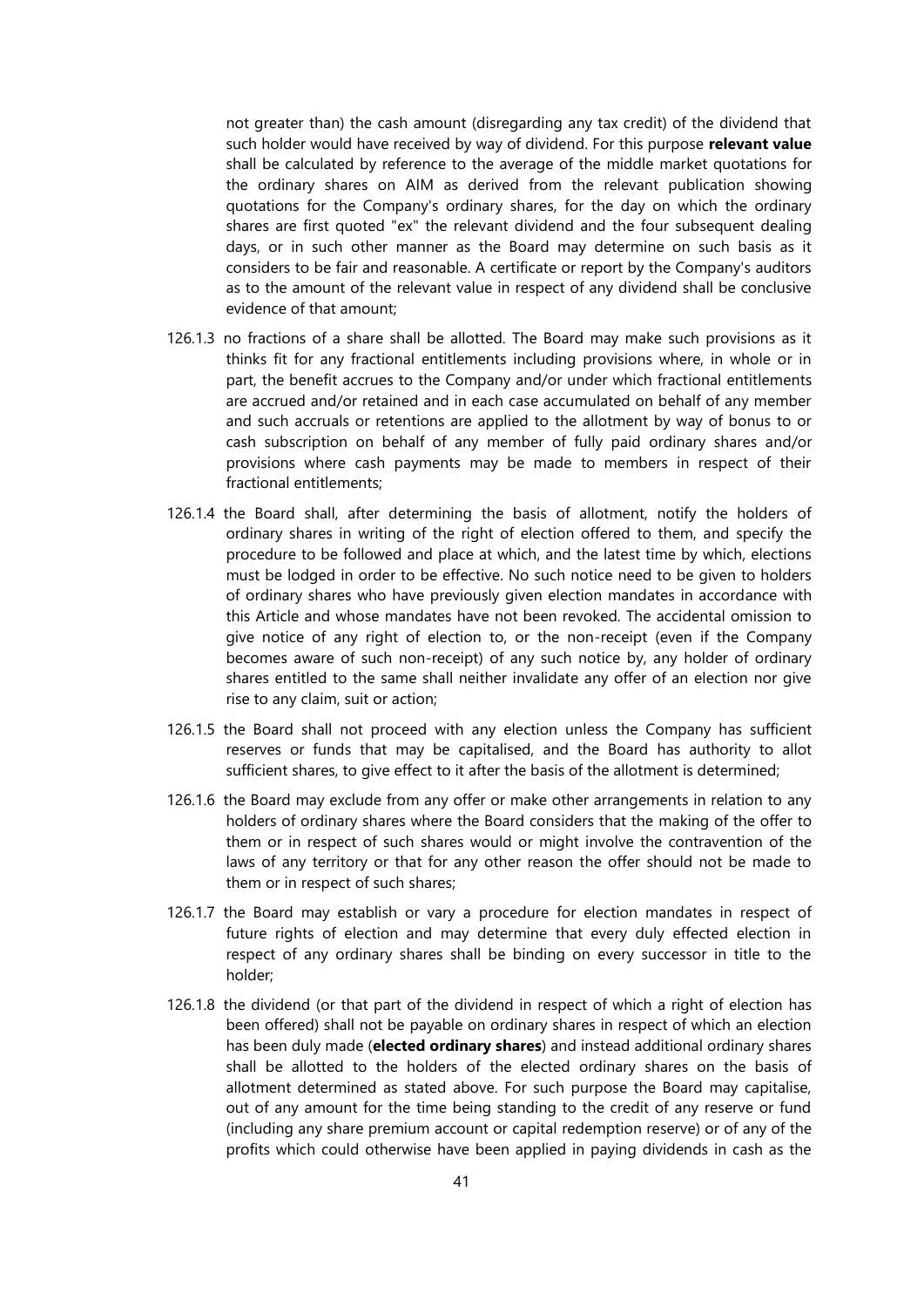Board may determine, a sum equal to the aggregate nominal amount of the additional ordinary shares to be allotted on such basis and apply it in paying up in full the appropriate number of unissued ordinary shares for allotment and distribution to the holders of the elected ordinary shares on such basis. The Board may do all acts and things considered necessary or expedient to give effect to any such capitalisation;

- 126.1.9 the Board may decide how any costs relating to the new shares available in place of a cash dividend will be met, including to deduct an amount from the entitlement of a holder of ordinary shares under this Article;
- 126.1.10 the additional ordinary shares so allotted shall rank pari passu in all respects with each other and with the fully paid ordinary shares in issue on the record date for the dividend in respect of which the right of election has been offered, except that they will not rank for any dividend or other distribution or other entitlement which has been declared, paid or made by reference to such record date; and
- 126.1.11 the Board may terminate, suspend, or amend any offer of the right to elect to receive ordinary shares in lieu of any cash dividend at any time and generally may implement any scrip dividend scheme on such terms and conditions as the Board may determine and take such other action as the Board may deem necessary or desirable in respect of any such scheme.

## **127. Capitalisation of reserves**

- 127.1 The Board may, with the authority of an ordinary resolution of the Company:
	- 127.1.1 subject as provided in this Article, resolve to capitalise any undivided profits of the Company not required for paying any preferential dividend (whether or not they are available for distribution) or any sum standing to the credit of any reserve or fund of the Company which is available for distribution or standing to the credit of the share premium account or capital redemption reserve or other undistributable reserve;
	- 127.1.2 appropriate the sum resolved to be capitalised to the members in proportion to the nominal amounts of the shares (whether or not fully paid) held by them respectively which would entitle them to participate in a distribution of that sum if the shares were fully paid and the sum were then distributable and were distributed by way of dividend and apply such sum on their behalf either in or towards paying up the amounts, if any, for the time being unpaid on any shares held by them respectively, or in paying up in full unissued shares or debentures of the Company of a nominal amount equal to that sum, and allot the shares or debentures credited as fully paid to those members or as they may direct, in those proportions, or partly in one way and partly in the other, provided that:
		- 127.1.2.1 the share premium account, the capital redemption reserve, any other undistributable reserve and any profits which are not available for distribution may, for the purposes of this Article, only be applied in paying up in full shares to be allotted to members credited as fully paid;
		- 127.1.2.2 the Company will also be entitled to participate in the relevant distribution in relation to any shares of the relevant class held by it as treasury shares and the proportionate entitlement of the relevant class of members to the distribution will be calculated accordingly; and
		- 127.1.2.3 in a case where any sum is applied in paying amounts for the time being unpaid on any shares of the Company or in paying up in full debentures of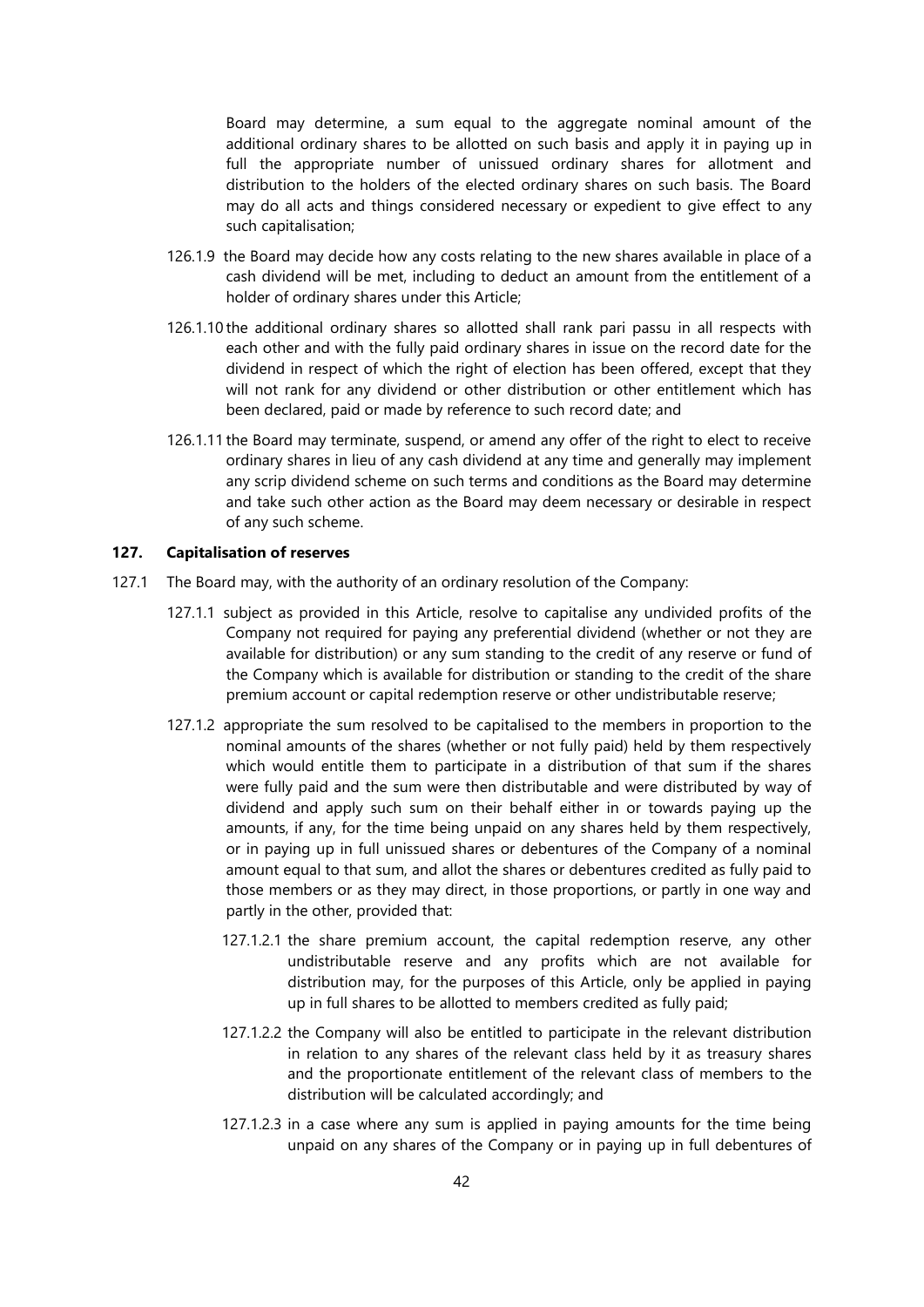the Company, the amount of the net assets of the Company at that time in not less than the aggregate of the called up share capital of the Company and its undistributable reserves as shown in the latest audited accounts of the Company or such other accounts as may be relevant and would not be reduced below that aggregate by the payment of it;

- 127.1.3 resolve that any shares so allotted to any member in respect of a holding by him of any partly paid shares shall, so long as such shares remain partly paid, rank for dividends only to the extent that such partly paid shares rank for dividends;
- 127.1.4 make such provision by the issue of fractional certificates (or by ignoring fractions or by accruing the benefit of it to the Company rather than to the members concerned) or by payment in cash or otherwise as it thinks fit in the case of shares or debentures becoming distributable in fractions;
- 127.1.5 authorise any person to enter on behalf of such members concerned into an agreement with the Company providing for either:
	- 127.1.5.1 the allotment to them respectively, credited as fully paid up, of any shares or debentures to which they may be entitled on such capitalisation; or
	- 127.1.5.2 the payment up by the Company on behalf of such members by the application of their respective proportions of the reserves or profits resolved to be capitalised, of the amounts or any part of the amounts remaining unpaid on their existing shares,

(any agreement made under such authority being effective and binding on all such members); and

127.1.6 generally do all acts and things required to give effect to such resolution.

## **128. Record dates**

- 128.1 Notwithstanding any other provision of these Articles but without prejudice to the rights attached to any shares and subject always to the Act, the Company or the Board may by resolution specify any date (**record date**) as the date at the close of business (or such other time as the Board may determine) on which persons registered as the holders of shares or other securities shall be entitled to receipt of any dividend, distribution, interest, allotment, issue, notice, information, document or circular. Such record date may be before, on or after the date on which the dividend, distribution, interest, allotment, issue, notice, information, document or circular is declared, made, paid, given, or served.
- 128.2 In the absence of a record date being fixed, entitlement to any dividend, distribution, interest, allotment, issue, notice, information, document or circular shall be determined by reference to the date on which the dividend is declared, the distribution allotment or issue is made or the notice, information, document or circular made, given or served.

## **129. Inspection of records**

No member (other than a Director) shall have any right to inspect any accounting record or other document of the Company unless he is authorised to do so by law, by order of a court of competent jurisdiction, by the Board or by ordinary resolution of the Company.

# **130. Account to be sent to members**

<span id="page-43-0"></span>130.1 In respect of each financial year, a copy of the Company's annual accounts, the strategic report, the Directors' report, the Directors' remuneration report, the auditor's report on those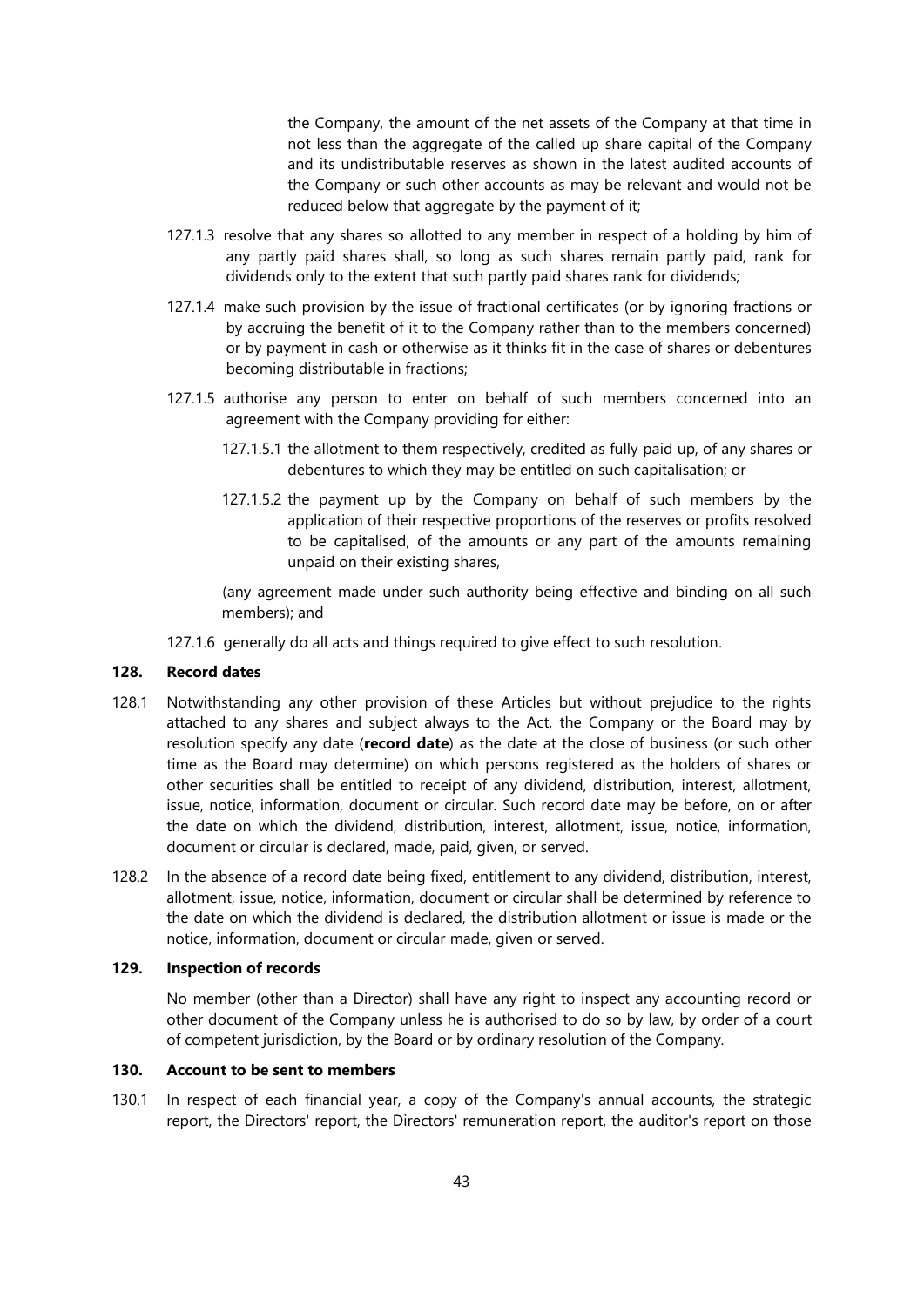accounts and on the auditable part of the Directors' remuneration report shall be sent or supplied to:

- 130.1.1 Every member (whether or not entitled to receive notices of general meetings);
- 130.1.2 Every holder of debentures (whether or not entitled to receive notice of general meetings);
- 130.1.3 Every other person who is entitle to receive notice of general meetings;

not less than 21 clear days before the date of the meeting at which copies of those documents are to be laid in accordance with the Act.

130.2 This Article does not require copies of the documents to which it applies to be sent or supplied to:

130.2.1 A member or holder of debentures of whose address the Company is unaware; or

130.2.2 More than one of the joint holders of shares or debentures.

- 130.3 The Board may determine that persons entitled to receive a copy of the Company's annual accounts, the strategic report, the Directors' report, the Directors' remuneration report, the auditor's report on those accounts and on the auditable part of the Directors' remuneration report are those persons entered on the Register at the close of business on a day determined by the Board, provided that the day determined by the Board may not be more than 21 days before the day that the relevant copies are being sent.
- 130.4 Where permitted by the Act, a strategic report with supplementary material in the form and containing the information prescribed by the Act may be sent or supplied to a person so electing in place of the documents required to be sent or supplied by Article [130.1.](#page-43-0)

#### **131. Service of Notices**

- 131.1 The Company can send, deliver or serve any notice or other document, including a share certificate, to or on a member:
	- 131.1.1 personally;
	- 131.1.2 by sending it through the postal system addressed to the member at his registered address or by leaving it at that address addressed to the member;
	- 131.1.3 through a relevant system, where the notice or document relates to uncertificated shares;
	- 131.1.4 where appropriate, by sending or supplying it in electronic form to an address notified by the member to the Company for that purpose;
	- 131.1.5 where appropriate, by making it available on a website and notifying the member of its availability in accordance with this Article; or
	- 131.1.6 by any other means authorised in writing by the member.
- 131.2 In the case of joint holders of a share:
	- 131.2.1 service, sending or supply of any notice, document or other information on or to one of the joint holders shall for all purposes be deemed a sufficient service on, sending or supplying to all the joint holders; and
	- 131.2.2 anything to be agreed or specified in relation to any notice, document or other information to be served on, sent or supplied to them may be agreed or specified by any one of the joint holders and the agreement or specification of the first named in the Register shall be accepted to the exclusion of that of the other joint holders.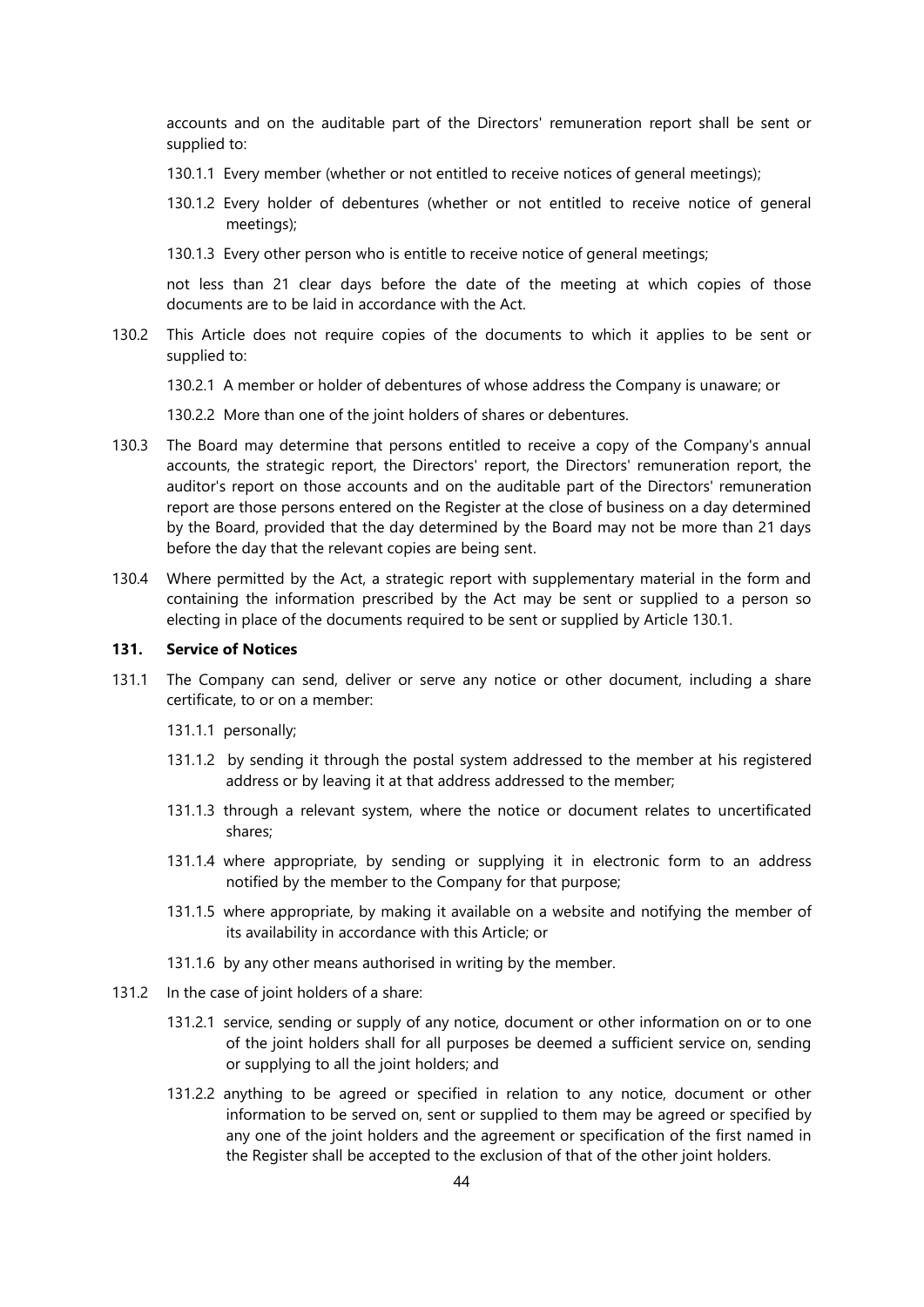- 131.3 Where a member (or, in the case of a joint holders, the person first named in the Register) has a registered address outside the United Kingdom but has notified the Company of an address within the United Kingdom at which notices, documents or other information may be given to him or has given to the Company an address for the purposes of communications by electronic means at which notices, documents or other information may be served, sent or supplied to him, he shall be entitled to have notices served, sent or supplied to him at such address or, where applicable, the Company may make them available on a website and notify the holder of that address. Otherwise no such member shall be entitled to receive any notice, document or other information from the Company.
- 131.4 If on three consecutive occasions any notice, document or other information has been sent to any member at his registered address or his address for the service of notices (by electronic means or otherwise) but has been returned undelivered, such member shall not be entitled to receive notices, documents or other information from the Company until he shall have communicated with the Company and supplied in writing a new registered address or address within the United Kingdom for the service of notices or has informed the Company of an address for the service of notices and the sending or supply of documents and other information in electronic form. For these purposes, any notice, document or other information served, sent or supplied by post shall be treated as returned undelivered if the notice, document or other information is served, sent or supplied back to the Company (or its agents) and a notice, document or other information served, sent or supplied in electronic form shall be treated as returned undelivered if the Company (or its agents) receives notification that the notice, document or other information was not delivered to the address to which it was served, sent or supplied.
- 131.5 The Company may at any time and in its sole discretion choose to serve, send or supply notices, documents or other information in hard copy form alone to some or all of the members.

# **132. Notice on person entitled by transmission**

The Company may give notice to the person entitled to a share because of the death or bankruptcy of a member or otherwise by operation of law, by sending or delivering it in any manner authorised by these Articles for the giving of notice to a member, addressed to that person by name, or by the title of representative of the deceased or trustee of the bankrupt or representative by operation of law or by any like description, at the address (if any) within the United Kingdom supplied for the purpose by the person claimed to be so entitled or to which notices may be sent in electronic form. Until such an address has been so supplied, a notice may be given in any manner in which it might have been given if the death or bankruptcy or operation of law had not occurred.

# **133. Record date for service**

Any notice, document or other information may be served, sent or supplied by the Company by reference to the register as it stands at any time not more than 15 days before the date of service, sending or supplying. No change in the register after that time shall invalidate that service, sending or supply. Where any notice, document or other information is served on, sent or supplied to any person in respect of a share in accordance with these Articles, no person deriving any title or interest in that share shall be entitled to any further service, sending or supplying of that notice, document or other information.

## **134. Evidence of service**

134.1 Any notice, document or other information, addressed to a member at his registered address or address for service in the United Kingdom shall, if served, sent or supplied by first class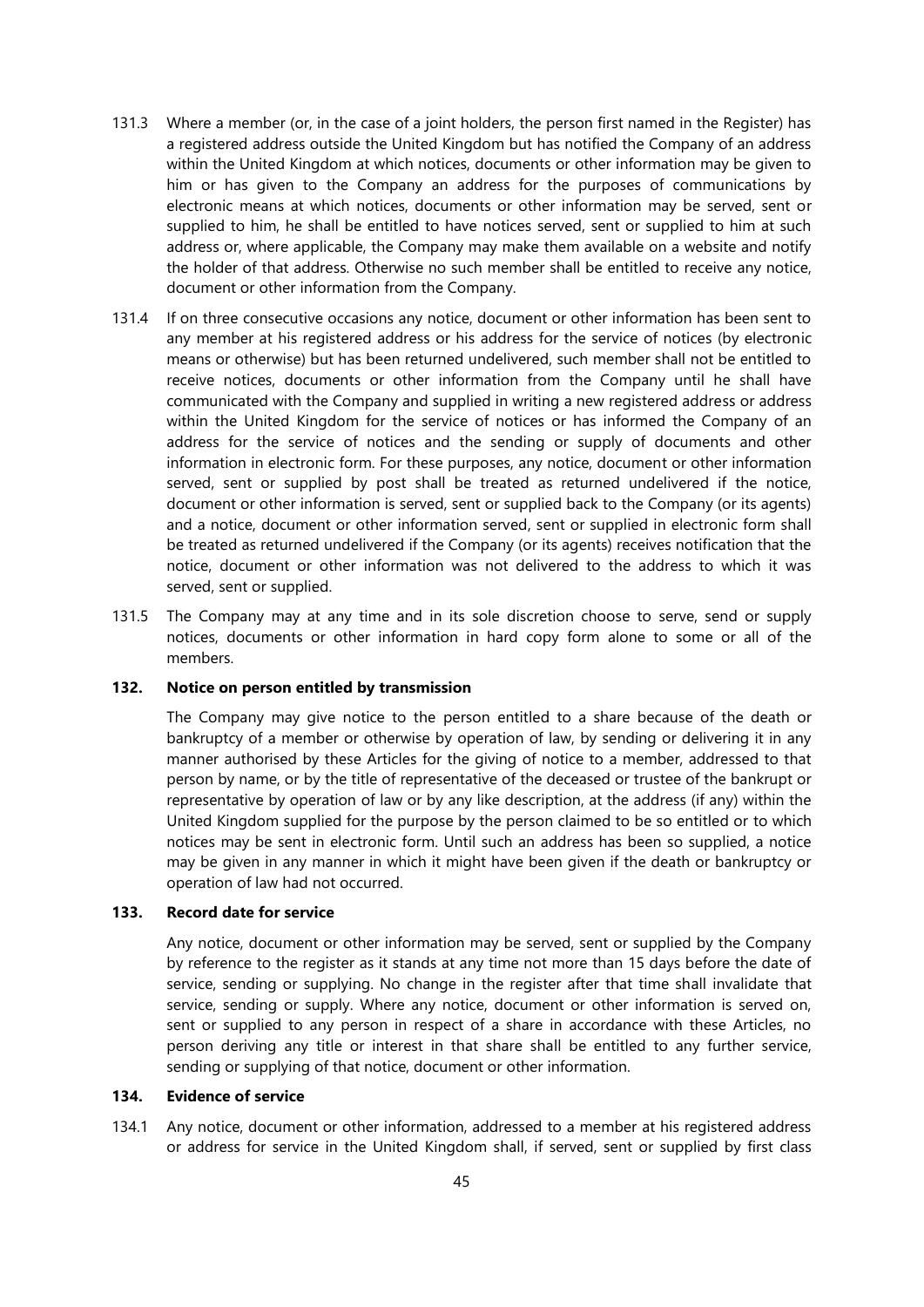post, be deemed to have been served or delivered on the day after the day when it was put in the post (or, where second class post is employed, on the second day after the day when it was put in the post). Proof that an envelope containing the notice, document or other information was properly addressed and put into the post as a prepaid letter shall be conclusive evidence that the notice was given.

- 134.2 Any notice, document or other information not served, sent or supplied by post but delivered or left at a registered address or address for service in the United Kingdom (other than an address for the purposes of communications by electronic means) shall be deemed to have been served or delivered on the day on which it was so delivered or left.
- 134.3 Any notice, document or other information, if served, sent or supplied by electronic means shall be deemed to have been received on the day on which the electronic communication was sent by or on behalf of the Company notwithstanding that the Company subsequently sends a hard copy of such notice, document or other information by post. Any notice, document or other information made available on a website shall be deemed to have been received on the day on which the notice, document or other information was first made available on the website or, if later, when a notice of availability is received or deemed to have been received pursuant to this Article. Proof that the notice, document or other information was properly addressed shall be conclusive evidence that the notice by electronic means was given.
- 134.4 Any notice, document or other information served, sent or supplied by the Company by means of a relevant system shall be deemed to have been received when the Company or any sponsoring system-participant acting on its behalf sends the issuer-instruction relating to the notice, document or other information.
- 134.5 Any notice, document or other information served, sent or supplied by the Company by any other means authorised in writing by the member concerned shall be deemed to have been received when the Company has carried out the action it has been authorised to take for that purpose.

## **135. Notice when post not available**

If at any time by reason of the suspension, interruption or curtailment of postal services within the United Kingdom the Company is unable effectively to convene a general meeting by notices sent through the post, the Company need only give notice of a general meeting to those members with whom the Company can communicate by electronic means and who have provided the Company with an address for this purpose. The Company shall also advertise the notice in at least one national newspaper published in the United Kingdom and make it available on its website from the date of such advertisement until the conclusion of the meeting or any adjournment of it. In any such case the Company shall send confirmatory copies of the notice by post to those members to whom notice cannot be given by electronic means if, at least seven days prior to the meeting, the posting of notices to addresses throughout the United Kingdom again becomes practicable.

# **136. Indemnity and insurance**

- 136.1 In this Article:
	- 136.1.1 companies are **associated** if one is a subsidiary of the other or both are subsidiaries of the same body corporate;
	- 136.1.2 a **relevant officer** means any Director or other officer or former director or other officer of the Company or an associated company (including any company which is a trustee of an occupational pension scheme (as defined by section 235(6) of the Act),